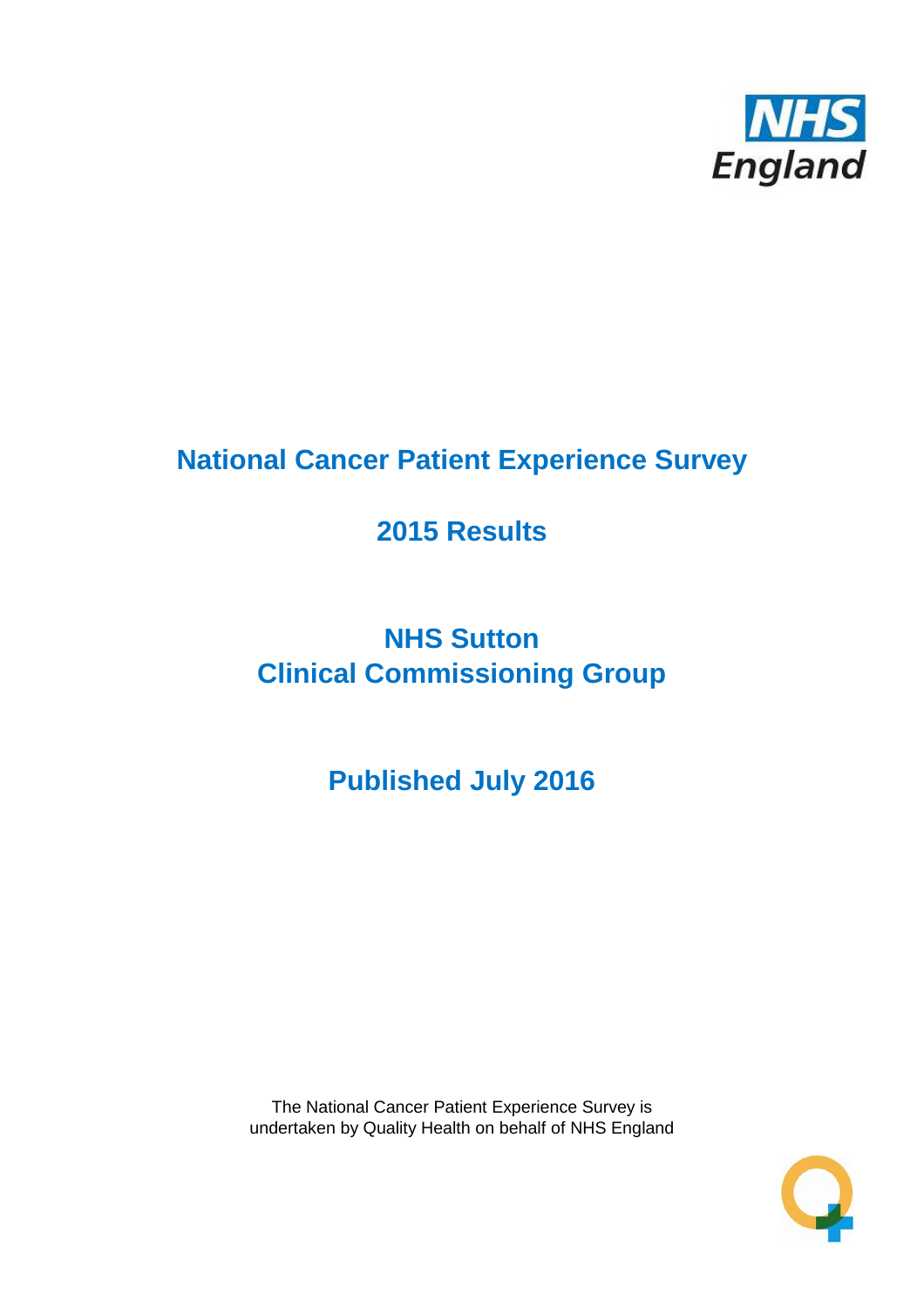### **Introduction**

The National Cancer Patient Experience Survey 2015 is the fifth iteration of the survey first undertaken in 2010. It has been designed to monitor national progress on cancer care; to provide information to drive local quality improvements; to assist commissioners and providers of cancer care; and to inform the work of the various charities and stakeholder groups supporting cancer patients.

The survey was overseen by a national Cancer Patient Experience Advisory Group. This Advisory Group set the principles and objectives of the survey programme and guided questionnaire development.

The survey was commissioned and managed by NHS England. The survey provider, Quality Health, is responsible for designing, running and analysing the survey.

Full national results and other reports are available at www.ncpes.co.uk

Further details on the survey methodology and changes to the 2015 survey can be found in the Annex. Note that a number of significant changes were made to the 2015 survey so caution should be taken in directly comparing data from the 2015 survey to the findings of the previous CPES surveys. No comparisons with previous surveys are presented in this report.

#### **This report**

The report shows how this CCG scored for each question in the survey, compared with national results. It is aimed at helping individual CCGs to understand their performance and identify areas for local improvement.

Note that responses for questions with 1-20 respondents have been suppressed. This is to protect patient confidentiality and because uncertainty around the result is too great.

#### **Data tables**

The data tables presented in this report show the following for each question:

- **Column 1** shows the number of respondents to this question
- **Column 2** shows the unadjusted 2015 score for this CCG
- **Column 3** shows the case-mix adjusted 2015 score for this CCG
- **Column 4** shows the lower limit of the expected range of scores for this CCG (the top of the pale blue section on the Comparability chart - see below)
- **Column 5** shows the upper limit of the expected range of scores for this CCG (the bottom of the dark blue section on the Comparability chart - see below)
- **Column 6** shows the National Average score for this question.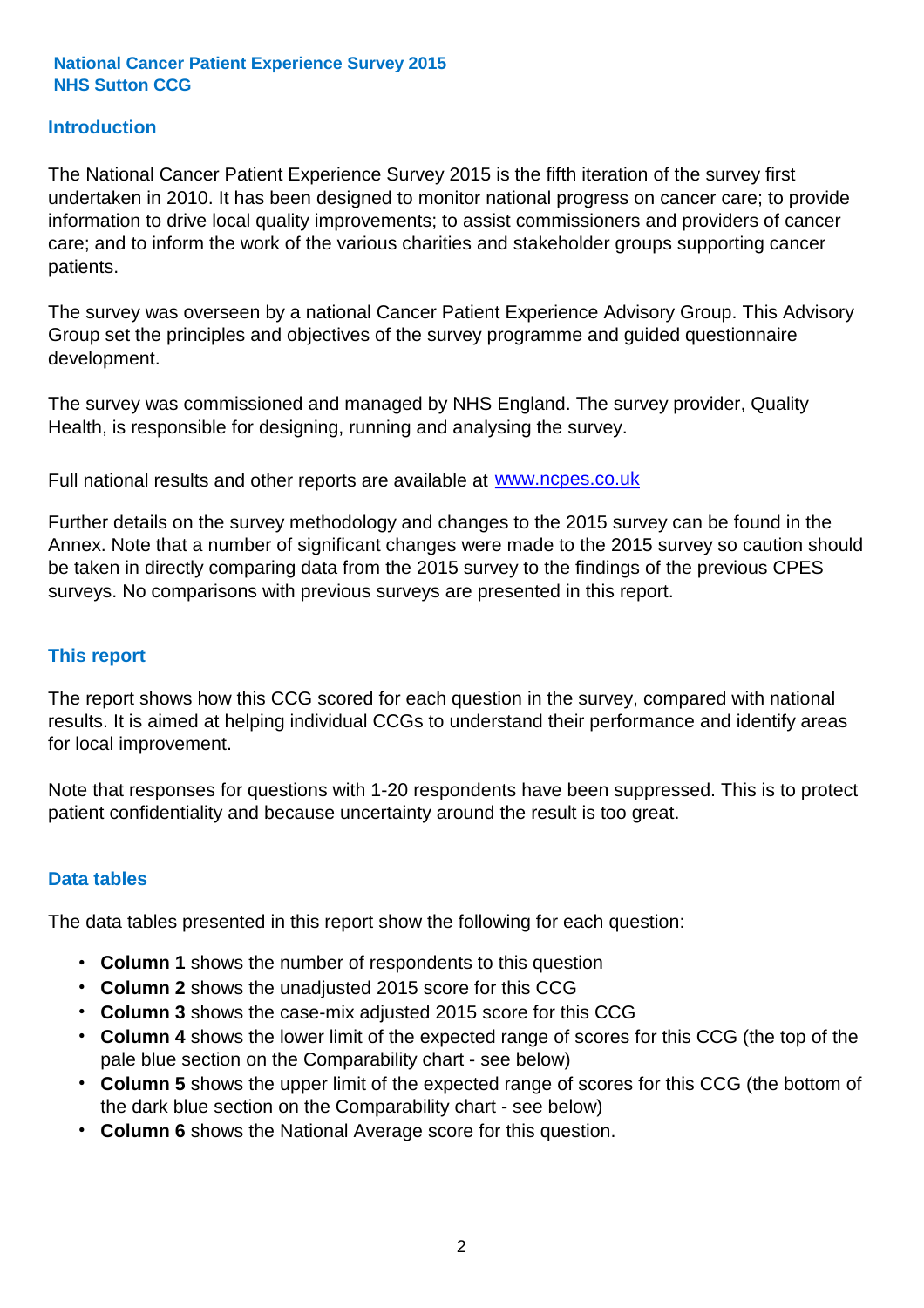Results for individual response options are presented in the detailed data tables **WWW.ncpes.co.uk** Confidence Intervals for unadjusted and case-mix adjusted data are provided in these tables.

Expected ranges and 95% Confidence Intervals highlight the uncertainty around the results. The size of the expected ranges and confidence intervals will be different for each question, and depends on the number of respondents and the range of their responses.

For further details on case-mix adjustment and the scoring methodology used, please refer to the Annex.

#### **Comparability charts**

For the 2015 survey, we have adopted the CQC standard for reporting comparative performance, based on calculation of "expected ranges". This means that CCGs will be flagged as outliers only if there is statistical evidence that their scores deviate (positively or negatively) from the range of scores that would be expected for CCGs of the same size.

The Comparability charts in this report show a bar with these expected ranges (in grey), higher than expected (in dark blue), and lower than expected (in pale blue). A black dot represents the actual score of this CCG.

The same colour convention has been used in Column 3 of the Data tables.

For further details on expected ranges, please refer to the technical document at **www.ncpes.co.uk** 

#### **Tumour group tables**

The final set of tables in this report show the scores for each question for each of the 13 tumour groups, with a comparative national score for that tumour group.

These breakdowns are intended as additional information for CCGs to understand the differences between the experiences of patients with different types of cancer. The numbers are generally relatively small and may not be statistically significant. They should therefore be treated with some caution.

#### **Notes on specific questions**

Question 5 in the survey has not been scored. However, the unscored data is useful and has been published alongside the other results in this report. This question asked respondents to "tick all that apply". The results show all of the responses given including where respondents chose two or more options.

Questions used to direct respondents to different parts of the survey (questions 4, 17, 24, 27, 40, 43, 46) and other demographic and information questions are not reported.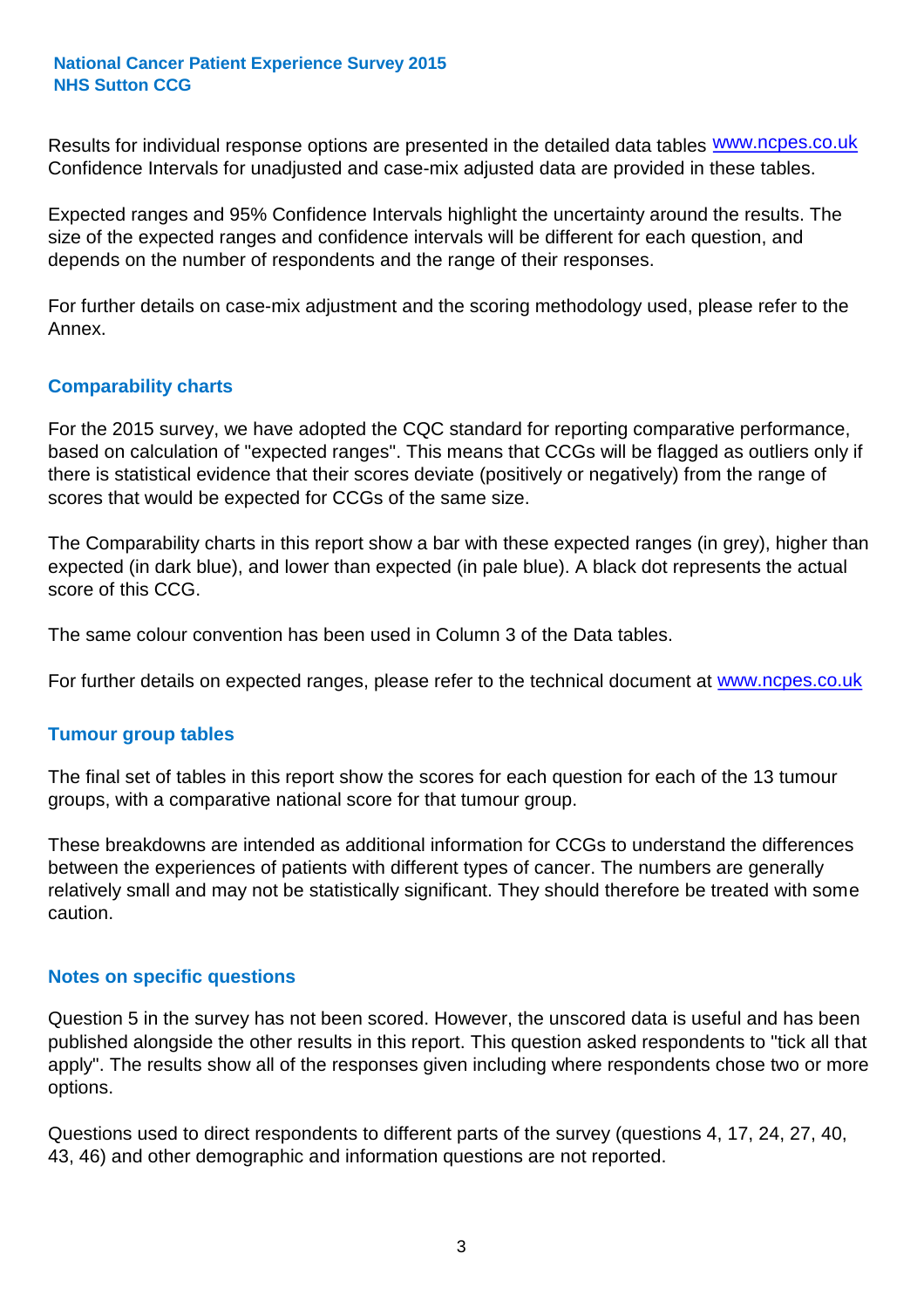#### **How to use the data**

Unadjusted data should be used to see the actual responses from patients relating to the CCG.

Case-mix adjusted data, together with expected ranges, should be used to understand whether the results are significantly higher or lower than national results.

Case-mix adjusted data, together with (case-mix adjusted) Confidence Intervals (presented in the detailed data tables **www.ncpes.co.uk**), should be used to understand whether the results are significantly higher or lower than the results for another CCG.

#### **Response rates**

Numbers of respondents by tumour group, age and gender can be found in the Annex.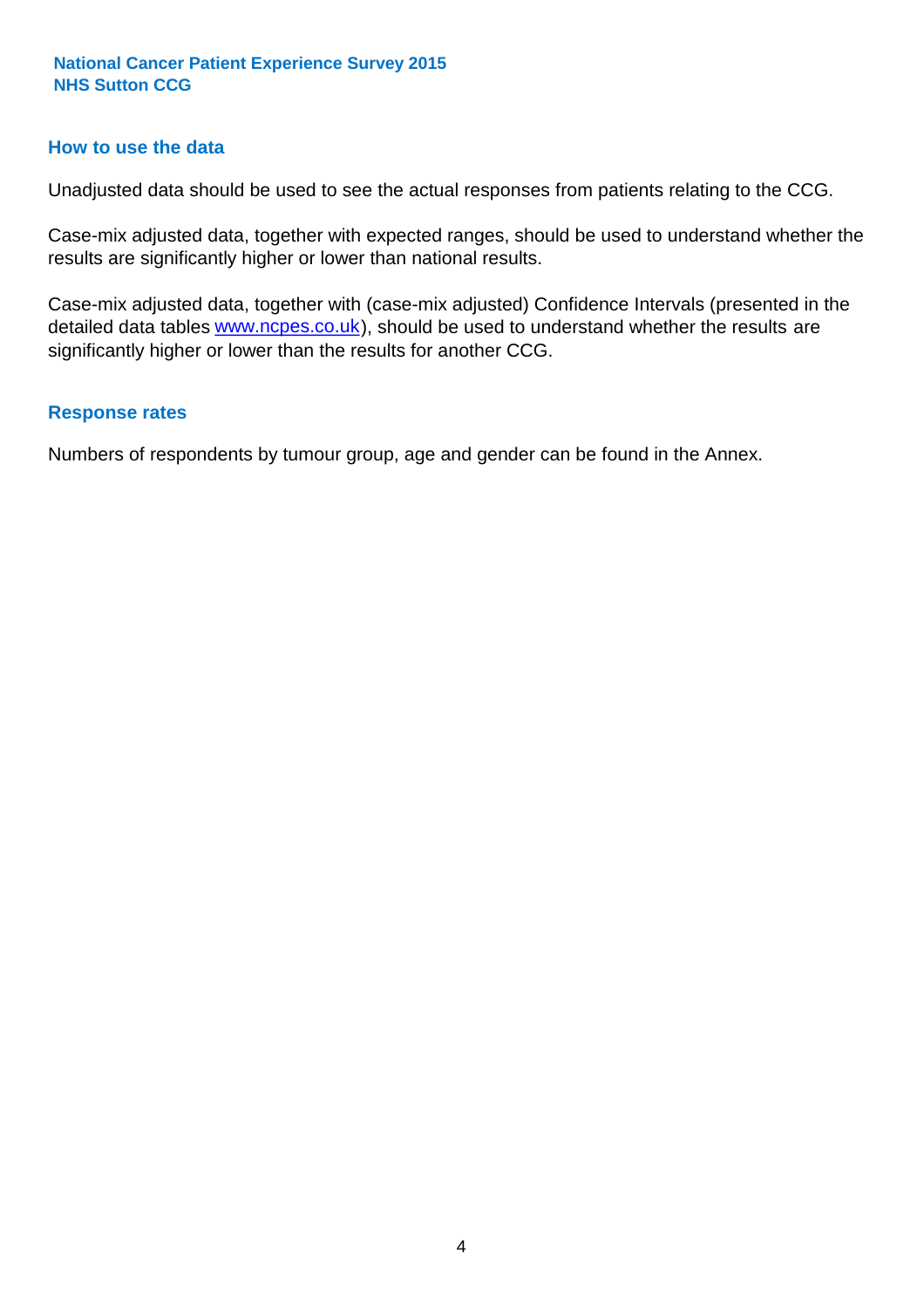## **Executive Summary**

average rating of **8.9**. Asked to rate their care on a scale of zero (very poor) to 10 (very good), respondents gave an

The following questions are included in phase 1 of the Cancer Dashboard developed by Public Health England and NHS England\*:

- **80%** of respondents said that they were definitely involved as much as they wanted to be in decisions about their care and treatment
- **94%** of respondents said that they were given the name of a Clinical Nurse Specialist who would support them through their treatment
- when asked how easy or difficult it had been to contact their Clinical Nurse Specialist 86% of respondents said that it had been 'quite easy' or 'very easy'
- **91%** of respondents said that, overall, they were always treated with dignity and respect they were in hospital
- **94%** of respondents said that hospital staff told them who to contact if they were worried about their condition or treatment after they left hospital
- **59%** of respondents said that they thought the GPs and nurses at their general practice definitely did everything they could to support them while they were having cancer treatment.

Detailed results for these and other questions are set out in the sections that follow.

#### www.cancerdata.nhs.uk/dashboard

The questions were selected in discussion with the national Cancer Patient Experience Advisory Group and reflect four key patient experience domains: provision of information; involvement in decisions; care transition; interpersonal relations, respect and dignity. The figures presented above are all case-mix adjusted.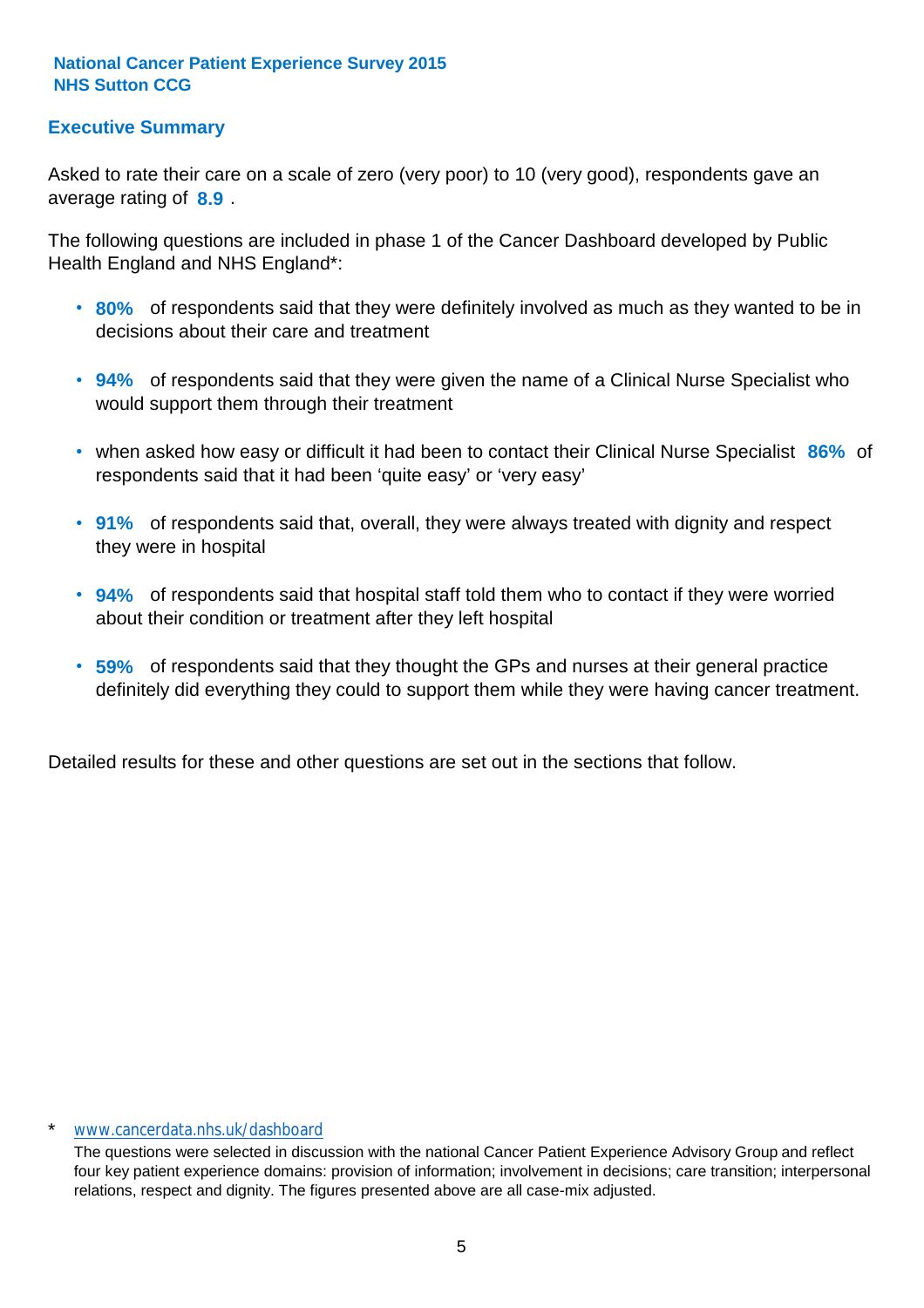# **Questions which scored outside expected range**

| Percentage for<br>this CCG<br>Upper limit of<br>expected<br>respondents<br>for this CCG<br>Lower limit of<br>Number of<br>expected<br>Average<br>Score<br>National<br>range<br>range<br>2015<br>Question<br>Deciding the best treatment for you<br>Patient definitely told about side effects that could affect them in<br>Q <sub>15</sub><br>285<br>60%<br>49%<br>60%<br>54%<br>the future<br><b>Clinical Nurse Specialist</b><br>Patient given the name of the CNS who would support them<br>Q17<br>94%<br>87%<br>90%<br>308<br>93%<br>through their treatment<br>Hospital care as an inpatient<br>Q <sub>31</sub><br>Patient had confidence and trust in all ward nurses<br>181<br>81%<br>66%<br>79%<br>72%<br>Q32<br>183<br>77%<br>59%<br>73%<br>66%<br>Always / nearly always enough nurses on duty<br>Patient was able to discuss worries or fears with staff during<br>Q <sub>35</sub><br>130<br>63%<br>43%<br>60%<br>52%<br>visit<br>Hospital care as a day patient / outpatient<br>Patient was able to discuss worries or fears with staff during<br>Q41<br>235<br>77%<br>64%<br>76%<br>70%<br>visit<br>Patient given understandable information about whether<br>Q45<br>70<br>73%<br>48%<br>71%<br>60%<br>radiotherapy was working<br>Beforehand patient had all information needed about<br>Q47<br>91%<br>79%<br>90%<br>84%<br>165<br>chemotherapy treatment<br>Home care and support<br>Patient definitely given enough support from health or social<br>44%<br>44%<br>63%<br>54%<br>Q50<br>141<br>services during treatment<br>Your overall NHS care<br>289<br>51%<br>21%<br>36%<br>28%<br>Q58<br>Taking part in cancer research discussed with patient<br>Patient's average rating of care scored from very poor to very<br>Q59<br>307<br>8.9<br>8.9<br>8.7<br>8.5<br>good |  |  | 2015 Case-mix Adjusted |  |
|------------------------------------------------------------------------------------------------------------------------------------------------------------------------------------------------------------------------------------------------------------------------------------------------------------------------------------------------------------------------------------------------------------------------------------------------------------------------------------------------------------------------------------------------------------------------------------------------------------------------------------------------------------------------------------------------------------------------------------------------------------------------------------------------------------------------------------------------------------------------------------------------------------------------------------------------------------------------------------------------------------------------------------------------------------------------------------------------------------------------------------------------------------------------------------------------------------------------------------------------------------------------------------------------------------------------------------------------------------------------------------------------------------------------------------------------------------------------------------------------------------------------------------------------------------------------------------------------------------------------------------------------------------------------------------------------------------------------------------------------------------------------------------------|--|--|------------------------|--|
|                                                                                                                                                                                                                                                                                                                                                                                                                                                                                                                                                                                                                                                                                                                                                                                                                                                                                                                                                                                                                                                                                                                                                                                                                                                                                                                                                                                                                                                                                                                                                                                                                                                                                                                                                                                          |  |  |                        |  |
|                                                                                                                                                                                                                                                                                                                                                                                                                                                                                                                                                                                                                                                                                                                                                                                                                                                                                                                                                                                                                                                                                                                                                                                                                                                                                                                                                                                                                                                                                                                                                                                                                                                                                                                                                                                          |  |  |                        |  |
|                                                                                                                                                                                                                                                                                                                                                                                                                                                                                                                                                                                                                                                                                                                                                                                                                                                                                                                                                                                                                                                                                                                                                                                                                                                                                                                                                                                                                                                                                                                                                                                                                                                                                                                                                                                          |  |  |                        |  |
|                                                                                                                                                                                                                                                                                                                                                                                                                                                                                                                                                                                                                                                                                                                                                                                                                                                                                                                                                                                                                                                                                                                                                                                                                                                                                                                                                                                                                                                                                                                                                                                                                                                                                                                                                                                          |  |  |                        |  |
|                                                                                                                                                                                                                                                                                                                                                                                                                                                                                                                                                                                                                                                                                                                                                                                                                                                                                                                                                                                                                                                                                                                                                                                                                                                                                                                                                                                                                                                                                                                                                                                                                                                                                                                                                                                          |  |  |                        |  |
|                                                                                                                                                                                                                                                                                                                                                                                                                                                                                                                                                                                                                                                                                                                                                                                                                                                                                                                                                                                                                                                                                                                                                                                                                                                                                                                                                                                                                                                                                                                                                                                                                                                                                                                                                                                          |  |  |                        |  |
|                                                                                                                                                                                                                                                                                                                                                                                                                                                                                                                                                                                                                                                                                                                                                                                                                                                                                                                                                                                                                                                                                                                                                                                                                                                                                                                                                                                                                                                                                                                                                                                                                                                                                                                                                                                          |  |  |                        |  |
|                                                                                                                                                                                                                                                                                                                                                                                                                                                                                                                                                                                                                                                                                                                                                                                                                                                                                                                                                                                                                                                                                                                                                                                                                                                                                                                                                                                                                                                                                                                                                                                                                                                                                                                                                                                          |  |  |                        |  |
|                                                                                                                                                                                                                                                                                                                                                                                                                                                                                                                                                                                                                                                                                                                                                                                                                                                                                                                                                                                                                                                                                                                                                                                                                                                                                                                                                                                                                                                                                                                                                                                                                                                                                                                                                                                          |  |  |                        |  |
|                                                                                                                                                                                                                                                                                                                                                                                                                                                                                                                                                                                                                                                                                                                                                                                                                                                                                                                                                                                                                                                                                                                                                                                                                                                                                                                                                                                                                                                                                                                                                                                                                                                                                                                                                                                          |  |  |                        |  |
|                                                                                                                                                                                                                                                                                                                                                                                                                                                                                                                                                                                                                                                                                                                                                                                                                                                                                                                                                                                                                                                                                                                                                                                                                                                                                                                                                                                                                                                                                                                                                                                                                                                                                                                                                                                          |  |  |                        |  |
|                                                                                                                                                                                                                                                                                                                                                                                                                                                                                                                                                                                                                                                                                                                                                                                                                                                                                                                                                                                                                                                                                                                                                                                                                                                                                                                                                                                                                                                                                                                                                                                                                                                                                                                                                                                          |  |  |                        |  |
|                                                                                                                                                                                                                                                                                                                                                                                                                                                                                                                                                                                                                                                                                                                                                                                                                                                                                                                                                                                                                                                                                                                                                                                                                                                                                                                                                                                                                                                                                                                                                                                                                                                                                                                                                                                          |  |  |                        |  |
|                                                                                                                                                                                                                                                                                                                                                                                                                                                                                                                                                                                                                                                                                                                                                                                                                                                                                                                                                                                                                                                                                                                                                                                                                                                                                                                                                                                                                                                                                                                                                                                                                                                                                                                                                                                          |  |  |                        |  |
|                                                                                                                                                                                                                                                                                                                                                                                                                                                                                                                                                                                                                                                                                                                                                                                                                                                                                                                                                                                                                                                                                                                                                                                                                                                                                                                                                                                                                                                                                                                                                                                                                                                                                                                                                                                          |  |  |                        |  |
|                                                                                                                                                                                                                                                                                                                                                                                                                                                                                                                                                                                                                                                                                                                                                                                                                                                                                                                                                                                                                                                                                                                                                                                                                                                                                                                                                                                                                                                                                                                                                                                                                                                                                                                                                                                          |  |  |                        |  |
|                                                                                                                                                                                                                                                                                                                                                                                                                                                                                                                                                                                                                                                                                                                                                                                                                                                                                                                                                                                                                                                                                                                                                                                                                                                                                                                                                                                                                                                                                                                                                                                                                                                                                                                                                                                          |  |  |                        |  |
|                                                                                                                                                                                                                                                                                                                                                                                                                                                                                                                                                                                                                                                                                                                                                                                                                                                                                                                                                                                                                                                                                                                                                                                                                                                                                                                                                                                                                                                                                                                                                                                                                                                                                                                                                                                          |  |  |                        |  |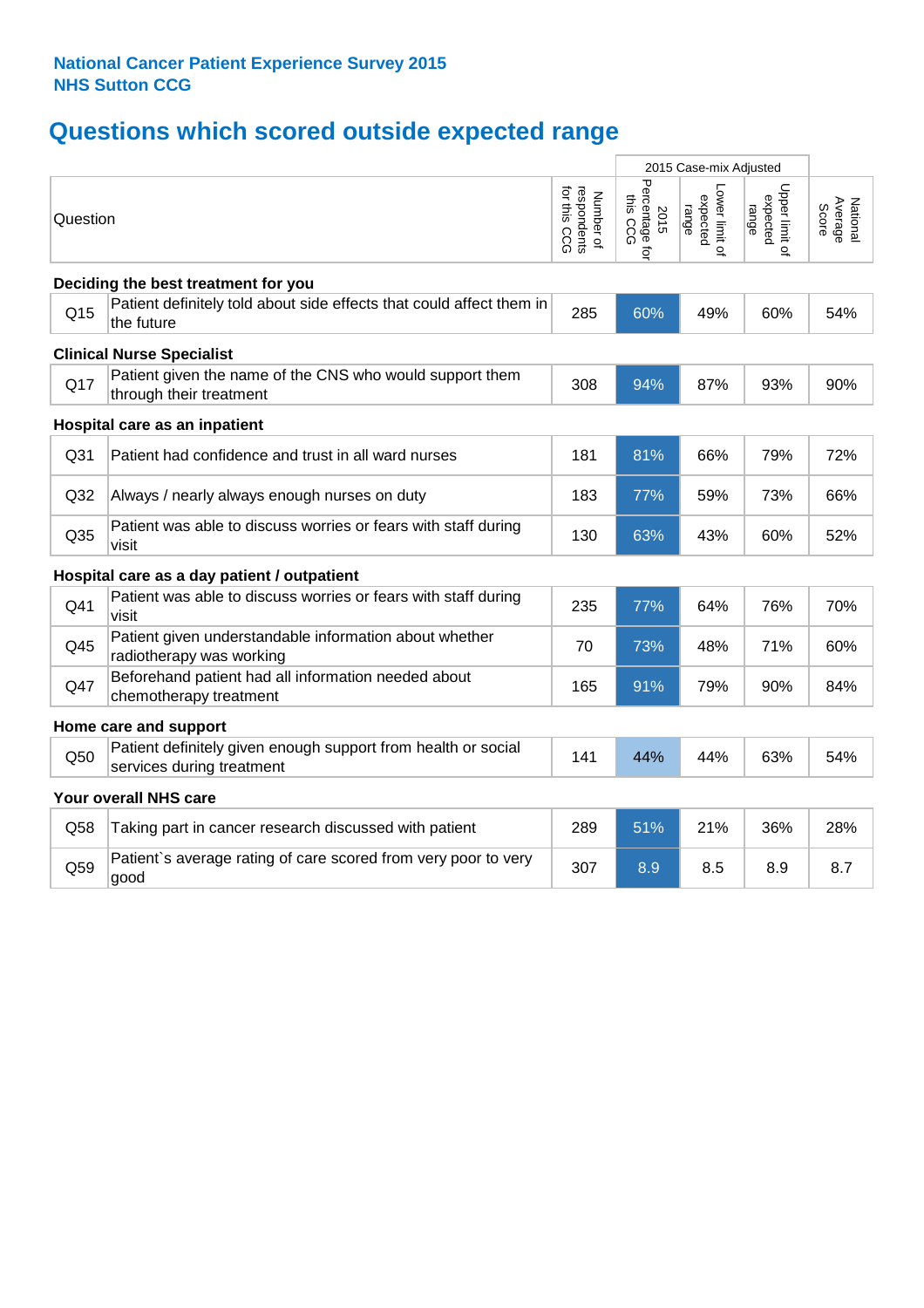# **CCG results**

## **Seeing your GP**



|    |                                                                |                                         |                             |               | 2015 Case-mix Adjusted     |                            |                           |
|----|----------------------------------------------------------------|-----------------------------------------|-----------------------------|---------------|----------------------------|----------------------------|---------------------------|
|    | Question                                                       | respondents<br>Number<br>$\overline{a}$ | 2015<br>Unadjusted<br>Score | 2015<br>Score | Expected<br>range<br>lower | Expected<br>range<br>dpper | National Average<br>Score |
| Q1 | Saw GP once / twice before being told had to go to<br>hospital | 230                                     | 80%                         | 80%           | 70%                        | 81%                        | 76%                       |
| Q2 | Patient thought they were seen as soon as necessary            | 307                                     | 82%                         | 83%           | 78%                        | 87%                        | 82%                       |

|                |                                                                             |                                                 | No. |
|----------------|-----------------------------------------------------------------------------|-------------------------------------------------|-----|
|                | Beforehand, did you have all the<br>information you needed about your test? | Yes                                             |     |
|                |                                                                             | No, I would have liked more written information |     |
| Q <sub>5</sub> |                                                                             | No, I would have liked more verbal information  |     |
|                |                                                                             | I did not need / want any information           |     |
|                |                                                                             | Don't know / can't remember                     |     |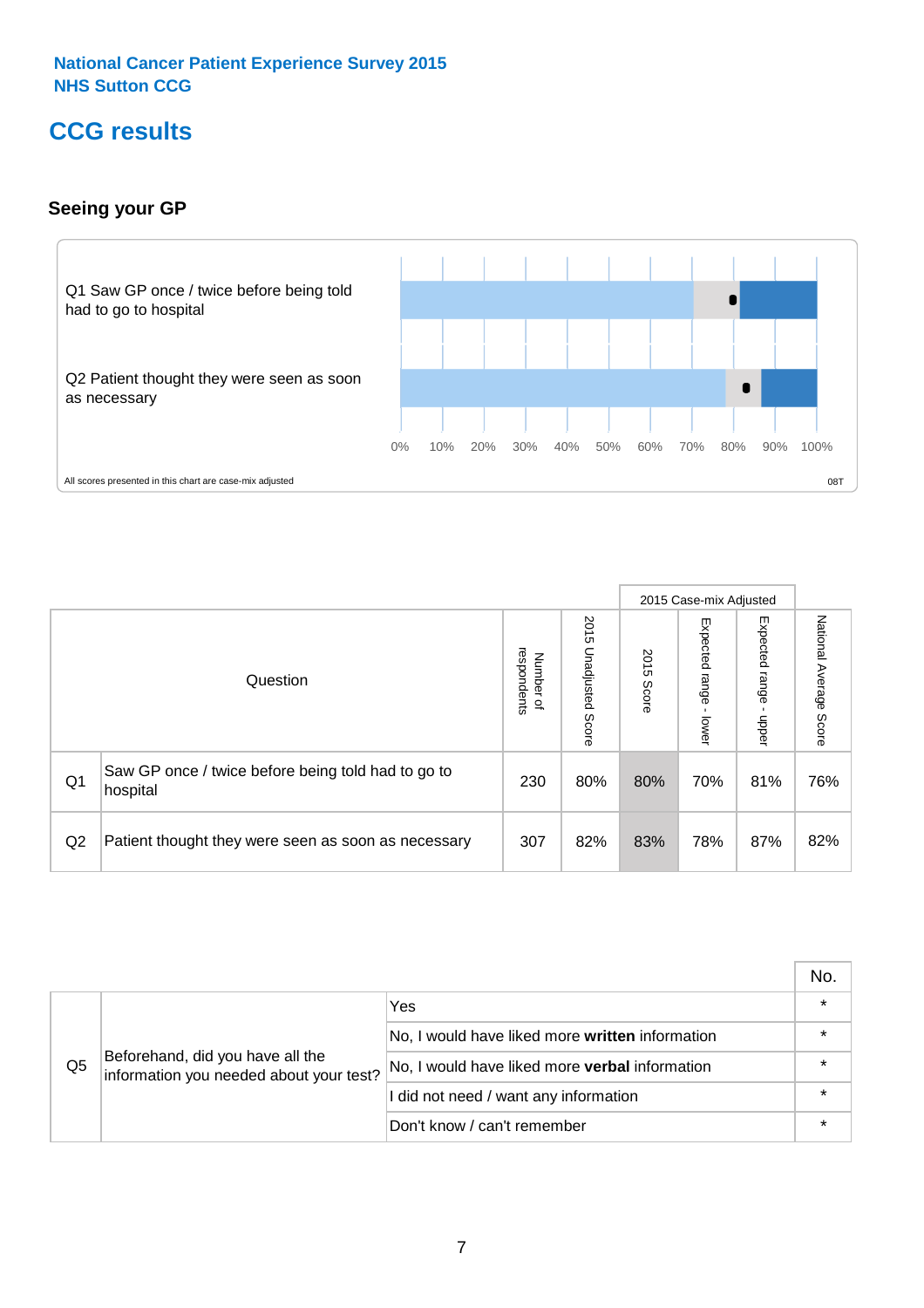## **Diagnostic tests**



|                |                                                                       |                                   |                             |               | 2015 Case-mix Adjusted     |                         |                           |
|----------------|-----------------------------------------------------------------------|-----------------------------------|-----------------------------|---------------|----------------------------|-------------------------|---------------------------|
|                | Question                                                              | respondents<br>Number<br>$\Omega$ | 2015<br>Unadjusted<br>Score | 2015<br>Score | Expected<br>range<br>lower | Expected range<br>nbber | National Average<br>Score |
| Q <sub>6</sub> | The length of time waiting for the test to be done was<br>about right | 266                               | 89%                         | 90%           | 82%                        | 91%                     | 87%                       |
| Q7             | Given complete explanation of test results in<br>understandable way   | 265                               | 81%                         | 81%           | 74%                        | 84%                     | 79%                       |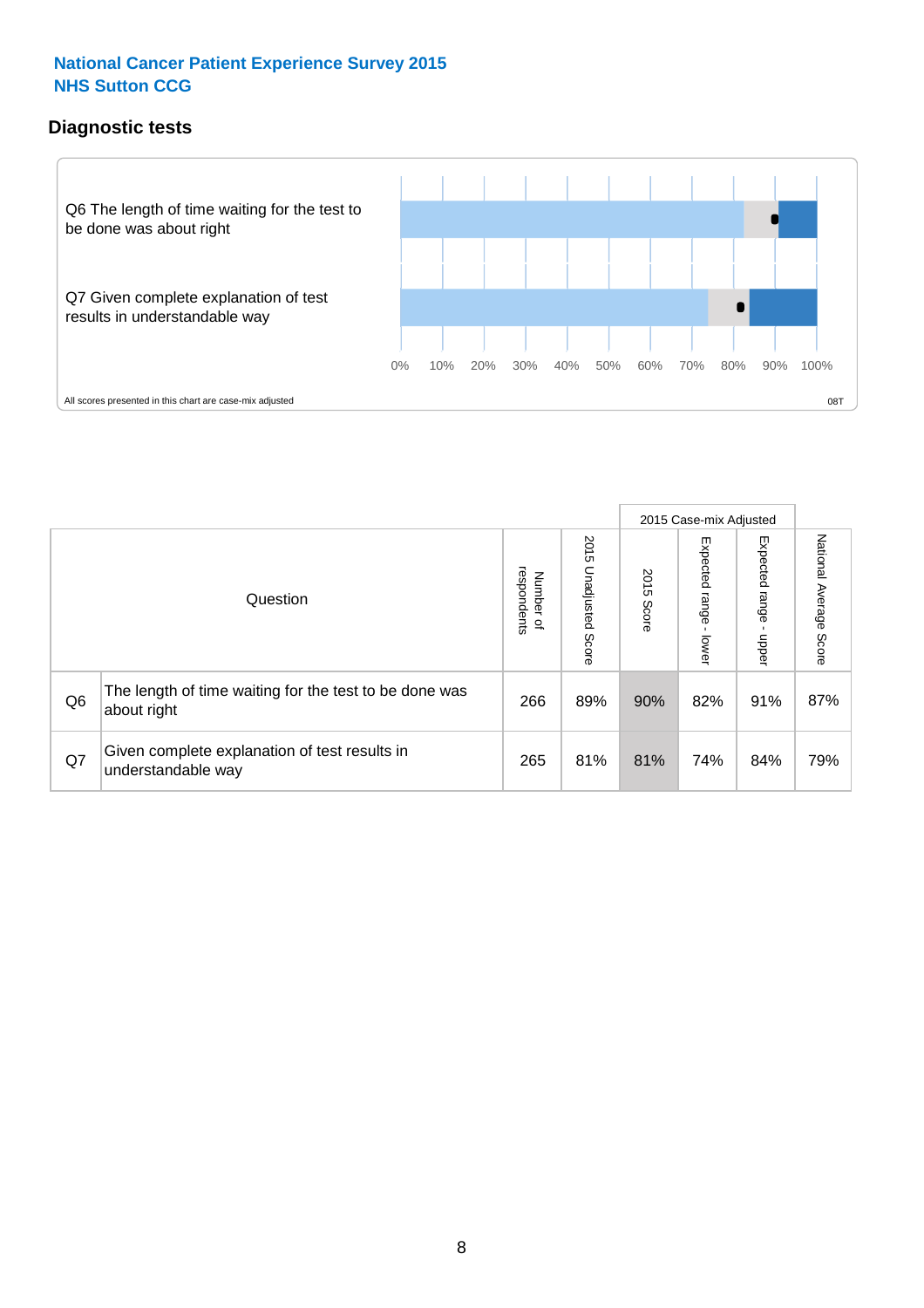#### **Finding out what was wrong with you**



|                 |                                                                                            |                          |                                 |               | 2015 Case-mix Adjusted                    |                        |                        |
|-----------------|--------------------------------------------------------------------------------------------|--------------------------|---------------------------------|---------------|-------------------------------------------|------------------------|------------------------|
|                 | Question                                                                                   | respondents<br>Number of | 2015<br><b>Unadjusted Score</b> | 2015<br>Score | Expected range<br>$\blacksquare$<br>lower | Expected range - upper | National Average Score |
| Q8              | Patient told they could bring a family member or friend<br>when first told they had cancer | 267                      | 80%                             | 81%           | 74%                                       | 84%                    | 79%                    |
| Q <sub>9</sub>  | Patient felt they were told sensitively that they had cancer                               | 312                      | 82%                             | 83%           | 80%                                       | 88%                    | 84%                    |
| Q10             | Patient completely understood the explanation of what<br>was wrong                         | 315                      | 70%                             | 71%           | 68%                                       | 78%                    | 73%                    |
| Q <sub>11</sub> | Patient given easy to understand written information<br>about the type of cancer they had  | 280                      | 74%                             | 75%           | 66%                                       | 77%                    | 72%                    |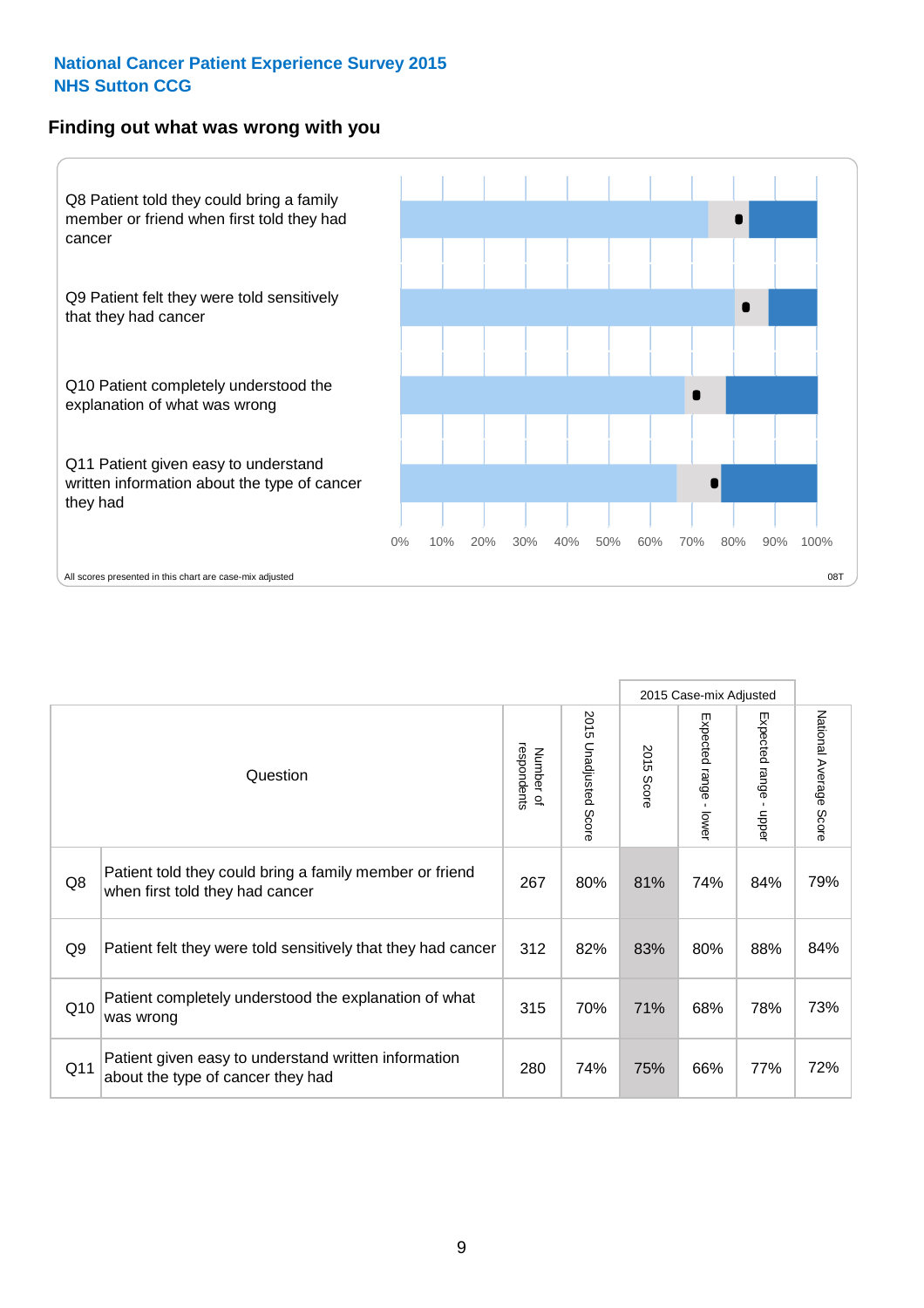### **Finding out what was wrong with you**



|          |                                                                                         |                          |                       |               | 2015 Case-mix Adjusted                  |                           |                        |
|----------|-----------------------------------------------------------------------------------------|--------------------------|-----------------------|---------------|-----------------------------------------|---------------------------|------------------------|
| Question |                                                                                         | respondents<br>Number of | 2015 Unadjusted Score | 2015<br>Score | Expected range<br>$\mathbf{r}$<br>lower | Expected range -<br>nbber | National Average Score |
| Q12      | Patient felt that treatment options were completely<br>explained                        | 275                      | 85%                   | 86%           | 78%                                     | 87%                       | 83%                    |
| Q13      | Possible side effects explained in an understandable way                                | 305                      | 73%                   | 74%           | 68%                                     | 78%                       | 73%                    |
| Q14      | Patient given practical advice and support in dealing with<br>side effects of treatment | 294                      | 66%                   | 67%           | 61%                                     | 72%                       | 66%                    |
| Q15      | Patient definitely told about side effects that could affect<br>them in the future      | 285                      | 59%                   | 60%           | 49%                                     | 60%                       | 54%                    |
| Q16      | Patient definitely involved in decisions about care and<br>treatment                    | 305                      | 79%                   | 80%           | 73%                                     | 82%                       | 78%                    |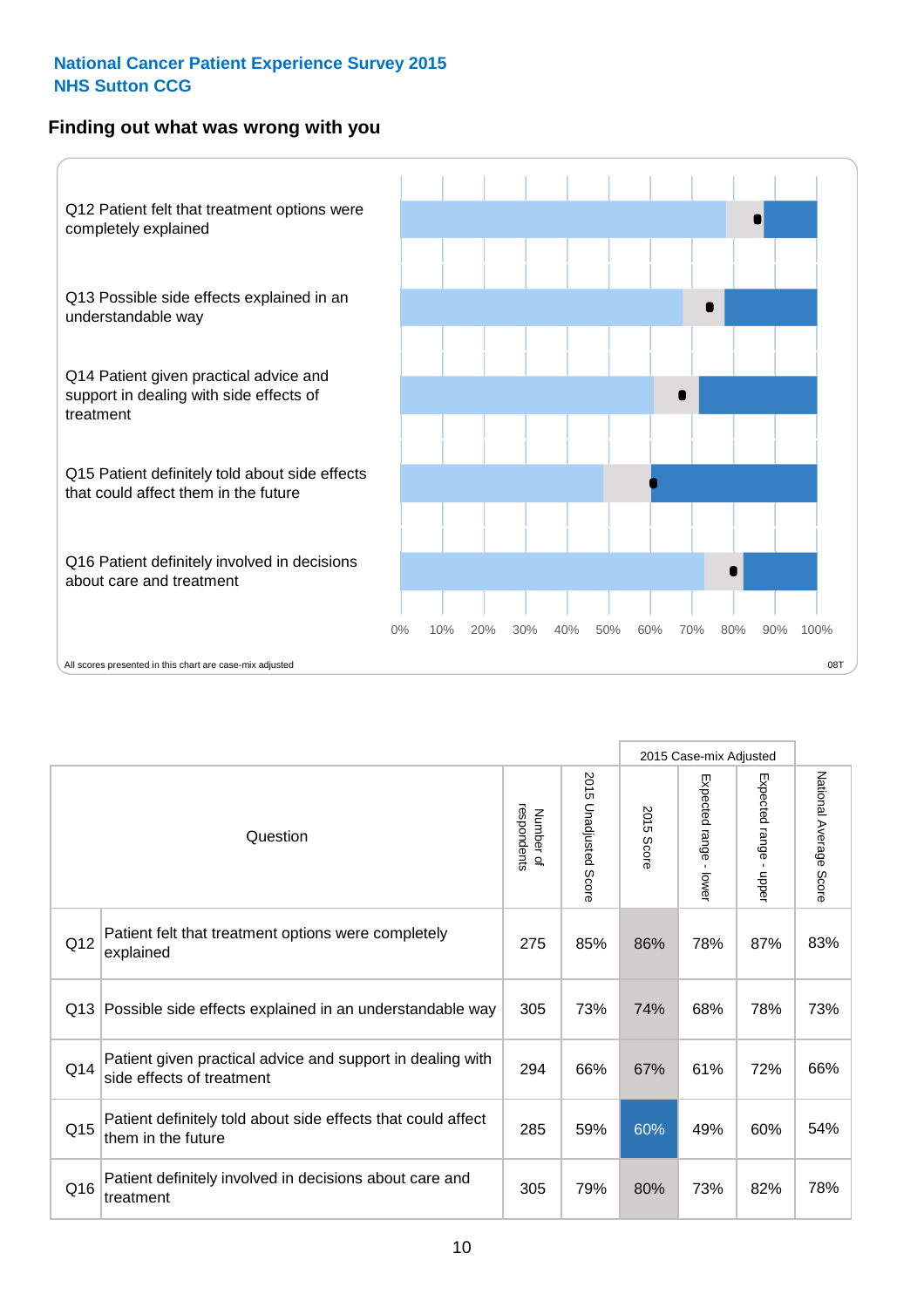## **Clinical Nurse Specialist**



|     |                                                                                     |                          |                       |               | 2015 Case-mix Adjusted  |                         |                        |
|-----|-------------------------------------------------------------------------------------|--------------------------|-----------------------|---------------|-------------------------|-------------------------|------------------------|
|     | Question                                                                            | respondents<br>Number of | 2015 Unadjusted Score | 2015<br>Score | Expected range<br>lower | Expected range<br>nbber | National Average Score |
| Q17 | Patient given the name of the CNS who would support<br>them through their treatment | 308                      | 94%                   | 94%           | 87%                     | 93%                     | 90%                    |
|     | Q18 Patient found it easy to contact their CNS                                      | 259                      | 86%                   | 86%           | 82%                     | 91%                     | 87%                    |
| Q19 | Get understandable answers to important questions all or<br>most of the time        | 250                      | 88%                   | 89%           | 85%                     | 92%                     | 89%                    |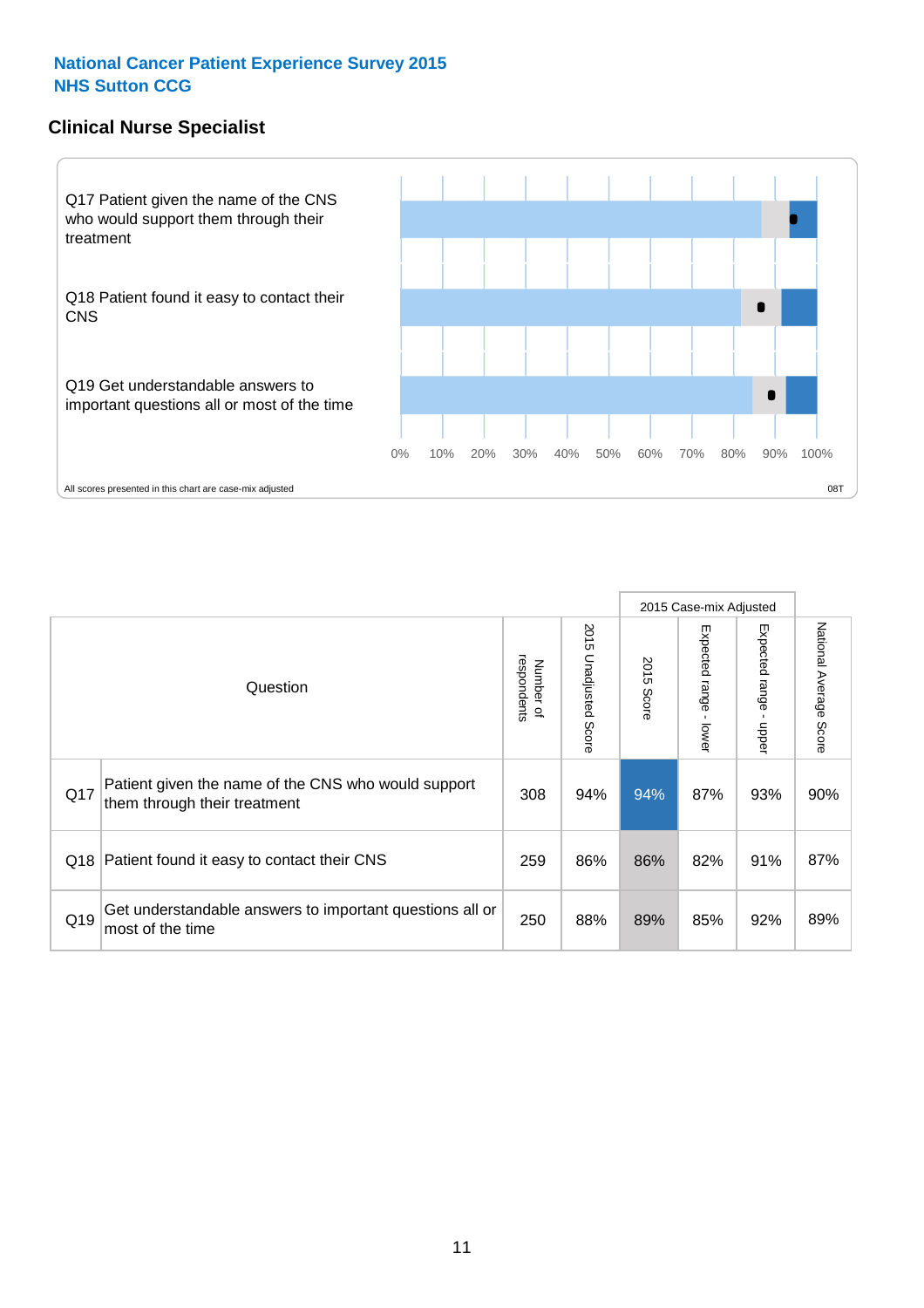#### **Support for people with cancer**



|                 |                                                                                            |                          |                                 |               | 2015 Case-mix Adjusted  |                                         |                        |
|-----------------|--------------------------------------------------------------------------------------------|--------------------------|---------------------------------|---------------|-------------------------|-----------------------------------------|------------------------|
|                 | Question                                                                                   | respondents<br>Number of | 2015<br><b>Unadjusted Score</b> | 2015<br>Score | Expected range<br>lower | Expected range<br>$\mathbf{I}$<br>nbber | National Average Score |
| Q <sub>20</sub> | Hospital staff gave information about support groups                                       | 224                      | 80%                             | 81%           | 78%                     | 88%                                     | 83%                    |
| Q <sub>21</sub> | Hospital staff gave information about impact cancer could<br>have on day to day activities | 209                      | 84%                             | 85%           | 75%                     | 86%                                     | 81%                    |
| Q <sub>22</sub> | Hospital staff gave information on getting financial help                                  | 159                      | 54%                             | 54%           | 47%                     | 63%                                     | 55%                    |
| Q <sub>23</sub> | Hospital staff told patient they could get free prescriptions                              | 157                      | 84%                             | 85%           | 74%                     | 86%                                     | 80%                    |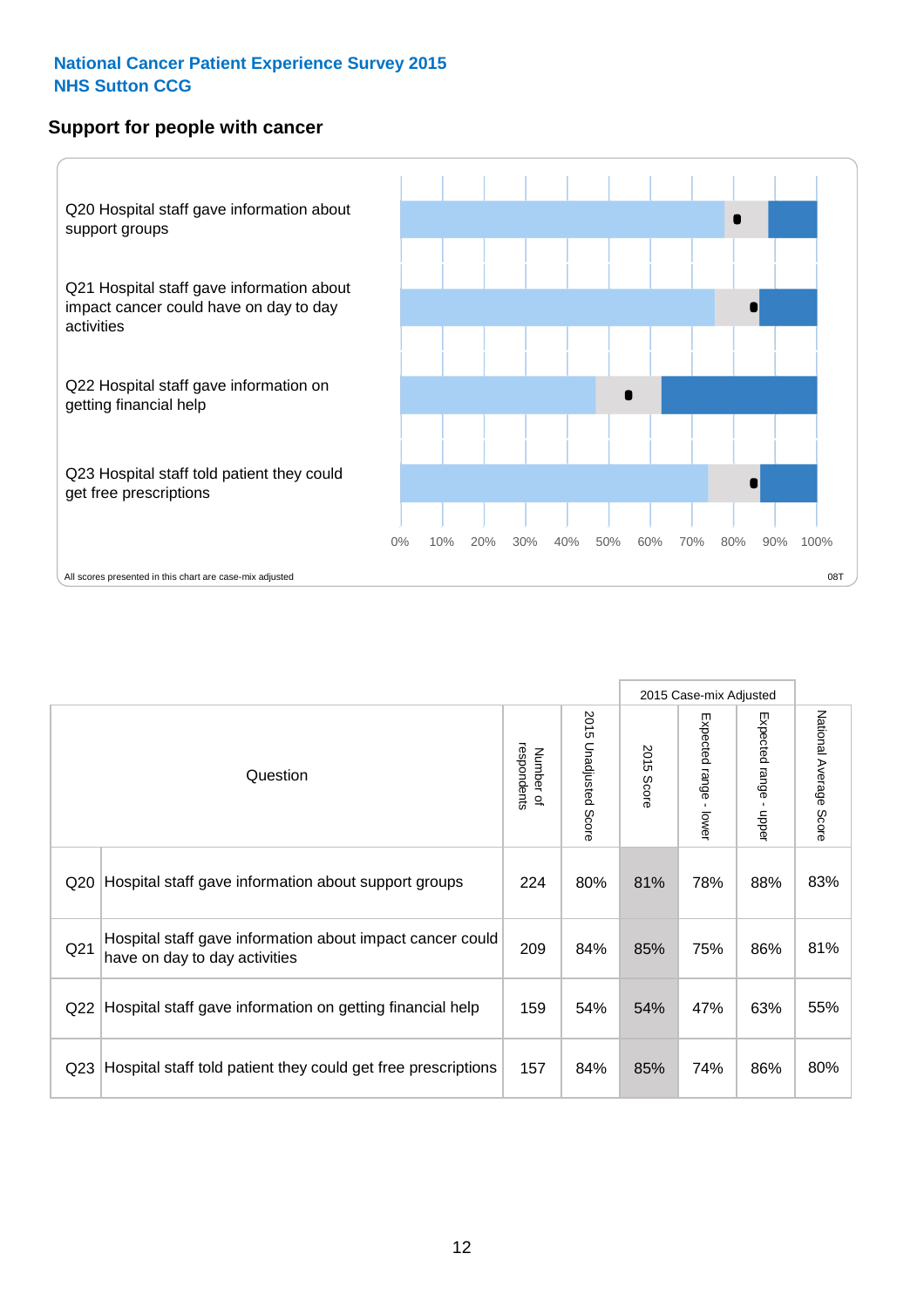# **Operations**



|     |                                                                 |                                         |                             |               |                            | 2015 Case-mix Adjusted    |                           |
|-----|-----------------------------------------------------------------|-----------------------------------------|-----------------------------|---------------|----------------------------|---------------------------|---------------------------|
|     | Question                                                        | respondents<br>Number<br>$\overline{a}$ | 2015<br>Unadjusted<br>Score | 2015<br>Score | Expected<br>range<br>lower | Expected<br>range<br>ddoe | National Average<br>Score |
| Q26 | Staff explained how operation had gone in<br>understandable way | 153                                     | 78%                         | 80%           | 71%                        | 84%                       | 78%                       |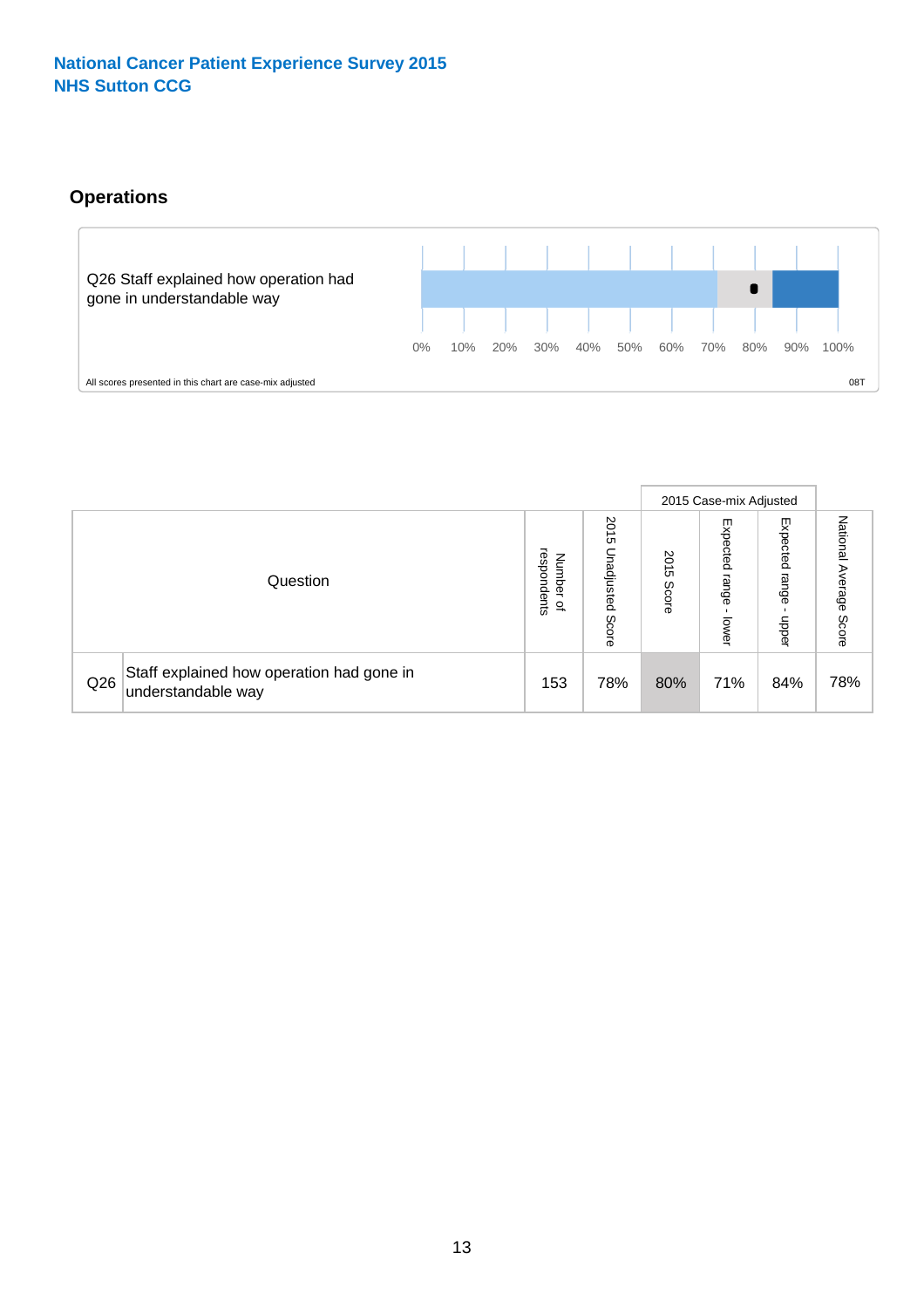# **Hospital care as an inpatient (Part 1 of 3)**



All scores presented in this chart are case-mix adjusted  $08T$ 

|                 |                                                                                           |                          |                                 |                      | 2015 Case-mix Adjusted                  |                                         |                        |
|-----------------|-------------------------------------------------------------------------------------------|--------------------------|---------------------------------|----------------------|-----------------------------------------|-----------------------------------------|------------------------|
|                 | Question                                                                                  | respondents<br>Number of | 2015<br><b>Unadjusted Score</b> | 2015<br><b>Score</b> | Expected range<br>$\mathbf{r}$<br>lower | Expected range<br>$\mathbf{r}$<br>nbber | National Average Score |
| Q28             | Groups of doctors or nurses did not talk in front of patient<br>as if they were not there | 182                      | 82%                             | 81%                  | 76%                                     | 87%                                     | 81%                    |
| Q29             | Patient had confidence and trust in all doctors treating<br>them                          | 183                      | 85%                             | 85%                  | 79%                                     | 89%                                     | 84%                    |
| Q30             | Patient's family or someone close definitely had<br>opportunity to talk to doctor         | 152                      | 74%                             | 75%                  | 65%                                     | 79%                                     | 72%                    |
| Q <sub>31</sub> | Patient had confidence and trust in all ward nurses                                       | 181                      | 81%                             | 81%                  | 66%                                     | 79%                                     | 72%                    |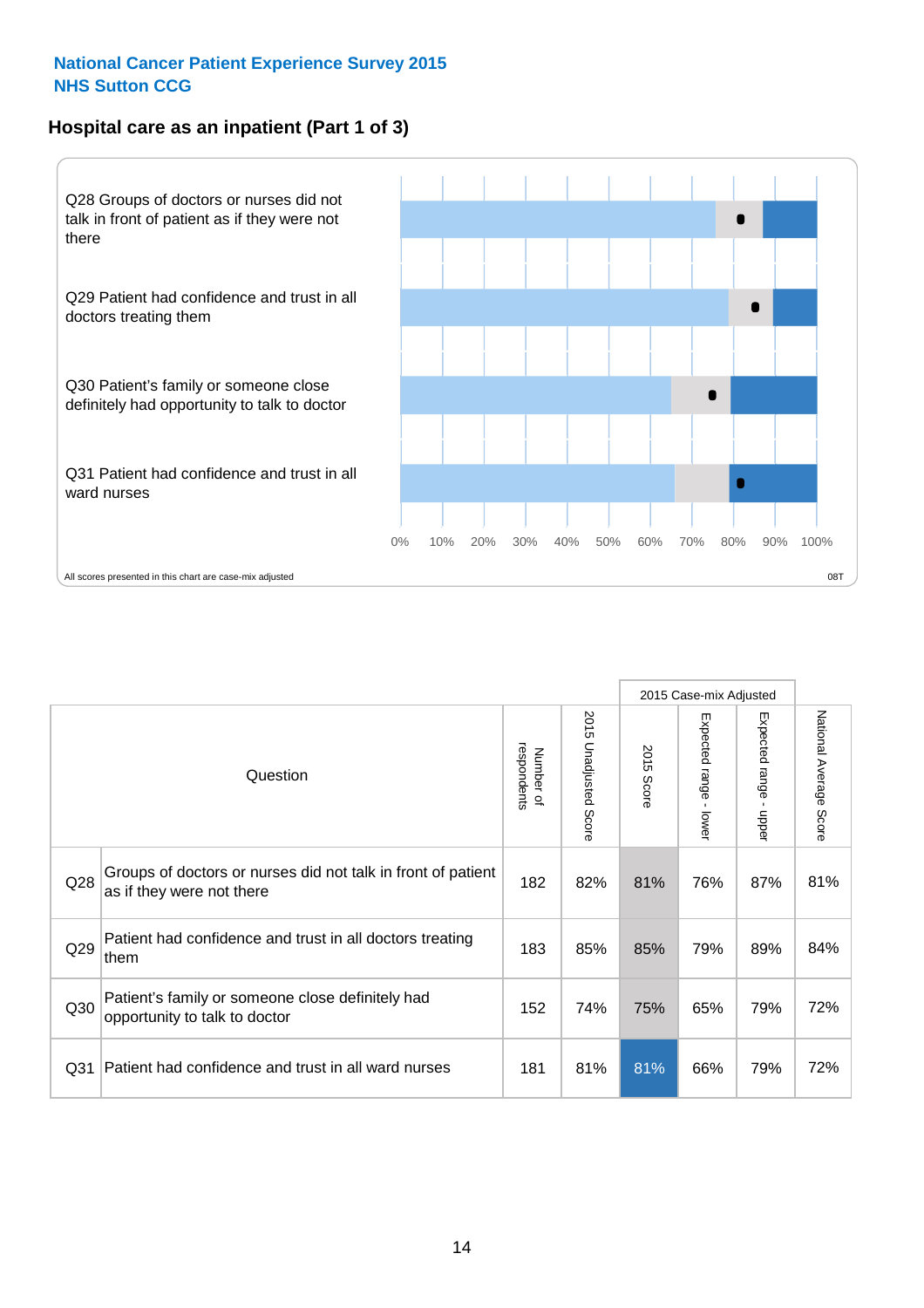### **Hospital care as an inpatient (Part 2 of 3)**



|                 |                                                                         |                          |                       |               | 2015 Case-mix Adjusted     |                                           |                        |
|-----------------|-------------------------------------------------------------------------|--------------------------|-----------------------|---------------|----------------------------|-------------------------------------------|------------------------|
|                 | Question                                                                | respondents<br>Number of | 2015 Unadjusted Score | 2015<br>Score | Expected range -<br>-lower | Expected range<br>$\blacksquare$<br>nbber | National Average Score |
| Q32             | Always / nearly always enough nurses on duty                            | 183                      | 77%                   | 77%           | 59%                        | 73%                                       | 66%                    |
| Q <sub>33</sub> | All staff asked patient what name they preferred to be<br>called by     | 180                      | 59%                   | 63%           | 56%                        | 77%                                       | 67%                    |
| Q <sub>34</sub> | Always given enough privacy when discussing condition<br>or treatment   | 183                      | 88%                   | 88%           | 80%                        | 90%                                       | 85%                    |
| Q <sub>35</sub> | Patient was able to discuss worries or fears with staff<br>during visit | 130                      | 62%                   | 63%           | 43%                        | 60%                                       | 52%                    |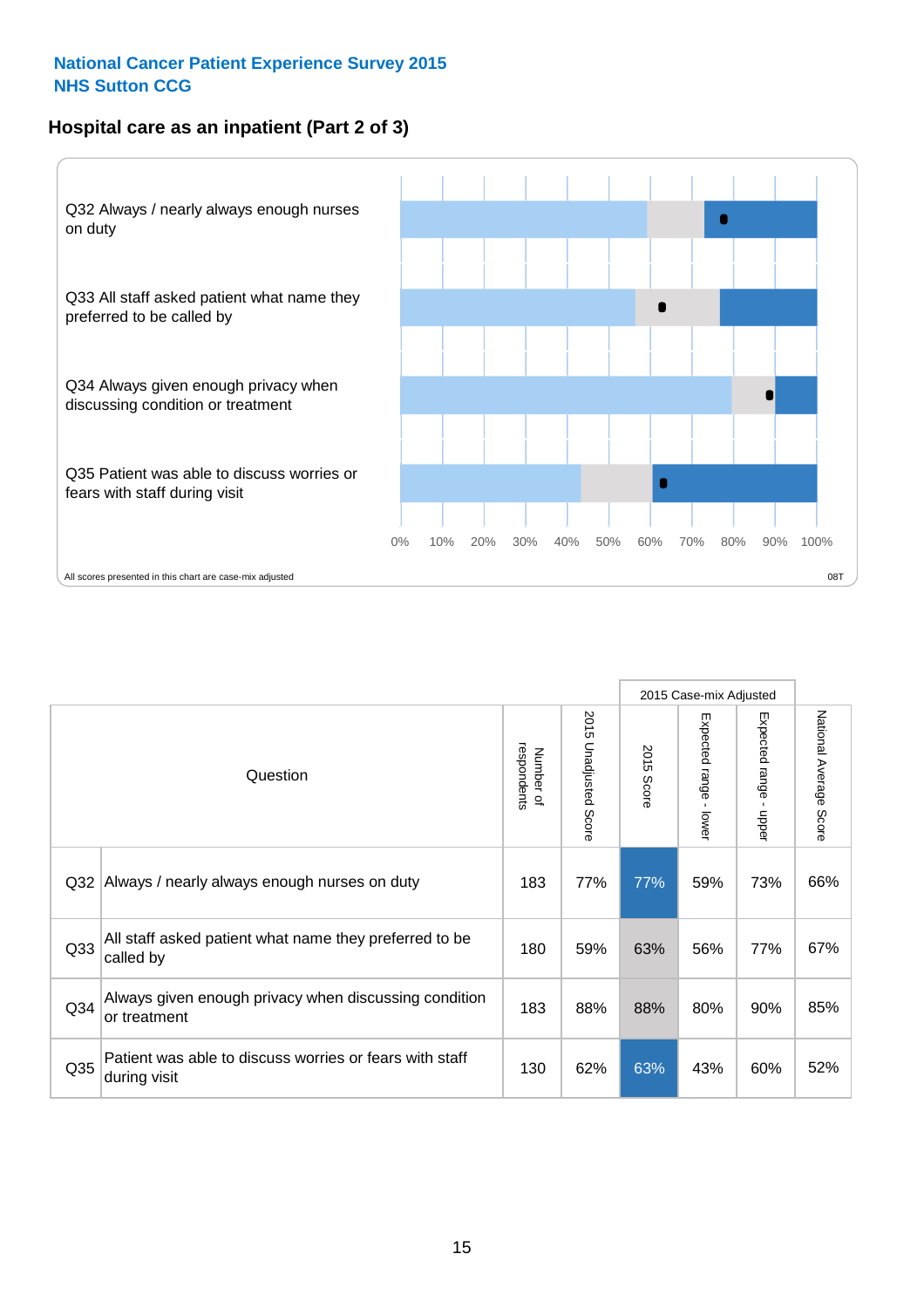### **Hospital care as an inpatient (Part 3 of 3)**



|                 |                                                                                     |                          |                                 |                      | 2015 Case-mix Adjusted                    |                           |                        |
|-----------------|-------------------------------------------------------------------------------------|--------------------------|---------------------------------|----------------------|-------------------------------------------|---------------------------|------------------------|
|                 | Question                                                                            | respondents<br>Number of | 2015<br><b>Unadjusted Score</b> | 2015<br><b>Score</b> | Expected range<br>$\blacksquare$<br>lower | Expected range -<br>nbber | National Average Score |
| Q36             | Hospital staff definitely did everything to help control pain                       | 165                      | 85%                             | 85%                  | 78%                                       | 89%                       | 84%                    |
| Q <sub>37</sub> | Always treated with respect and dignity by staff                                    | 182                      | 91%                             | 91%                  | 83%                                       | 92%                       | 87%                    |
| Q38             | Given clear written information about what should / should<br>not do post discharge | 165                      | 86%                             | 86%                  | 79%                                       | 90%                       | 84%                    |
| Q <sub>39</sub> | Staff told patient who to contact if worried post discharge                         | 176                      | 94%                             | 94%                  | 90%                                       | 97%                       | 94%                    |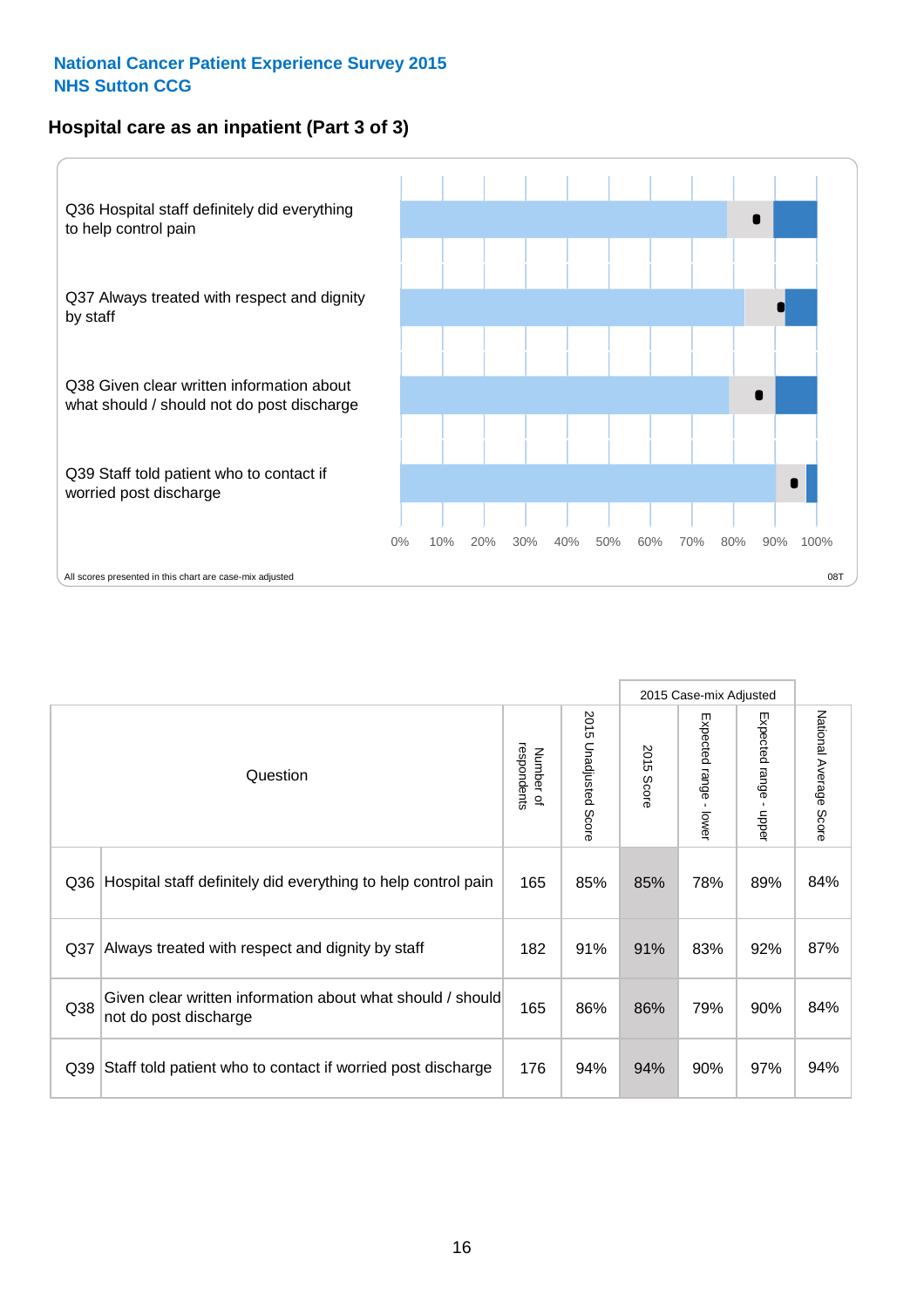## **Hospital care as a day patient / outpatient (Part 1 of 2)**



|     |                                                                                    |                          |                                 | 2015 Case-mix Adjusted |                                         |                                         |                        |
|-----|------------------------------------------------------------------------------------|--------------------------|---------------------------------|------------------------|-----------------------------------------|-----------------------------------------|------------------------|
|     | Question                                                                           | respondents<br>Number of | 2015<br><b>Unadjusted Score</b> | 2015<br><b>Score</b>   | Expected range<br>$\mathbf{r}$<br>lower | Expected range<br>$\mathbf{I}$<br>nbber | National Average Score |
| Q41 | Patient was able to discuss worries or fears with staff<br>during visit            | 235                      | 75%                             | 77%                    | 64%                                     | 76%                                     | 70%                    |
| Q42 | Doctor had the right notes and other documentation with<br>them                    | 278                      | 97%                             | 97%                    | 93%                                     | 98%                                     | 96%                    |
| Q44 | Beforehand patient had all information needed about<br>radiotherapy treatment      | 84                       | 88%                             | 89%                    | 79%                                     | 93%                                     | 86%                    |
| Q45 | Patient given understandable information about whether<br>radiotherapy was working | 70                       | 73%                             | 73%                    | 48%                                     | 71%                                     | 60%                    |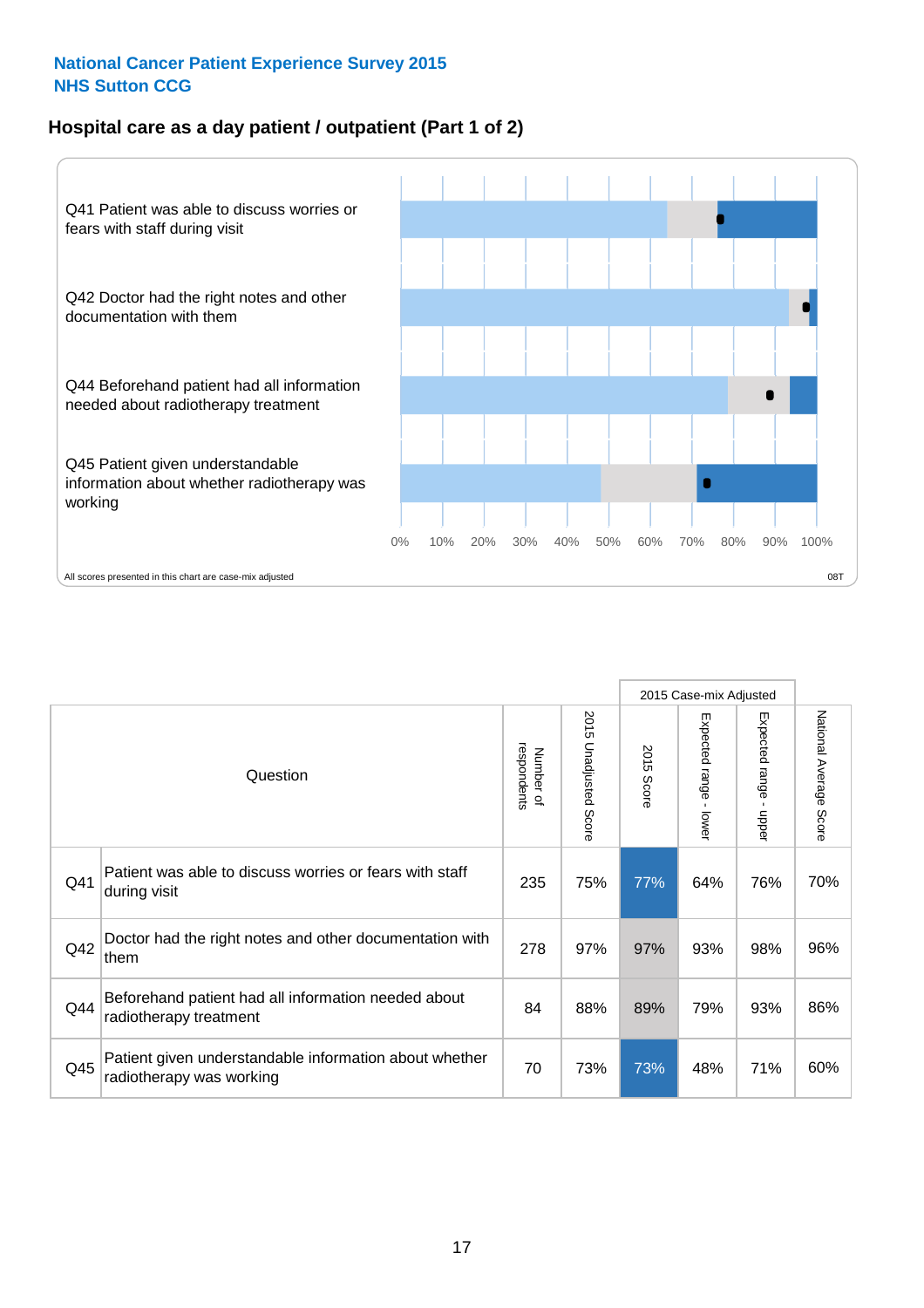### **Hospital care as a day patient / outpatient (Part 2 of 2)**



|     |                                                                                    |                                       |                             | 2015 Case-mix Adjusted |                         |                         |                           |
|-----|------------------------------------------------------------------------------------|---------------------------------------|-----------------------------|------------------------|-------------------------|-------------------------|---------------------------|
|     | Question                                                                           | respondents<br>Number<br>$\mathbf{Q}$ | 2015<br>Unadjusted<br>Score | 2015<br>Score          | Expected range<br>lower | Expected range<br>doper | National Average<br>Score |
| Q47 | Beforehand patient had all information needed about<br>chemotherapy treatment      | 165                                   | 90%                         | 91%                    | 79%                     | 90%                     | 84%                       |
| Q48 | Patient given understandable information about whether<br>chemotherapy was working | 146                                   | 67%                         | 68%                    | 60%                     | 75%                     | 68%                       |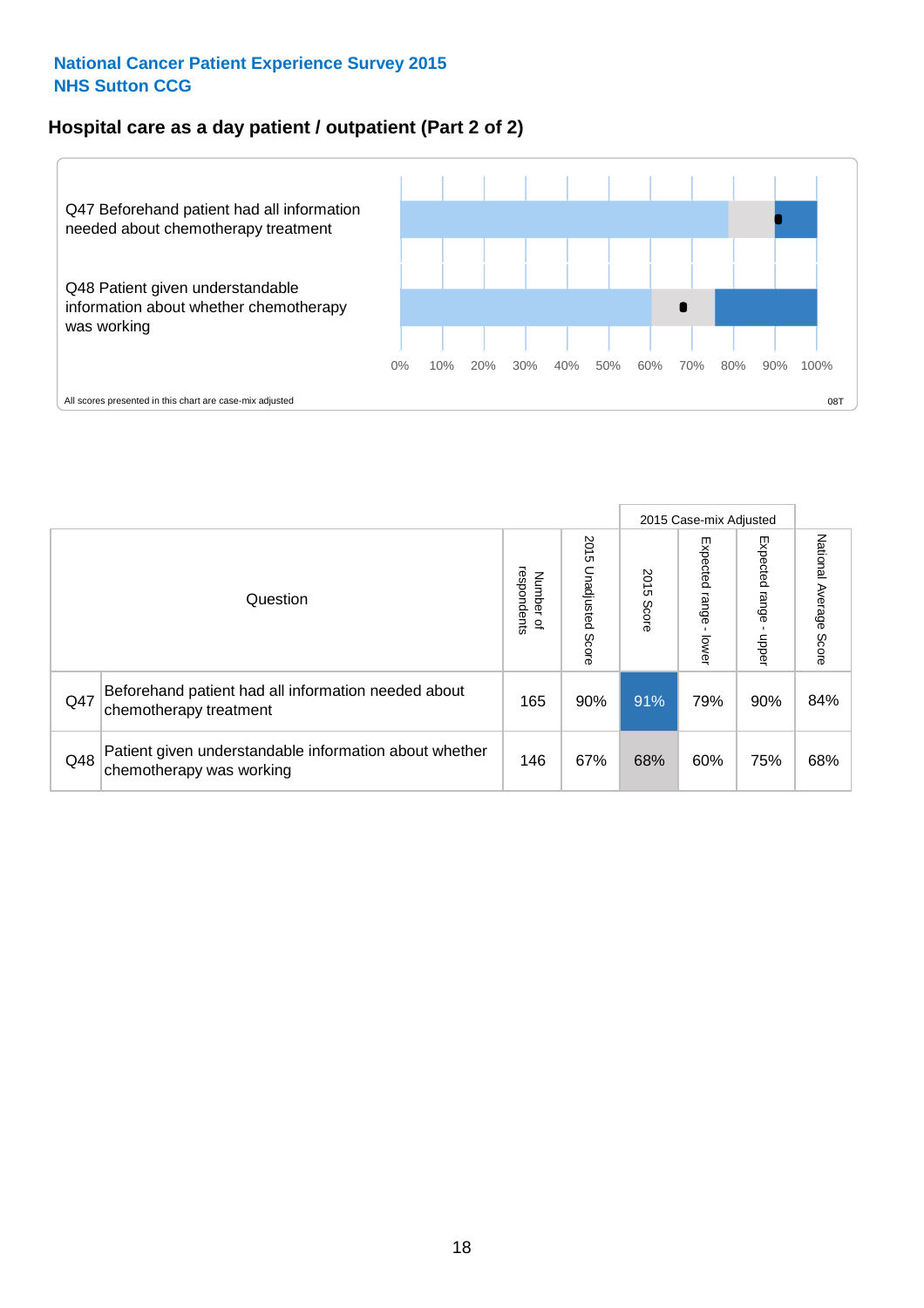#### **Home care and support**



|     |                                                                                                     |                          |                          | 2015 Case-mix Adjusted |                         |                         |                        |
|-----|-----------------------------------------------------------------------------------------------------|--------------------------|--------------------------|------------------------|-------------------------|-------------------------|------------------------|
|     | Question                                                                                            | Number of<br>respondents | 2015<br>Unadjusted Score | 2015<br>Score          | Expected range<br>lower | Expected range<br>nbber | National Average Score |
| Q49 | Hospital staff gave family or someone close all the<br>information needed to help with care at home | 237                      | 58%                      | 59%                    | 51%                     | 64%                     | 58%                    |
| Q50 | Patient definitely given enough support from health or<br>social services during treatment          | 141                      | 43%                      | 44%                    | 44%                     | 63%                     | 54%                    |
| Q51 | Patient definitely given enough support from health or<br>social services after treatment           | 81                       | 41%                      | 42%                    | 34%                     | 56%                     | 45%                    |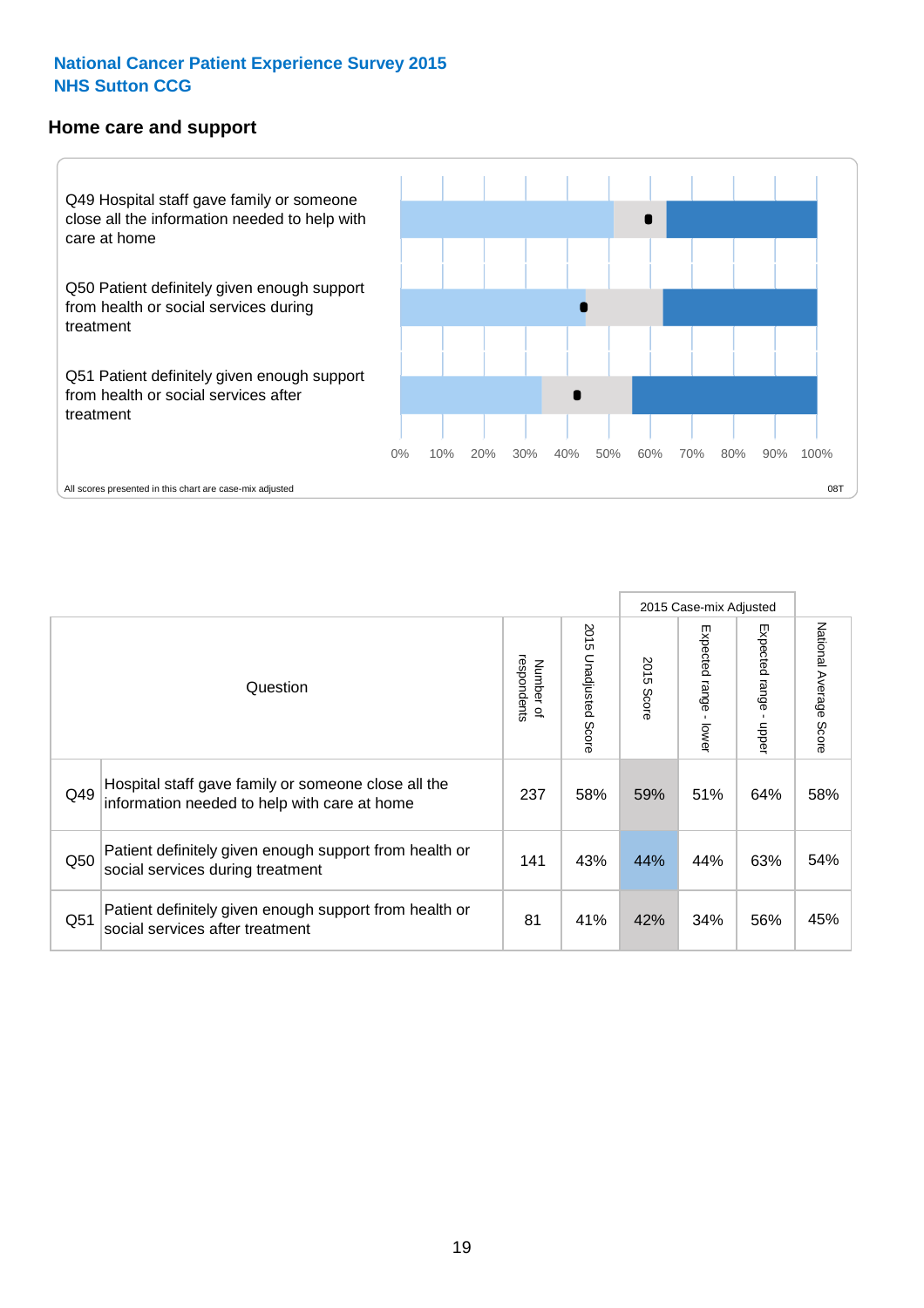#### **Care from your general practice**



|     |                                                                           |                                              |                             | 2015 Case-mix Adjusted |                                    |                              |                           |
|-----|---------------------------------------------------------------------------|----------------------------------------------|-----------------------------|------------------------|------------------------------------|------------------------------|---------------------------|
|     | Question                                                                  | respondents<br>Number<br>$\overline{\sigma}$ | 2015<br>Unadjusted<br>Score | 2015<br>Score          | Expected<br><b>Irange</b><br>lower | Expected<br>  range<br>doper | National Average<br>Score |
| Q52 | GP given enough information about patient's condition<br>and treatment    | 272                                          | 95%                         | 95%                    | 93%                                | 98%                          | 95%                       |
| Q53 | Practice staff definitely did everything they could to<br>support patient | 207                                          | 57%                         | 59%                    | 56%                                | 69%                          | 63%                       |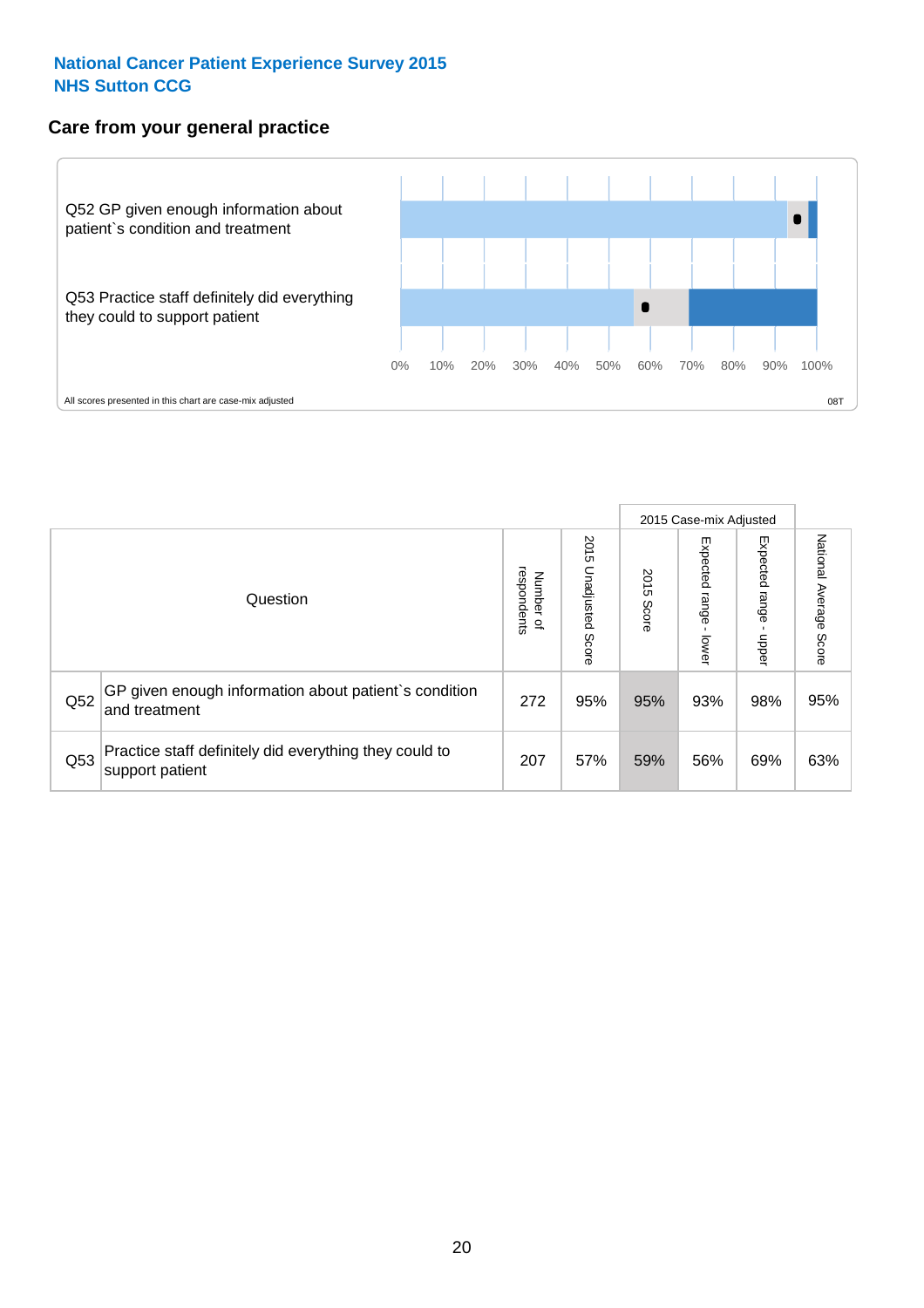# **Your overall NHS care (Part 1 of 2)**



|     |                                                                    |                          |                                 | 2015 Case-mix Adjusted |                                           |                           |                        |
|-----|--------------------------------------------------------------------|--------------------------|---------------------------------|------------------------|-------------------------------------------|---------------------------|------------------------|
|     | Question                                                           | respondents<br>Number of | 2015<br><b>Unadjusted Score</b> | 2015<br>Score          | Expected range<br>$\blacksquare$<br>lower | Expected range<br>- nbber | National Average Score |
| Q54 | Hospital and community staff always worked well together           | 296                      | 59%                             | 61%                    | 55%                                       | 67%                       | 61%                    |
| Q55 | Patient given a care plan                                          | 234                      | 31%                             | 32%                    | 27%                                       | 39%                       | 33%                    |
| Q56 | Overall the administration of the care was very good /<br>good     | 310                      | 91%                             | 91%                    | 85%                                       | 92%                       | 89%                    |
| Q57 | Length of time for attending clinics and appointments was<br>right | 309                      | 63%                             | 65%                    | 59%                                       | 73%                       | 66%                    |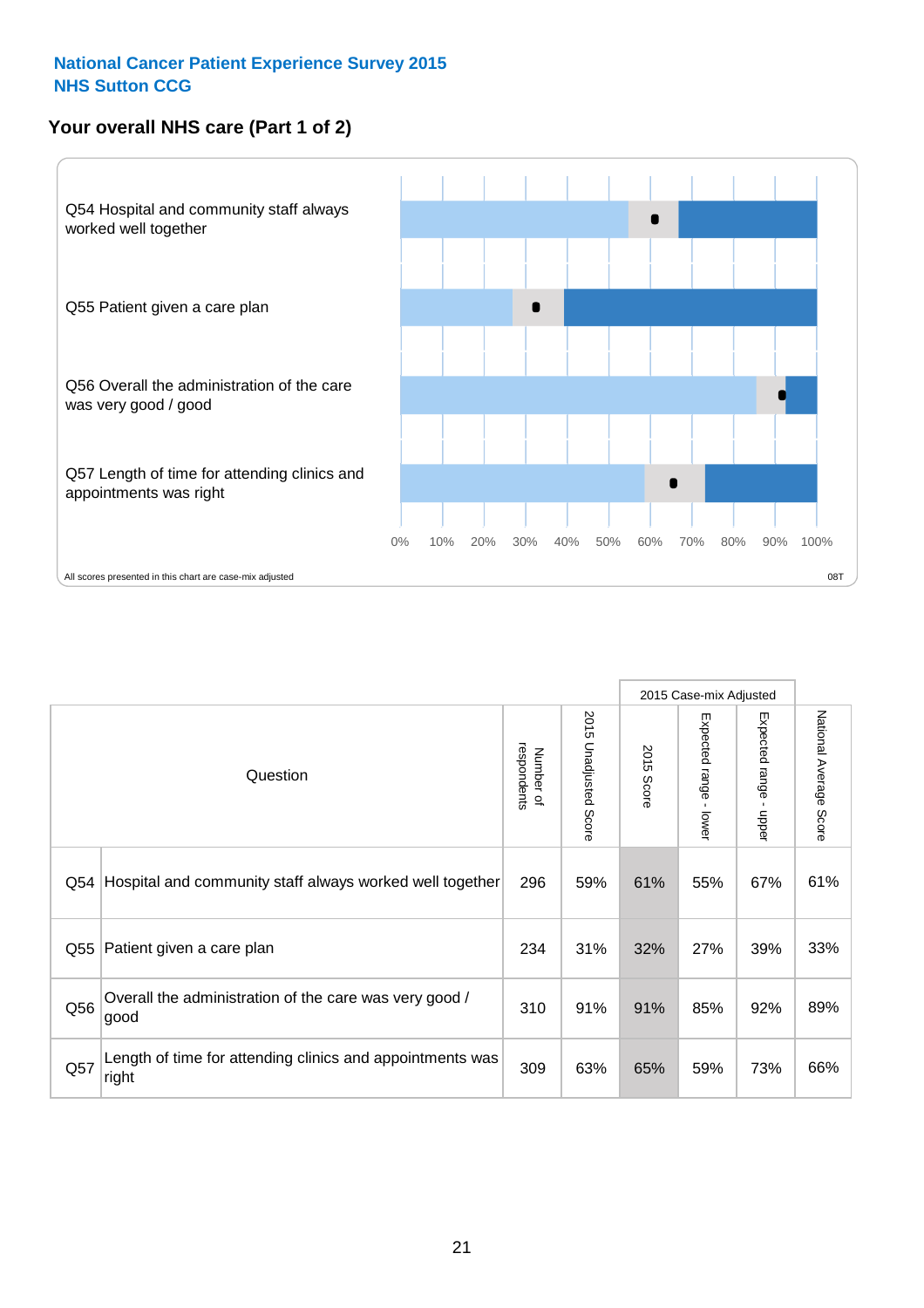# **Your overall NHS care (Part 2 of 2)**



|     |                                                       |                                         |                             | 2015 Case-mix Adjusted |                            |                            |                        |
|-----|-------------------------------------------------------|-----------------------------------------|-----------------------------|------------------------|----------------------------|----------------------------|------------------------|
|     | Question                                              | respondents<br>Number<br>$\overline{a}$ | 2015<br>Jnadjusted<br>Score | 2015<br>Score          | Expected<br>range<br>lower | Expected<br>range<br>doper | National Average Score |
| Q58 | Taking part in cancer research discussed with patient | 289                                     | 52%                         | 51%                    | 21%                        | 36%                        | 28%                    |



|     |                                                                        |                                              |                             |               |                                           | 2015 Case-mix Adjusted                                          |                              |
|-----|------------------------------------------------------------------------|----------------------------------------------|-----------------------------|---------------|-------------------------------------------|-----------------------------------------------------------------|------------------------------|
|     | Question                                                               | respondents<br>Number<br>$\overline{\sigma}$ | 2015<br>Jnadjusted<br>Score | 2015<br>Score | OWer<br>limit<br>range<br>਼੍ਰ<br>expected | Upper<br>limit<br>range<br>$\overline{\mathcal{C}}$<br>expected | National<br>Average<br>Score |
| Q59 | Patient's average rating of care scored from very poor to<br>very good | 307                                          | 8.9                         | 8.9           | 8.5                                       | 8.9                                                             | 8.7                          |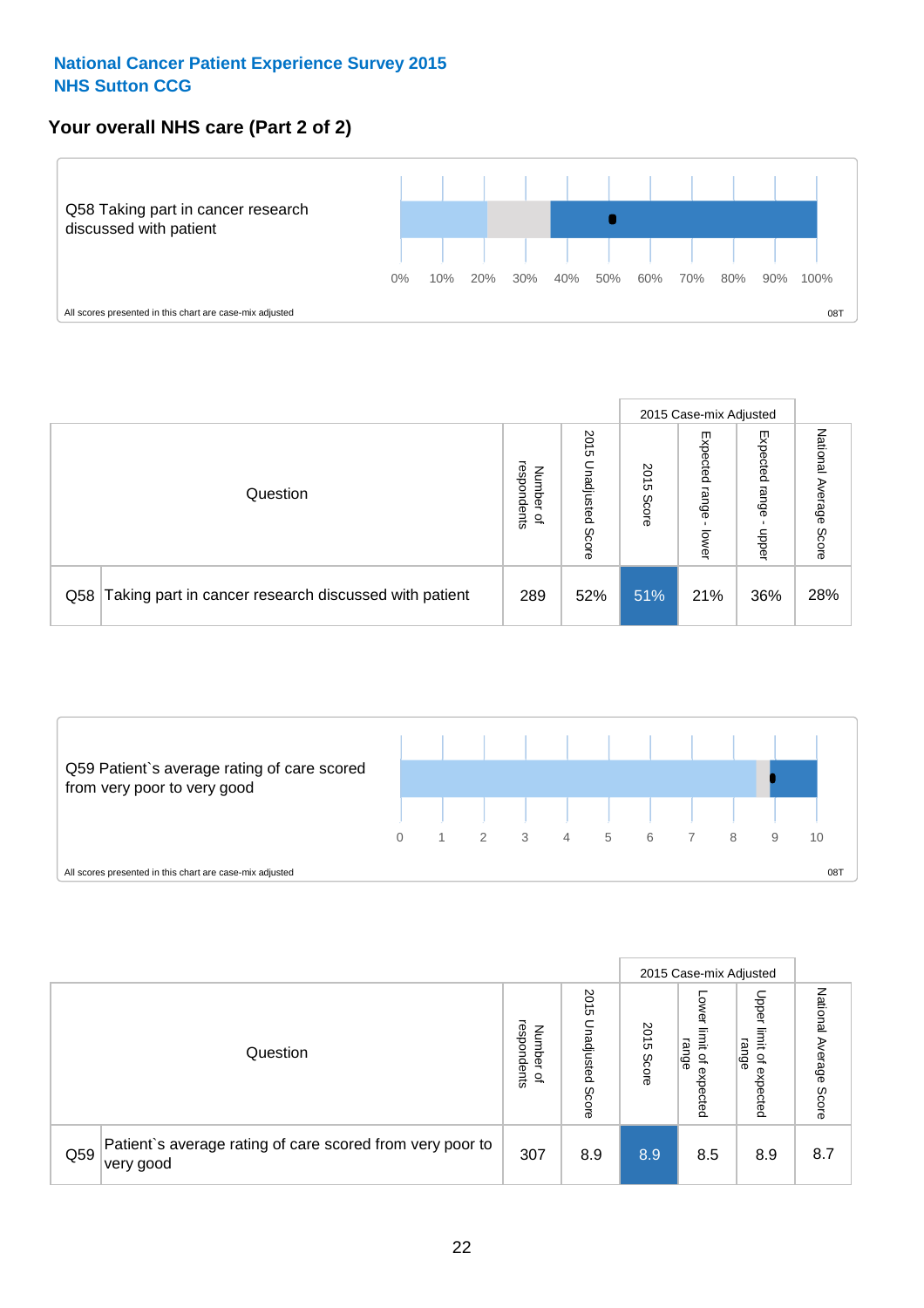# **Comparisons by tumour group for this CCG**

The following tables show the unadjusted CCG and the national percentage scores for each question broken down by tumour group. Where a cell in the table contains an asterisk this indicates that the number of patients in that group was below 21 and too small to display. Where a cell in the table contains "n.a." this indicates that there were no respondents for that tumour group.

# **Seeing your GP**

|                      | Q1. Saw GP once /<br>had to go to hospital | twice before being told | Q2. Patient thought<br>they were seen as<br>soon as necessary |                 |  |
|----------------------|--------------------------------------------|-------------------------|---------------------------------------------------------------|-----------------|--|
| <b>Cancer type</b>   | This CCG <sup>\$</sup>                     | <b>National</b>         | This CCG <sup>\$</sup>                                        | <b>National</b> |  |
| Brain / CNS          | n.a.                                       | 60%                     | n.a.                                                          | 77%             |  |
| <b>Breast</b>        | 91%                                        | 93%                     | 84%                                                           | 88%             |  |
| Colorectal / LGT     | 78%                                        | 72%                     | 79%                                                           | 80%             |  |
| Gynaecological       | $\star$                                    | 75%                     | $\star$                                                       | 78%             |  |
| Haematological       | 77%                                        | 64%                     | 75%                                                           | 80%             |  |
| <b>Head and Neck</b> | $\star$                                    | 77%                     | $\star$                                                       | 79%             |  |
| Lung                 | $\star$                                    | 69%                     | $\star$                                                       | 83%             |  |
| Prostate             | $\star$                                    | 79%                     | $\star$                                                       | 85%             |  |
| Sarcoma              | $\star$                                    | 64%                     | $\star$                                                       | 69%             |  |
| Skin                 | $\star$                                    | 91%                     | $\star$                                                       | 87%             |  |
| <b>Upper Gastro</b>  | $\star$                                    | 70%                     | $\star$                                                       | 78%             |  |
| Urological           | $\star$                                    | 81%                     | 88%                                                           | 84%             |  |
| Other                | 67%                                        | 70%                     | 75%                                                           | 78%             |  |
| <b>All Cancers</b>   | 80%                                        | 76%                     | 82%                                                           | 82%             |  |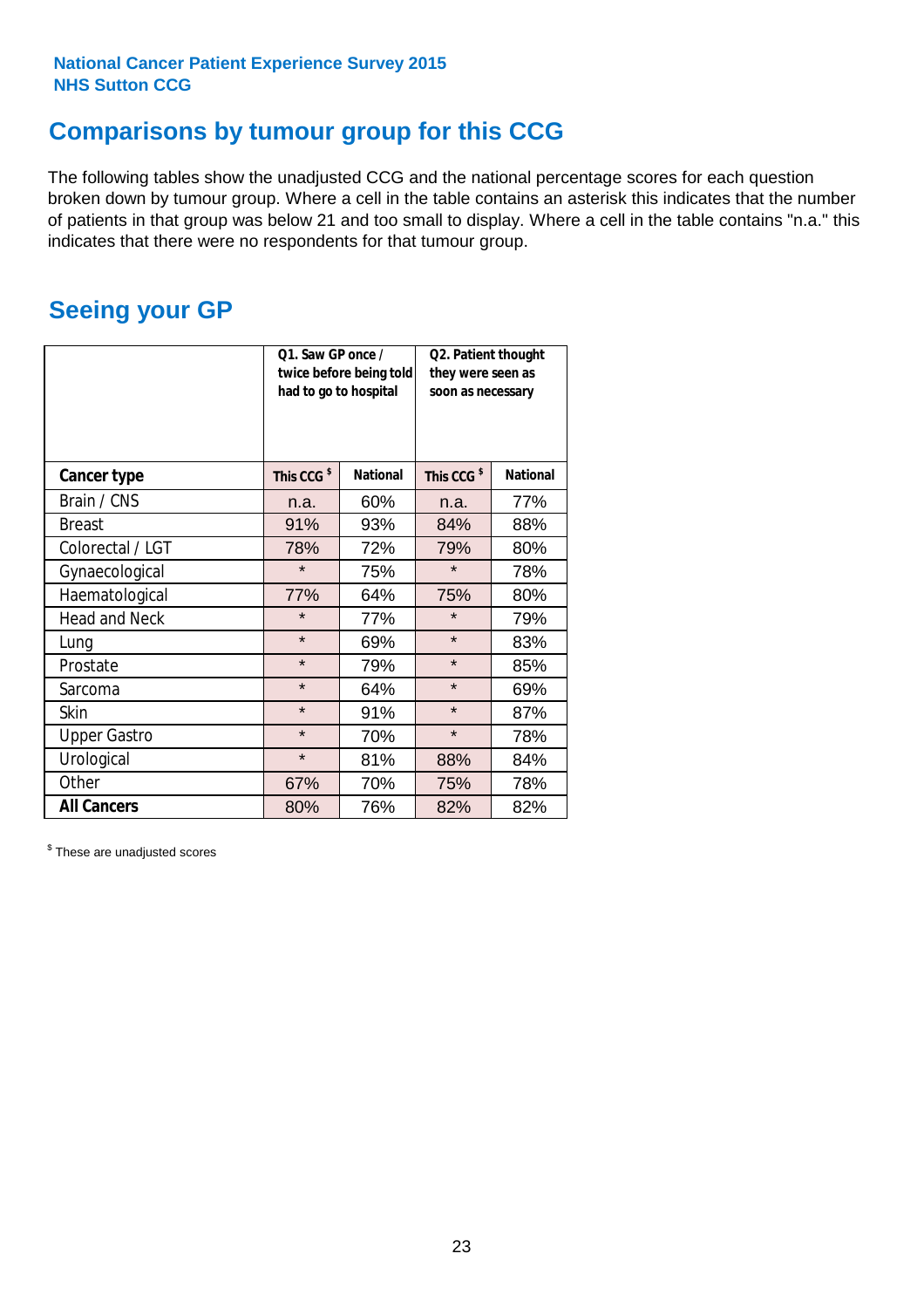# **Diagnostic tests**

|                      | be done was about<br>right | Q6. The length of time<br>waiting for the test to | Q7. Given complete<br>explanation of test<br>results in<br>understandable way |                 |  |
|----------------------|----------------------------|---------------------------------------------------|-------------------------------------------------------------------------------|-----------------|--|
| <b>Cancer type</b>   | This CCG <sup>\$</sup>     | <b>National</b>                                   | This CCG <sup>\$</sup>                                                        | <b>National</b> |  |
| Brain / CNS          | n.a.                       | 87%                                               | n.a.                                                                          | 69%             |  |
| <b>Breast</b>        | 93%                        | 90%                                               | 81%                                                                           | 82%             |  |
| Colorectal / LGT     | 84%                        | 86%                                               | 90%                                                                           | 81%             |  |
| Gynaecological       | $\star$                    | 84%                                               |                                                                               | 76%             |  |
| Haematological       | 89%                        | 87%                                               |                                                                               | 76%             |  |
| <b>Head and Neck</b> | $\star$                    | 84%                                               | $\star$                                                                       | 77%             |  |
| Lung                 | $\star$                    | 87%                                               | $\star$                                                                       | 78%             |  |
| Prostate             | $\star$                    | 85%                                               | $\star$                                                                       | 79%             |  |
| Sarcoma              | $\star$                    | 81%                                               | $\star$                                                                       | 77%             |  |
| <b>Skin</b>          | $\star$                    | 89%                                               | $\star$                                                                       | 85%             |  |
| <b>Upper Gastro</b>  | $\star$                    | 83%                                               | $\star$                                                                       | 77%             |  |
| Urological           | 100%                       | 85%                                               | 77%                                                                           | 78%             |  |
| Other                | 86%                        | 85%                                               | 75%                                                                           | 76%             |  |
| <b>All Cancers</b>   | 89%                        | 87%                                               | 81%                                                                           | 79%             |  |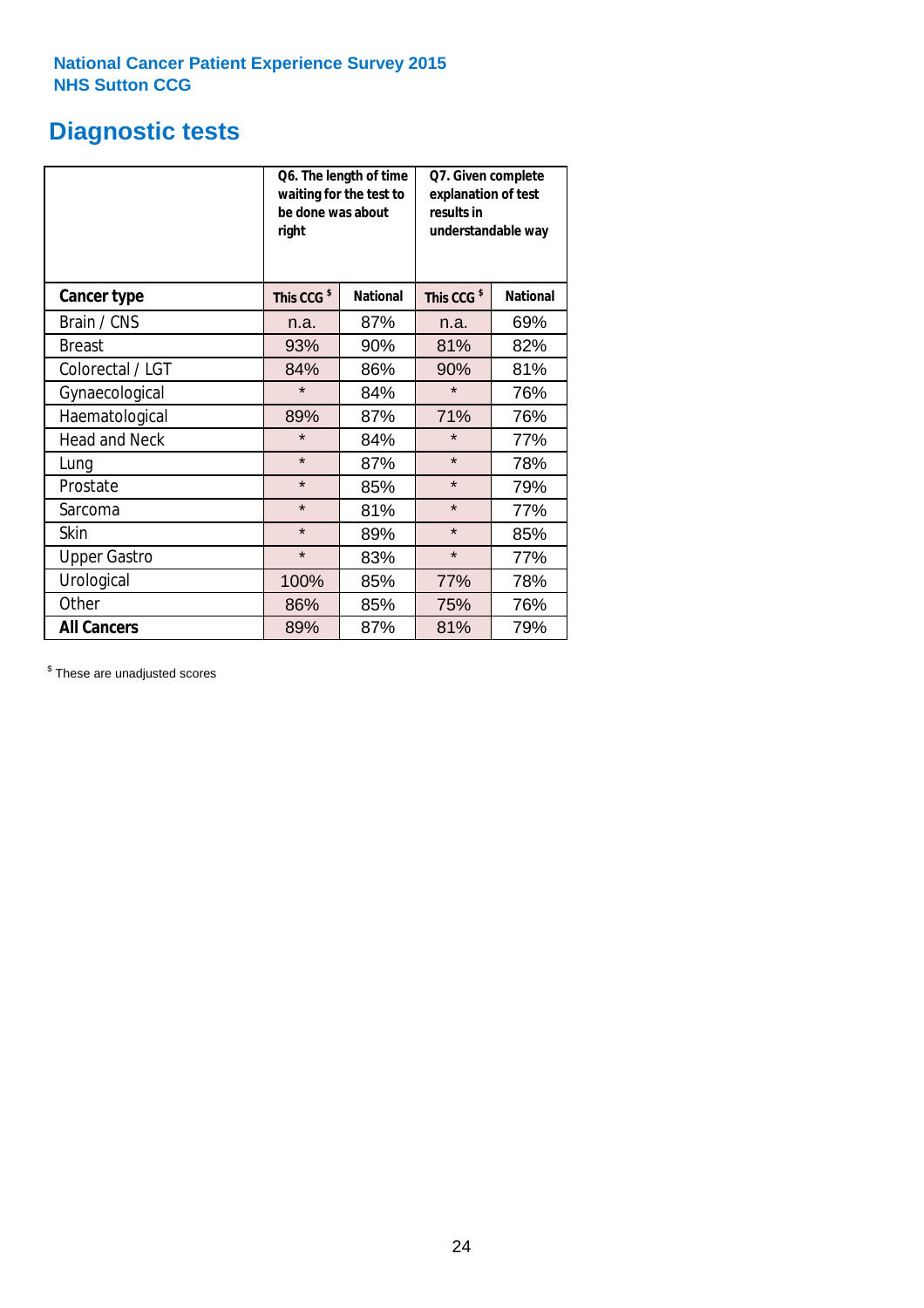# **Finding out what was wrong with you**

|                      | Q8. Patient told they<br>could bring a family<br>member or friend<br>when first told they<br>had cancer |                 | Q9. Patient felt they<br>were told sensitively<br>that they had cancer |                 | Q10. Patient<br>completely understood<br>the explanation of<br>what was wrong |                 | Q11. Patient given<br>easy to understand<br>written information<br>about the type of<br>cancer they had |                 |
|----------------------|---------------------------------------------------------------------------------------------------------|-----------------|------------------------------------------------------------------------|-----------------|-------------------------------------------------------------------------------|-----------------|---------------------------------------------------------------------------------------------------------|-----------------|
| Cancer type          | This CCG <sup>\$</sup>                                                                                  | <b>National</b> | This CCG <sup>\$</sup>                                                 | <b>National</b> | This CCG <sup>\$</sup>                                                        | <b>National</b> | This CCG <sup>\$</sup>                                                                                  | <b>National</b> |
| Brain / CNS          | n.a.                                                                                                    | 85%             | n.a.                                                                   | 79%             | n.a.                                                                          | 60%             | n.a.                                                                                                    | 62%             |
| <b>Breast</b>        | 88%                                                                                                     | 83%             | 91%                                                                    | 88%             | 70%                                                                           | 78%             | 83%                                                                                                     | 76%             |
| Colorectal / LGT     | 77%                                                                                                     | 83%             | 73%                                                                    | 85%             | 82%                                                                           | 79%             | 71%                                                                                                     | 71%             |
| Gynaecological       | $\star$                                                                                                 | 75%             | $\star$                                                                | 83%             | $\star$                                                                       | 73%             | $\star$                                                                                                 | 69%             |
| Haematological       | 70%                                                                                                     | 75%             | 76%                                                                    | 83%             | 53%                                                                           | 60%             | 76%                                                                                                     | 74%             |
| <b>Head and Neck</b> | $\star$                                                                                                 | 73%             | $\star$                                                                | 85%             | $\star$                                                                       | 75%             | $\star$                                                                                                 | 61%             |
| Lung                 | $\star$                                                                                                 | 80%             | $\star$                                                                | 83%             | $\star$                                                                       | 75%             | $\star$                                                                                                 | 66%             |
| Prostate             | $\star$                                                                                                 | 80%             | $\star$                                                                | 84%             | $\star$                                                                       | 78%             | $\star$                                                                                                 | 80%             |
| Sarcoma              | $\star$                                                                                                 | 77%             | $\star$                                                                | 82%             | $\star$                                                                       | 63%             | $\star$                                                                                                 | 61%             |
| Skin                 | $\star$                                                                                                 | 71%             | $\star$                                                                | 90%             | $\star$                                                                       | 83%             | $\star$                                                                                                 | 84%             |
| <b>Upper Gastro</b>  | $\star$                                                                                                 | 79%             | $\star$                                                                | 79%             | $\star$                                                                       | 72%             | $\star$                                                                                                 | 64%             |
| Urological           | 71%                                                                                                     | 74%             | 85%                                                                    | 82%             | 65%                                                                           | 76%             | 64%                                                                                                     | 71%             |
| Other                | 79%                                                                                                     | 77%             | 78%                                                                    | 82%             | 76%                                                                           | 72%             | 58%                                                                                                     | 61%             |
| <b>All Cancers</b>   | 80%                                                                                                     | 79%             | 82%                                                                    | 84%             | 70%                                                                           | 73%             | 74%                                                                                                     | 72%             |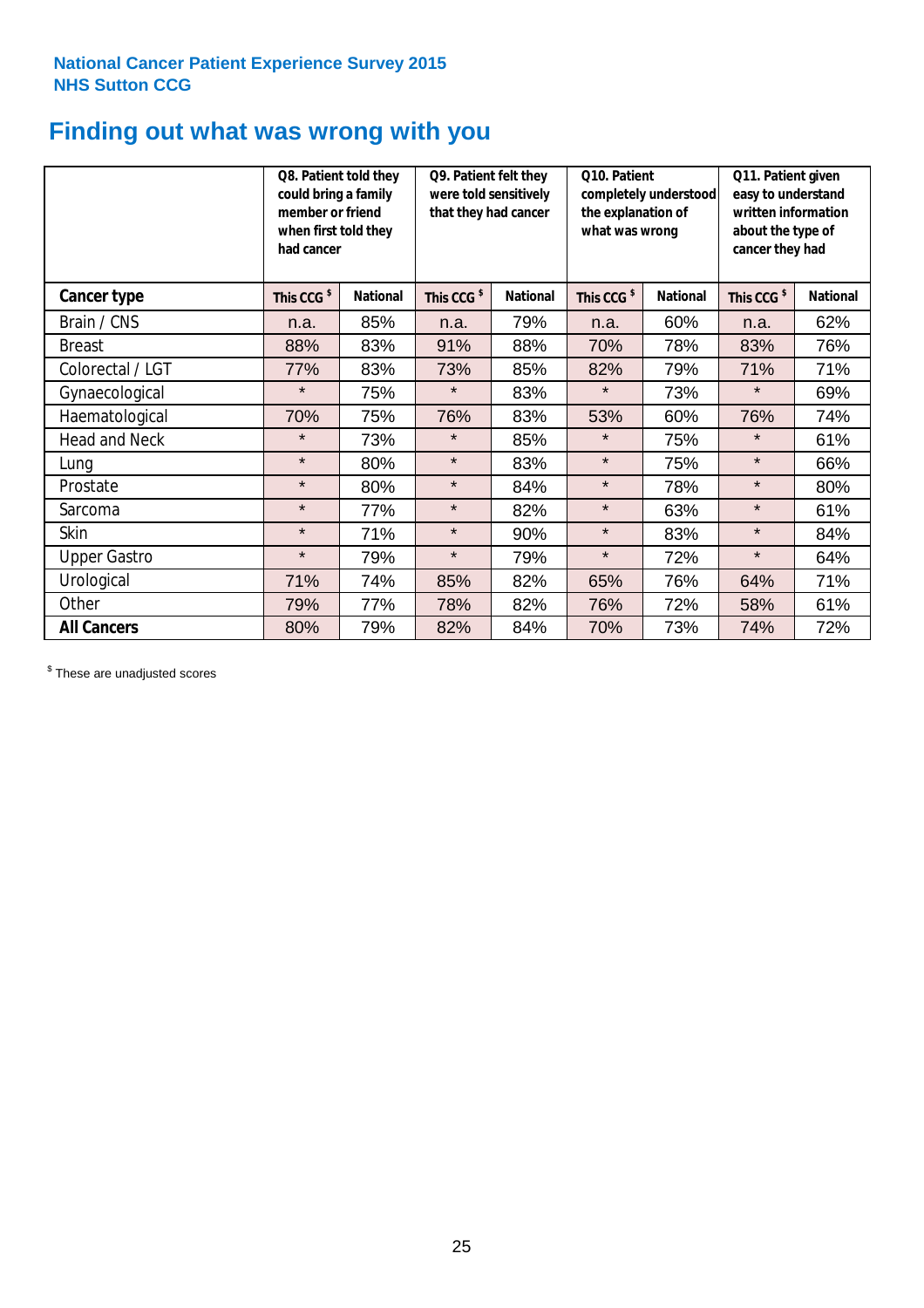# **Deciding the best treatment for you**

|                      | 012. Patient felt that<br>treatment options<br>were completely<br>explained |                 | O13. Possible side<br>effects explained in an<br>understandable way<br><b>National</b> |     | Q14. Patient given<br>practical advice and<br>support in dealing with<br>side effects of<br>treatment |                 |  |
|----------------------|-----------------------------------------------------------------------------|-----------------|----------------------------------------------------------------------------------------|-----|-------------------------------------------------------------------------------------------------------|-----------------|--|
| <b>Cancer type</b>   | This CCG <sup>\$</sup>                                                      | <b>National</b> | This CCG <sup>\$</sup>                                                                 |     | This CCG <sup>\$</sup>                                                                                | <b>National</b> |  |
| Brain / CNS          | n.a.                                                                        | 80%             | n.a.                                                                                   | 71% | n.a.                                                                                                  | 62%             |  |
| <b>Breast</b>        | 91%                                                                         | 84%             | 82%                                                                                    | 76% | 71%                                                                                                   | 69%             |  |
| Colorectal / LGT     | 86%                                                                         | 85%             | 77%                                                                                    | 75% | 69%                                                                                                   | 68%             |  |
| Gynaecological       | $\star$                                                                     | 84%             | $\star$                                                                                | 76% | $\star$                                                                                               | 68%             |  |
| Haematological       | 78%                                                                         | 81%             | 64%                                                                                    | 69% | 65%                                                                                                   | 65%             |  |
| <b>Head and Neck</b> | $\star$                                                                     | 85%             | $\star$                                                                                | 72% | $\star$                                                                                               | 67%             |  |
| Lung                 | $\star$                                                                     | 84%             | $\star$                                                                                | 74% | $\star$                                                                                               | 69%             |  |
| Prostate             | $\star$                                                                     | 80%             | $\star$                                                                                | 71% | $\star$                                                                                               | 61%             |  |
| Sarcoma              | $\star$                                                                     | 82%             | $\star$                                                                                | 75% | $\star$                                                                                               | 66%             |  |
| Skin                 | $\star$                                                                     | 88%             | $\star$                                                                                | 75% | $\star$                                                                                               | 74%             |  |
| <b>Upper Gastro</b>  | $\star$                                                                     | 83%             | $\star$                                                                                | 72% | $\star$                                                                                               | 66%             |  |
| Urological           | $\star$                                                                     | 80%             | 63%                                                                                    | 69% | $\star$                                                                                               | 61%             |  |
| Other                | 83%                                                                         | 80%             | 77%                                                                                    | 72% | 67%                                                                                                   | 64%             |  |
| <b>All Cancers</b>   | 85%                                                                         | 83%             | 73%                                                                                    | 73% | 66%                                                                                                   | 66%             |  |

|                      | in the future          | Q15. Patient definitely<br>told about side effects<br>that could affect them | Q16. Patient definitely<br>involved in decisions<br>about care and<br>treatment |                 |  |
|----------------------|------------------------|------------------------------------------------------------------------------|---------------------------------------------------------------------------------|-----------------|--|
| <b>Cancer type</b>   | This CCG <sup>\$</sup> | <b>National</b>                                                              | This CCG <sup>\$</sup>                                                          | <b>National</b> |  |
| Brain / CNS          | n.a.                   | 56%                                                                          | n.a.                                                                            | 74%             |  |
| <b>Breast</b>        | 61%                    | 55%                                                                          | 82%                                                                             | 79%             |  |
| Colorectal / LGT     | 67%                    | 56%                                                                          | 73%                                                                             | 79%             |  |
| Gynaecological       | $\star$<br>54%         |                                                                              | $\star$                                                                         | 76%             |  |
| Haematological       | 44%<br>50%             |                                                                              | 75%                                                                             | 77%             |  |
| <b>Head and Neck</b> | $\star$                | 58%                                                                          | $\star$                                                                         | 76%             |  |
| Lung                 | $\star$                | 54%                                                                          | $\star$                                                                         | 78%             |  |
| Prostate             | $\star$                | 63%                                                                          | $\star$                                                                         | 79%             |  |
| Sarcoma              | $\star$                | 54%                                                                          | $\star$                                                                         | 77%             |  |
| Skin                 | $\star$                | 66%                                                                          | $\star$                                                                         | 86%             |  |
| <b>Upper Gastro</b>  | $\star$                | 53%                                                                          | $\star$                                                                         | 77%             |  |
| Urological           | 48%                    | 52%                                                                          | 73%                                                                             | 75%             |  |
| Other                | 57%                    | 51%                                                                          | 78%                                                                             | 75%             |  |
| <b>All Cancers</b>   | 59%                    | 54%                                                                          | 79%                                                                             | 78%             |  |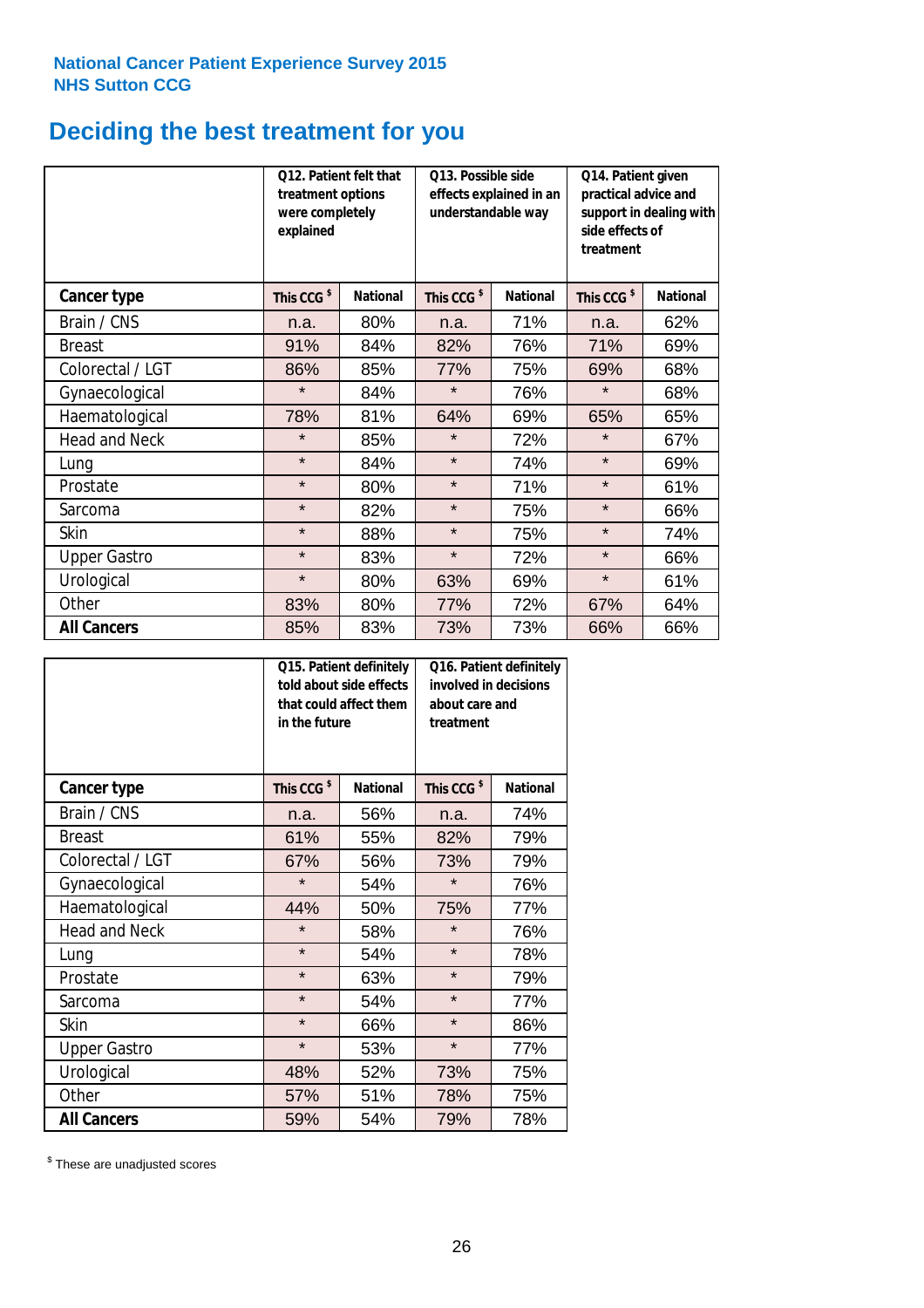# **Clinical Nurse Specialist**

|                      | would support them<br>through their<br>treatment | Q17. Patient given the<br>name of the CNS who | Q18. Patient found it<br>easy to contact their<br><b>CNS</b> |                 | <b>Q19. Get</b><br>understandable<br>answers to important<br>questions all or most<br>of the time |                 |
|----------------------|--------------------------------------------------|-----------------------------------------------|--------------------------------------------------------------|-----------------|---------------------------------------------------------------------------------------------------|-----------------|
| <b>Cancer type</b>   | This CCG <sup>\$</sup>                           | <b>National</b>                               | This CCG <sup>\$</sup>                                       | <b>National</b> | This CCG <sup>\$</sup>                                                                            | <b>National</b> |
| Brain / CNS          | n.a.                                             | 95%                                           | n.a.                                                         | 84%             | n.a.                                                                                              | 85%             |
| <b>Breast</b>        | 97%                                              | 94%                                           | 86%                                                          | 85%             | 92%                                                                                               | 88%             |
| Colorectal / LGT     | 100%                                             | 91%                                           | 94%                                                          | 88%             | 93%                                                                                               | 90%             |
| Gynaecological       | $\star$                                          | 93%                                           | $\star$                                                      | 86%             | $\star$                                                                                           | 87%             |
| Haematological       | 95%                                              | 89%                                           | 86%<br>89%                                                   |                 | 84%                                                                                               | 90%             |
| <b>Head and Neck</b> | $\star$                                          | 88%                                           | $\star$                                                      | 86%             | $\star$                                                                                           | 88%             |
| Lung                 | $\star$                                          | 93%                                           | $\star$                                                      | 89%             | $\star$                                                                                           | 89%             |
| Prostate             | $\star$                                          | 89%                                           | $\star$                                                      | 83%             | $\star$                                                                                           | 88%             |
| Sarcoma              | $\star$                                          | 87%                                           | $\star$                                                      | 86%             | $\star$                                                                                           | 88%             |
| Skin                 | $\star$                                          | 88%                                           | $\star$                                                      | 90%             | $\star$                                                                                           | 92%             |
| <b>Upper Gastro</b>  | $\star$                                          | 92%                                           | $\star$                                                      | 87%             | $\star$                                                                                           | 88%             |
| Urological           | 75%                                              | 80%                                           | $\star$                                                      | 85%             | $\star$                                                                                           | 88%             |
| Other                | 90%                                              | 86%                                           | 86%                                                          | 86%             | 88%                                                                                               | 87%             |
| <b>All Cancers</b>   | 94%                                              | 90%                                           | 86%                                                          | 87%             | 88%                                                                                               | 88%             |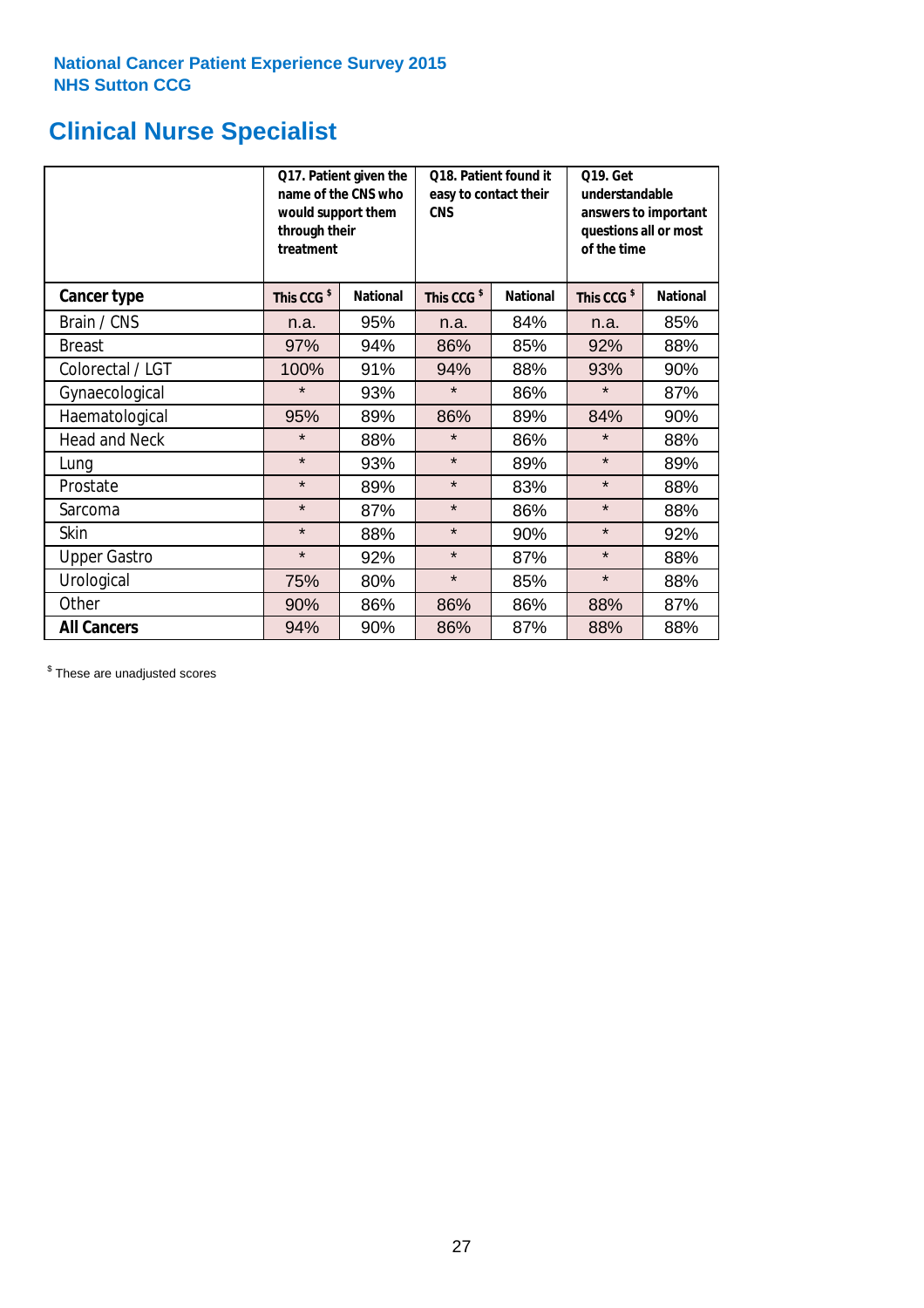# **Support for people with cancer**

|                      |                        | Q20. Hospital staff<br>gave information<br>about support groups<br>day activities |                        | Q21. Hospital staff<br>gave information<br>about impact cancer<br>could have on day to | Q22. Hospital staff<br>gave information on<br>getting financial help |                 | Q23. Hospital staff told<br>patient they could get<br>free prescriptions |                 |
|----------------------|------------------------|-----------------------------------------------------------------------------------|------------------------|----------------------------------------------------------------------------------------|----------------------------------------------------------------------|-----------------|--------------------------------------------------------------------------|-----------------|
| <b>Cancer type</b>   | This CCG <sup>\$</sup> | <b>National</b>                                                                   | This CCG <sup>\$</sup> | <b>National</b>                                                                        | This CCG <sup>\$</sup>                                               | <b>National</b> | This CCG <sup>\$</sup>                                                   | <b>National</b> |
| Brain / CNS          | n.a.                   | 85%                                                                               | n.a.                   | 80%                                                                                    | n.a.                                                                 | 72%             | n.a.                                                                     | 79%             |
| <b>Breast</b>        | 80%                    | 88%                                                                               | 89%                    | 85%                                                                                    | 48%                                                                  | 60%             | 79%                                                                      | 80%             |
| Colorectal / LGT     | 80%                    | 82%                                                                               | 83%                    | 82%                                                                                    | $\star$                                                              | 52%             | $\star$                                                                  | 83%             |
| Gynaecological       | $\star$                | 83%                                                                               | $\star$                | 81%                                                                                    | $\star$                                                              | 58%             | $\star$                                                                  | 76%             |
| Haematological       | 87%                    | 82%                                                                               | 83%                    | 82%                                                                                    | 60%                                                                  | 56%             | 88%                                                                      | 86%             |
| <b>Head and Neck</b> | $\star$                | 83%                                                                               | $\star$                | 80%                                                                                    | $\star$                                                              | 55%             | $\star$                                                                  | 80%             |
| Lung                 | $\star$                | 82%                                                                               | $\star$                | 80%                                                                                    | $\star$                                                              | 68%             | $\star$                                                                  | 85%             |
| Prostate             | $\star$                | 85%                                                                               | $\star$                | 81%                                                                                    | $\star$                                                              | 41%             | $\star$                                                                  | 76%             |
| Sarcoma              | $\star$                | 82%                                                                               | $\star$                | 80%                                                                                    | $\star$                                                              | 57%             | $\star$                                                                  | 75%             |
| Skin                 | $\star$                | 85%                                                                               | $\star$                | 85%                                                                                    | $\star$                                                              | 51%             | n.a.                                                                     | 65%             |
| <b>Upper Gastro</b>  | $\star$                | 82%                                                                               | $\star$                | 78%                                                                                    | $\star$                                                              | 57%             | $\star$                                                                  | 83%             |
| Urological           | $\star$                | 71%                                                                               | $\star$                | 70%                                                                                    | $\star$                                                              | 33%             | $\star$                                                                  | 69%             |
| Other                | 71%                    | 80%                                                                               | 76%                    | 77%                                                                                    | 41%                                                                  | 53%             | 88%                                                                      | 79%             |
| <b>All Cancers</b>   | 80%                    | 83%                                                                               | 84%                    | 81%                                                                                    | 54%                                                                  | 55%             | 84%                                                                      | 80%             |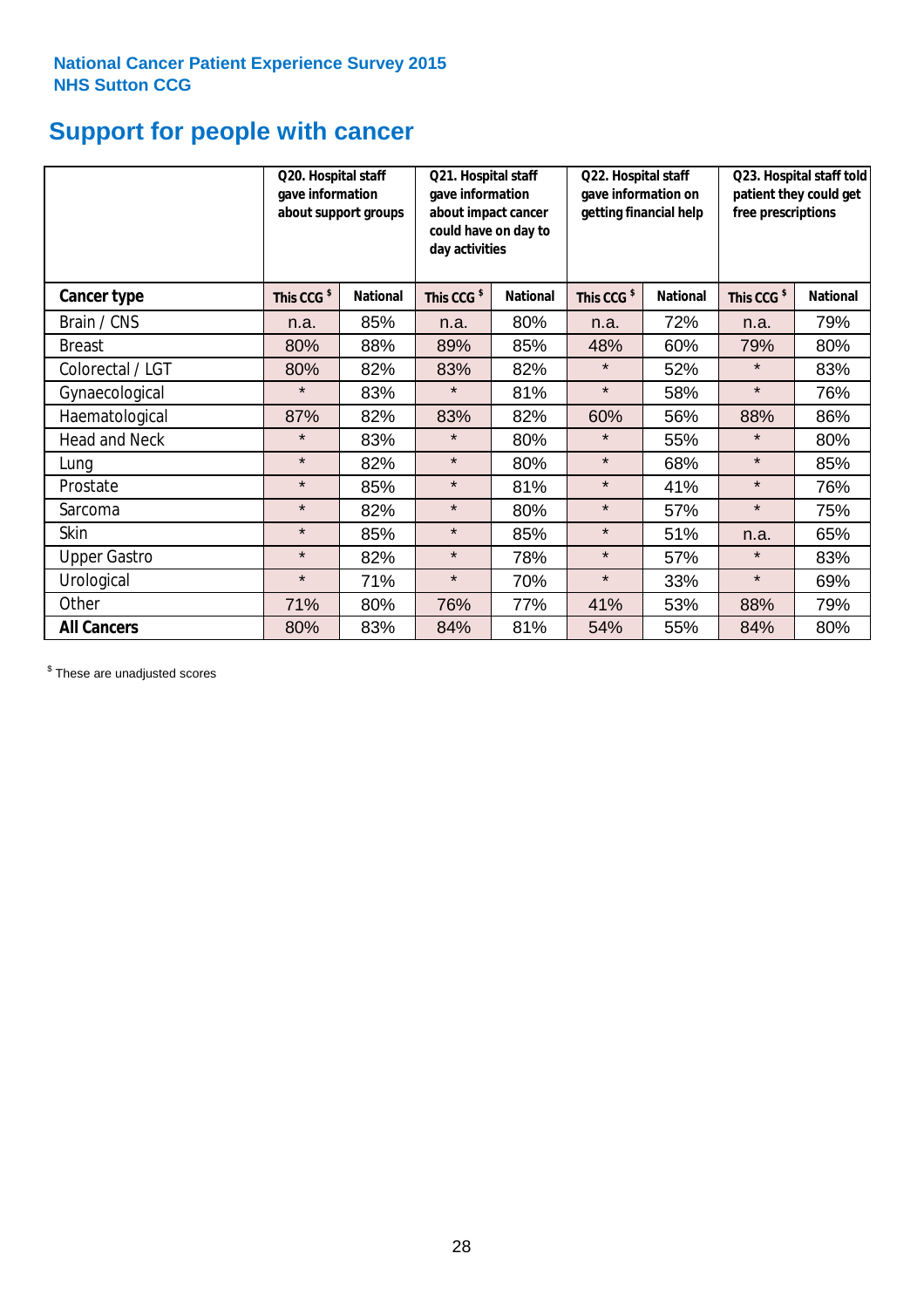# **Operations**

|                      | Q26. Staff explained<br>how operation had<br>gone in<br>understandable way |                 |  |  |  |
|----------------------|----------------------------------------------------------------------------|-----------------|--|--|--|
| <b>Cancer type</b>   | This CCG <sup>\$</sup>                                                     | <b>National</b> |  |  |  |
| Brain / CNS          | n.a.                                                                       | 75%             |  |  |  |
| <b>Breast</b>        | 75%                                                                        | 77%             |  |  |  |
| Colorectal / LGT     | 95%                                                                        | 81%             |  |  |  |
| Gynaecological       | $\star$<br>79%                                                             |                 |  |  |  |
| Haematological       | $\star$<br>75%                                                             |                 |  |  |  |
| <b>Head and Neck</b> | $\star$                                                                    | 77%             |  |  |  |
| Lung                 | $\star$                                                                    | 76%             |  |  |  |
| Prostate             | $\star$                                                                    | 76%             |  |  |  |
| Sarcoma              | $\star$                                                                    | 80%             |  |  |  |
| Skin                 | $\star$                                                                    | 84%             |  |  |  |
| <b>Upper Gastro</b>  | $\star$                                                                    | 81%             |  |  |  |
| Urological           | $\star$                                                                    | 74%             |  |  |  |
| Other                | $\star$<br>78%                                                             |                 |  |  |  |
| <b>All Cancers</b>   | 78%                                                                        | 78%             |  |  |  |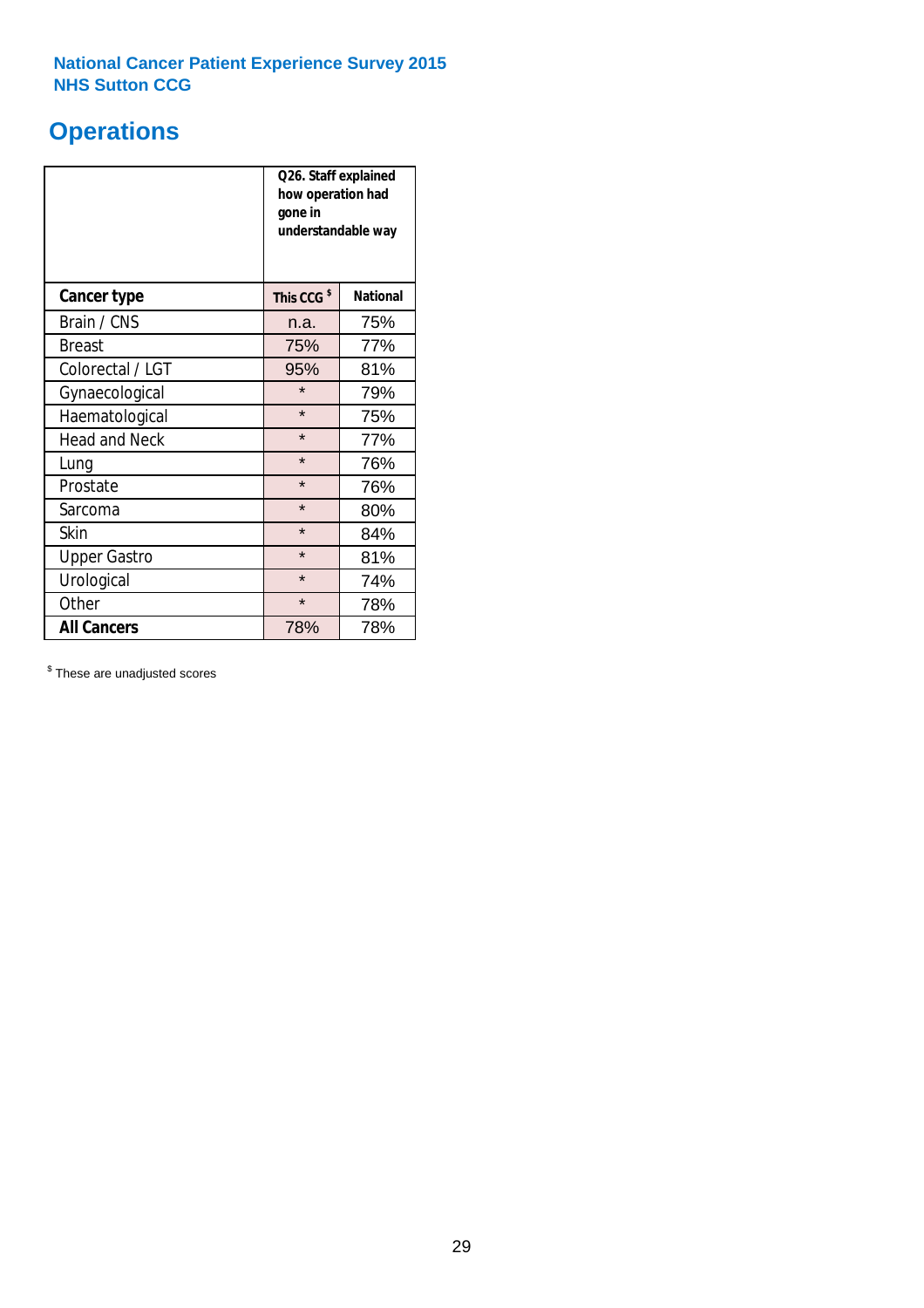# **Hospital care as an inpatient (Part 1 of 2)**

|                      | or nurses did not talk<br>they were not there | Q28. Groups of doctors<br>in front of patient as if | Q29. Patient had<br>confidence and trust in<br>all doctors treating<br>them |                 | Q30. Patient's family<br>or someone close<br>definitely had<br>opportunity to talk to<br>doctor |                 | Q31. Patient had<br>confidence and trust in<br>all ward nurses |                 |
|----------------------|-----------------------------------------------|-----------------------------------------------------|-----------------------------------------------------------------------------|-----------------|-------------------------------------------------------------------------------------------------|-----------------|----------------------------------------------------------------|-----------------|
| <b>Cancer type</b>   | This CCG <sup>\$</sup>                        | <b>National</b>                                     | This CCG <sup>\$</sup>                                                      | <b>National</b> | This CCG <sup>\$</sup>                                                                          | <b>National</b> | This CCG <sup>\$</sup>                                         | <b>National</b> |
| Brain / CNS          | n.a.                                          | 68%                                                 | n.a.                                                                        | 78%             | n.a.                                                                                            | 65%             | n.a.                                                           | 67%             |
| <b>Breast</b>        | 83%                                           | 89%                                                 | 88%                                                                         | 86%             | 86%                                                                                             | 73%             | 90%                                                            | 74%             |
| Colorectal / LGT     | 77%                                           | 75%                                                 | 86%                                                                         | 85%             | $\star$                                                                                         | 72%             | 62%                                                            | 68%             |
| Gynaecological       | $\star$                                       | 84%                                                 | $\star$                                                                     | 86%             | $\star$                                                                                         | 71%             | $\star$                                                        | 69%             |
| Haematological       | $\star$                                       | 80%                                                 | $\star$                                                                     | 81%             | $\star$                                                                                         | 75%             | $\star$                                                        | 73%             |
| <b>Head and Neck</b> | $\star$                                       | 79%                                                 | $\star$                                                                     | 85%             | $\star$                                                                                         | 73%             | $\star$                                                        | 72%             |
| Lung                 | $\star$                                       | 75%                                                 | $\star$                                                                     | 82%             | $\star$                                                                                         | 71%             | $\star$                                                        | 73%             |
| Prostate             | $\star$                                       | 84%                                                 | $\star$                                                                     | 87%             | $\star$                                                                                         | 72%             | $\star$                                                        | 75%             |
| Sarcoma              | $\star$                                       | 82%                                                 | $\star$                                                                     | 85%             | $\star$                                                                                         | 75%             | $\star$                                                        | 70%             |
| Skin                 | $\star$                                       | 85%                                                 | $\star$                                                                     | 90%             | $\star$                                                                                         | 79%             | $\star$                                                        | 84%             |
| <b>Upper Gastro</b>  | $\star$                                       | 75%                                                 | $\star$                                                                     | 83%             | $\star$                                                                                         | 72%             | $\star$                                                        | 70%             |
| Urological           | $\star$                                       | 80%                                                 | $\star$                                                                     | 84%             | $\star$                                                                                         | 67%             | $\star$                                                        | 75%             |
| Other                | $\star$                                       | 79%                                                 | $\star$                                                                     | 79%             | $\star$                                                                                         | 70%             | $\star$                                                        | 69%             |
| <b>All Cancers</b>   | 82%                                           | 81%                                                 | 85%                                                                         | 84%             | 74%                                                                                             | 72%             | 81%                                                            | 72%             |

|                      | on duty                | Q32. Always / nearly<br>always enough nurses |                        | Q33. All staff asked<br>patient what name<br>they preferred to be<br>called by |                        | Q34. Always given<br>enough privacy when<br>discussing condition or<br>treatment |                        | Q35. Patient was able<br>to discuss worries or<br>fears with staff during<br>visit |  |
|----------------------|------------------------|----------------------------------------------|------------------------|--------------------------------------------------------------------------------|------------------------|----------------------------------------------------------------------------------|------------------------|------------------------------------------------------------------------------------|--|
| <b>Cancer type</b>   | This CCG <sup>\$</sup> | <b>National</b>                              | This CCG <sup>\$</sup> | <b>National</b>                                                                | This CCG <sup>\$</sup> | <b>National</b>                                                                  | This CCG <sup>\$</sup> | <b>National</b>                                                                    |  |
| Brain / CNS          | n.a.                   | 64%                                          | n.a.                   | 69%                                                                            | n.a.                   | 80%                                                                              | n.a.                   | 44%                                                                                |  |
| <b>Breast</b>        | 84%                    | 69%                                          | 52%                    | 60%                                                                            | 88%                    | 86%                                                                              | 62%                    | 53%                                                                                |  |
| Colorectal / LGT     | 62%                    | 61%                                          | 48%                    | 70%                                                                            | 90%                    | 84%                                                                              | $\star$                | 54%                                                                                |  |
| Gynaecological       | $\star$                | 65%                                          | $\star$                | 63%                                                                            | $\star$                | 82%                                                                              | $\star$                | 50%                                                                                |  |
| Haematological       | $\star$                | 63%                                          | $\star$                | 67%                                                                            | $\star$                | 86%                                                                              | $\star$                | 55%                                                                                |  |
| <b>Head and Neck</b> | $\star$                | 67%                                          | $\star$                | 66%                                                                            | $\star$                | 85%                                                                              | $\star$                | 50%                                                                                |  |
| Lung                 | $\star$                | 68%                                          | $\star$                | 71%                                                                            | $\star$                | 84%                                                                              | $\star$                | 49%                                                                                |  |
| Prostate             | $\star$                | 71%                                          | $\star$                | 67%                                                                            | $\star$                | 87%                                                                              | $\star$                | 52%                                                                                |  |
| Sarcoma              | $\star$                | 68%                                          | $\star$                | 71%                                                                            | $\star$                | 87%                                                                              | $\star$                | 52%                                                                                |  |
| Skin                 | $\star$                | 81%                                          | $\star$                | 67%                                                                            | $\star$                | 89%                                                                              | $\star$                | 61%                                                                                |  |
| <b>Upper Gastro</b>  | $\star$                | 62%                                          | $\star$                | 75%                                                                            | $\star$                | 83%                                                                              | $\star$                | 53%                                                                                |  |
| Urological           | $\star$                | 68%                                          | $\star$                | 71%                                                                            | $\star$                | 84%                                                                              | $\star$                | 46%                                                                                |  |
| Other                | $\star$                | 62%                                          | $\star$                | 66%                                                                            | $\star$                | 82%                                                                              | $\star$                | 48%                                                                                |  |
| <b>All Cancers</b>   | 77%                    | 66%                                          | 59%                    | 67%                                                                            | 88%                    | 85%                                                                              | 62%                    | 52%                                                                                |  |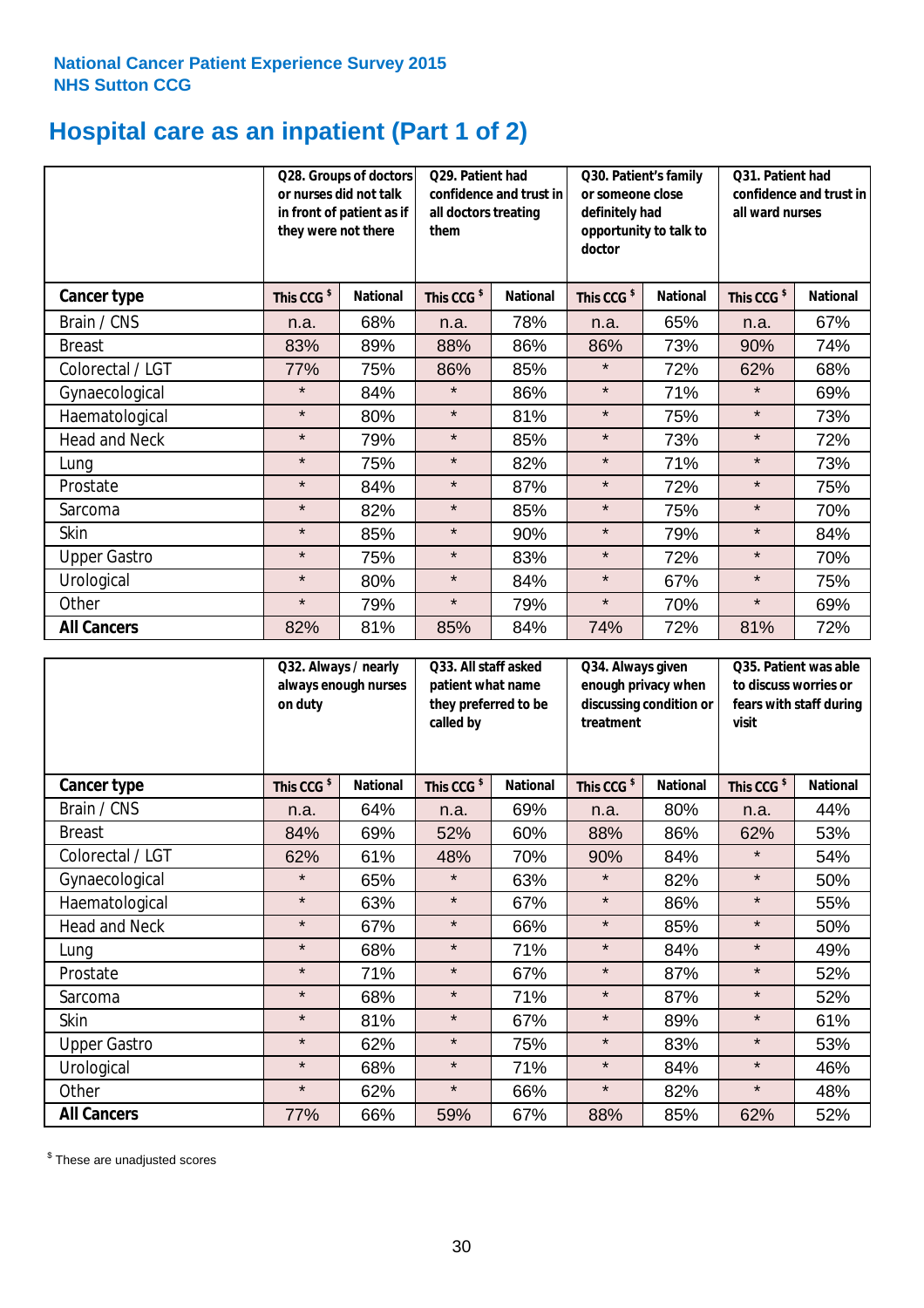# **Hospital care as an inpatient (Part 2 of 2)**

|                      | Q36. Hospital staff<br>definitely did<br>everything to help<br>control pain |                 | Q37. Always treated<br>with respect and<br>dignity by staff |                 | Q38. Given clear<br>written information<br>about what should /<br>should not do post<br>discharge |                 | Q39. Staff told patient<br>who to contact if<br>worried post discharge |                 |  |
|----------------------|-----------------------------------------------------------------------------|-----------------|-------------------------------------------------------------|-----------------|---------------------------------------------------------------------------------------------------|-----------------|------------------------------------------------------------------------|-----------------|--|
| Cancer type          | This CCG <sup>\$</sup>                                                      | <b>National</b> | This CCG <sup>\$</sup>                                      | <b>National</b> | This CCG <sup>\$</sup>                                                                            | <b>National</b> | This CCG <sup>\$</sup>                                                 | <b>National</b> |  |
| Brain / CNS          | n.a.                                                                        | 82%             | n.a.                                                        | 84%             | n.a.                                                                                              | 79%             | n.a.                                                                   | 91%             |  |
| <b>Breast</b>        | 90%                                                                         | 86%             | 94%                                                         | 88%             | 95%                                                                                               | 90%             | 97%                                                                    | 95%             |  |
| Colorectal / LGT     | 76%                                                                         | 84%             | 90%                                                         | 86%             | $\star$                                                                                           | 83%             | $\star$                                                                | 94%             |  |
| Gynaecological       | $\star$                                                                     | 83%             | $\star$                                                     | 85%             | $\star$                                                                                           | 86%             | $\star$                                                                | 93%             |  |
| Haematological       | $\star$                                                                     | 84%             | $\star$                                                     | 89%             | $\star$                                                                                           | 79%             | $\star$                                                                | 95%             |  |
| <b>Head and Neck</b> | $\star$                                                                     | 84%             | $\star$                                                     | 88%             | $\star$                                                                                           | 86%             | $\star$                                                                | 92%             |  |
| Lung                 | $\star$                                                                     | 83%             | $\star$                                                     | 87%             | $\star$                                                                                           | 81%             | $\star$                                                                | 92%             |  |
| Prostate             | $\star$                                                                     | 85%             | $\star$                                                     | 91%             | $\star$                                                                                           | 87%             | $\star$                                                                | 94%             |  |
| Sarcoma              | $\star$                                                                     | 86%             | $\star$                                                     | 91%             | $\star$                                                                                           | 83%             | $\star$                                                                | 94%             |  |
| Skin                 | $\star$                                                                     | 88%             | $\star$                                                     | 93%             | $\star$                                                                                           | 91%             | $\star$                                                                | 97%             |  |
| <b>Upper Gastro</b>  | $\star$                                                                     | 83%             | $\star$                                                     | 86%             | $\star$                                                                                           | 79%             | $\star$                                                                | 93%             |  |
| Urological           | $\star$                                                                     | 80%             | $\star$                                                     | 88%             | $\star$                                                                                           | 83%             | $\star$                                                                | 90%             |  |
| Other                | $\star$                                                                     | 82%             | $\star$                                                     | 85%             | $\star$                                                                                           | 80%             | $\star$                                                                | 92%             |  |
| <b>All Cancers</b>   | 85%                                                                         | 84%             | 91%                                                         | 87%             | 86%                                                                                               | 84%             | 94%                                                                    | 94%             |  |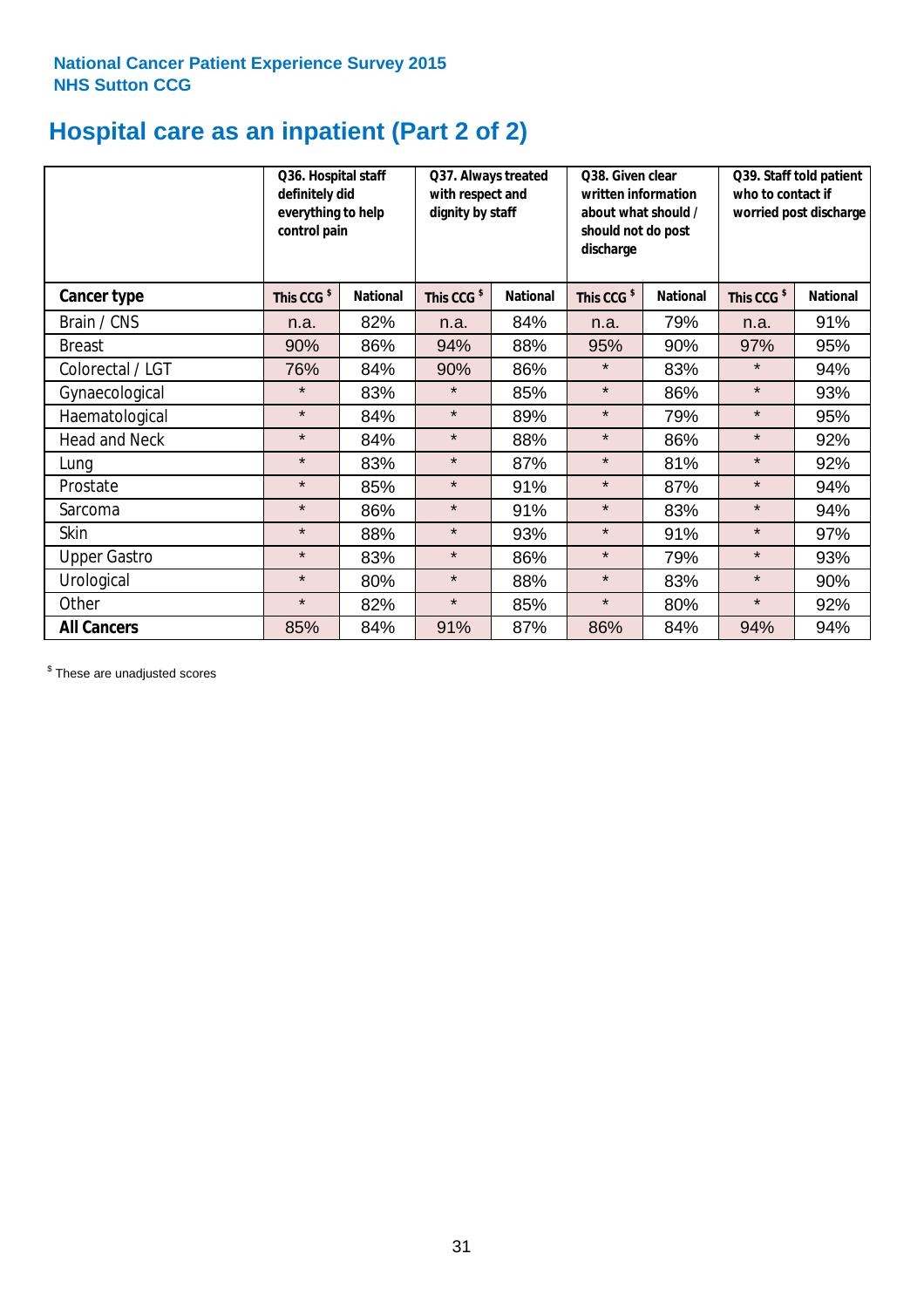# **Hospital care as a day patient / outpatient**

|                      | to discuss worries or<br>visit | Q41. Patient was able<br>fears with staff during | Q42. Doctor had the<br>right notes and other<br>documentation with<br>them |                 | Q44. Beforehand<br>patient had all<br>information needed<br>about radiotherapy<br>treatment |                 | Q45. Patient given<br>understandable<br>information about<br>whether radiotherapy<br>was working |                 |
|----------------------|--------------------------------|--------------------------------------------------|----------------------------------------------------------------------------|-----------------|---------------------------------------------------------------------------------------------|-----------------|--------------------------------------------------------------------------------------------------|-----------------|
| <b>Cancer type</b>   | This CCG <sup>\$</sup>         | <b>National</b>                                  | This CCG <sup>\$</sup>                                                     | <b>National</b> | This CCG <sup>\$</sup>                                                                      | <b>National</b> | This CCG <sup>\$</sup>                                                                           | <b>National</b> |
| Brain / CNS          | n.a.                           | 65%                                              | n.a.                                                                       | 94%             | n.a.                                                                                        | 85%             | n.a.                                                                                             | 52%             |
| <b>Breast</b>        | 76%                            | 70%                                              | 99%                                                                        | 95%             | 84%                                                                                         | 87%             | 67%                                                                                              | 60%             |
| Colorectal / LGT     | $\star$                        | 73%                                              | 100%                                                                       | 95%             | $\star$                                                                                     | 85%             | $\star$                                                                                          | 55%             |
| Gynaecological       | $\star$                        | 70%                                              | $\star$                                                                    | 96%             | $\star$                                                                                     | 85%             | $\star$                                                                                          | 64%             |
| Haematological       | 80%                            | 74%                                              | 98%                                                                        | 97%             | $\star$                                                                                     | 82%             | $\star$                                                                                          | 64%             |
| <b>Head and Neck</b> | $\star$                        | 69%                                              | $\star$                                                                    | 95%             | $\star$                                                                                     | 86%             | $\star$                                                                                          | 60%             |
| Lung                 | $\star$                        | 69%                                              | $\star$                                                                    | 96%             | $\star$                                                                                     | 86%             | $\star$                                                                                          | 59%             |
| Prostate             | $\star$                        | 69%                                              | $\star$                                                                    | 95%             | $\star$                                                                                     | 88%             | $\star$                                                                                          | 61%             |
| Sarcoma              | $\star$                        | 68%                                              | $\star$                                                                    | 97%             | n.a.                                                                                        | 88%             | n.a.                                                                                             | 63%             |
| Skin                 | $\star$                        | 73%                                              | $\star$                                                                    | 96%             | n.a.                                                                                        | 81%             | n.a.                                                                                             | 63%             |
| <b>Upper Gastro</b>  | $\star$                        | 68%                                              | $\star$                                                                    | 95%             | $\star$                                                                                     | 85%             | $\star$                                                                                          | 57%             |
| Urological           | $\star$                        | 65%                                              | 100%                                                                       | 95%             | $\star$                                                                                     | 81%             | $\star$                                                                                          | 53%             |
| Other                | 70%                            | 67%                                              | 92%                                                                        | 95%             | $\star$                                                                                     | 83%             | $\star$                                                                                          | 59%             |
| <b>All Cancers</b>   | 75%                            | 70%                                              | 97%                                                                        | 96%             | 88%                                                                                         | 86%             | 73%                                                                                              | 60%             |

|                      | Q47. Beforehand<br>patient had all<br>information needed<br>about chemotherapy<br>treatment |                 | Q48. Patient given<br>understandable<br>information about<br>whether<br>chemotherapy was<br>working |                 |  |
|----------------------|---------------------------------------------------------------------------------------------|-----------------|-----------------------------------------------------------------------------------------------------|-----------------|--|
| <b>Cancer type</b>   | This CCG <sup>\$</sup>                                                                      | <b>National</b> | This CCG <sup>\$</sup>                                                                              | <b>National</b> |  |
| Brain / CNS          | n.a.                                                                                        | 82%             | n.a.                                                                                                | 57%             |  |
| <b>Breast</b>        | 84%                                                                                         | 83%             | 66%                                                                                                 | 62%             |  |
| Colorectal / LGT     | $\star$                                                                                     | 86%             | $\star$                                                                                             | 65%             |  |
| Gynaecological       | $\star$                                                                                     | 86%             |                                                                                                     | 68%             |  |
| Haematological       | 85%<br>82%                                                                                  |                 | 69%                                                                                                 | 75%             |  |
| <b>Head and Neck</b> | $\star$                                                                                     | 80%             | $\star$                                                                                             | 52%             |  |
| Lung                 | $\star$                                                                                     | 85%             | $\star$                                                                                             | 68%             |  |
| Prostate             | $\star$                                                                                     | 83%             | $\star$                                                                                             | 69%             |  |
| Sarcoma              | $\star$                                                                                     | 82%             | $\star$                                                                                             | 70%             |  |
| <b>Skin</b>          | n.a.                                                                                        | 92%             | n.a.                                                                                                | 80%             |  |
| <b>Upper Gastro</b>  | $\star$                                                                                     | 83%             | $\star$                                                                                             | 64%             |  |
| Urological           | $\star$                                                                                     | 83%             | $\star$                                                                                             | 66%             |  |
| Other                | 100%                                                                                        | 85%             | 64%                                                                                                 | 70%             |  |
| <b>All Cancers</b>   | 90%                                                                                         | 84%             | 67%                                                                                                 | 68%             |  |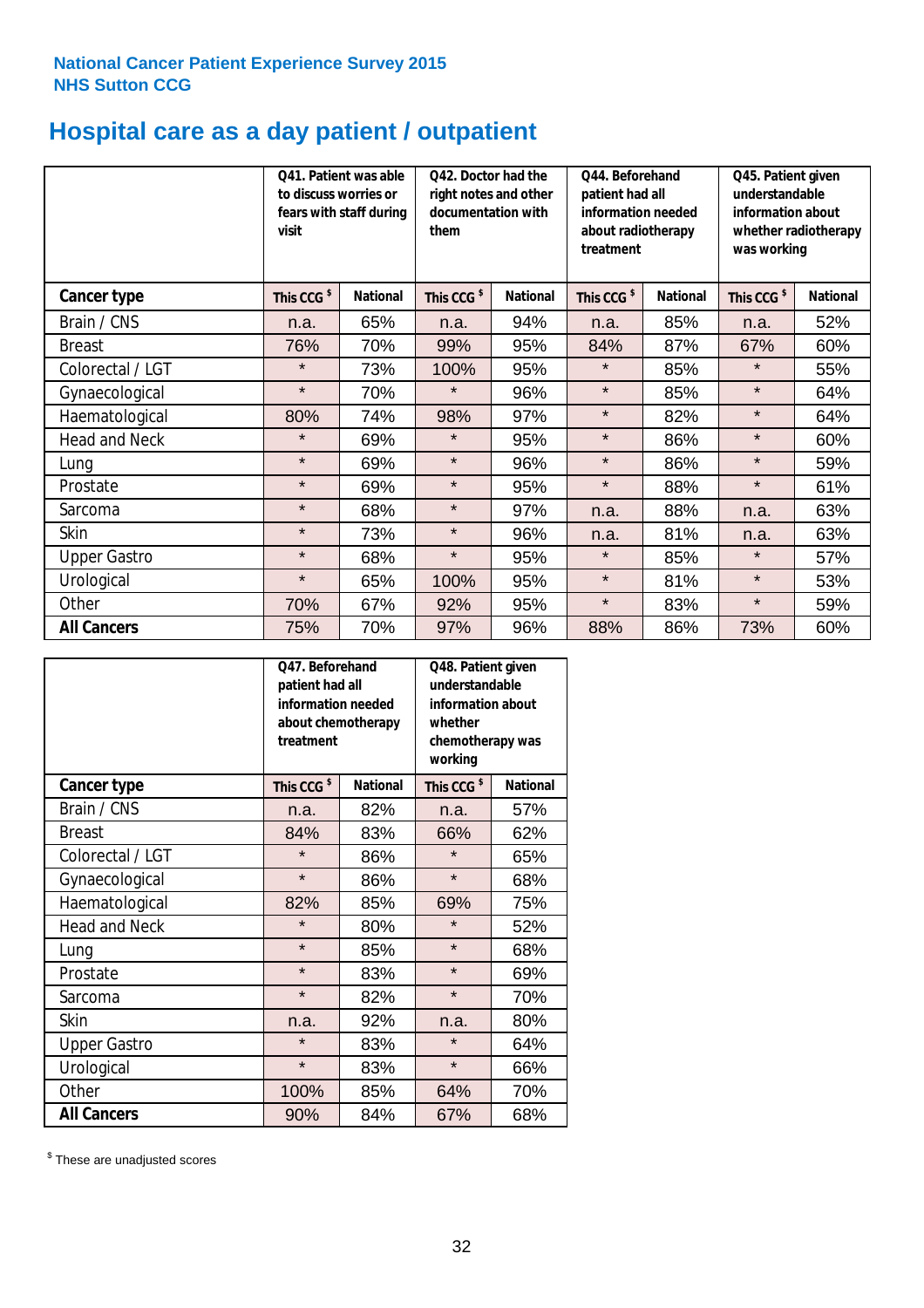# **Home care and support**

|                      | Q49. Hospital staff<br>gave family or | someone close all the<br>information needed to<br>help with care at home | Q50. Patient definitely<br>given enough support<br>from health or social<br>services during<br>treatment |                 | Q51. Patient definitely<br>given enough support<br>from health or social<br>services after<br>treatment |                 |  |
|----------------------|---------------------------------------|--------------------------------------------------------------------------|----------------------------------------------------------------------------------------------------------|-----------------|---------------------------------------------------------------------------------------------------------|-----------------|--|
| <b>Cancer type</b>   | This CCG <sup>\$</sup>                | <b>National</b>                                                          | This CCG <sup>\$</sup>                                                                                   | <b>National</b> | This CCG <sup>\$</sup>                                                                                  | <b>National</b> |  |
| Brain / CNS          | n.a.                                  | 56%                                                                      | n.a.                                                                                                     | 44%             | n.a.                                                                                                    | 44%             |  |
| <b>Breast</b>        | 56%                                   | 57%                                                                      | 42%                                                                                                      | 54%             | $\star$                                                                                                 | 40%             |  |
| Colorectal / LGT     | 75%                                   | 60%                                                                      | $\star$                                                                                                  | 62%             | $\star$                                                                                                 | 52%             |  |
| Gynaecological       | $\star$                               | 56%                                                                      | $\star$                                                                                                  | 52%             | $\star$                                                                                                 | 42%             |  |
| Haematological       | 55%                                   | 60%                                                                      | 33%                                                                                                      | 52%             | $\star$                                                                                                 | 43%             |  |
| <b>Head and Neck</b> | $\star$                               | 59%                                                                      | $\star$                                                                                                  | 53%             | $\star$                                                                                                 | 50%             |  |
| Lung                 | $\star$                               | 57%                                                                      | $\star$                                                                                                  | 52%             | $\star$                                                                                                 | 42%             |  |
| Prostate             | $\star$                               | 55%                                                                      | $\star$                                                                                                  | 47%             | $\star$                                                                                                 | 43%             |  |
| Sarcoma              | $\star$                               | 59%                                                                      | n.a.                                                                                                     | 58%             | $\star$                                                                                                 | 53%             |  |
| Skin                 | $\star$                               | 67%                                                                      | n.a.                                                                                                     | 58%             | n.a.                                                                                                    | 61%             |  |
| <b>Upper Gastro</b>  | $\star$                               | 59%                                                                      | $\star$                                                                                                  | 54%             | $\star$                                                                                                 | 45%             |  |
| Urological           | $\star$                               | 55%                                                                      | $\star$                                                                                                  | 47%             | $\star$                                                                                                 | 44%             |  |
| Other                | 52%                                   | 54%                                                                      | $\star$                                                                                                  | 55%             |                                                                                                         | 48%             |  |
| <b>All Cancers</b>   | 58%                                   | 58%                                                                      | 43%                                                                                                      | 54%             | 41%                                                                                                     | 45%             |  |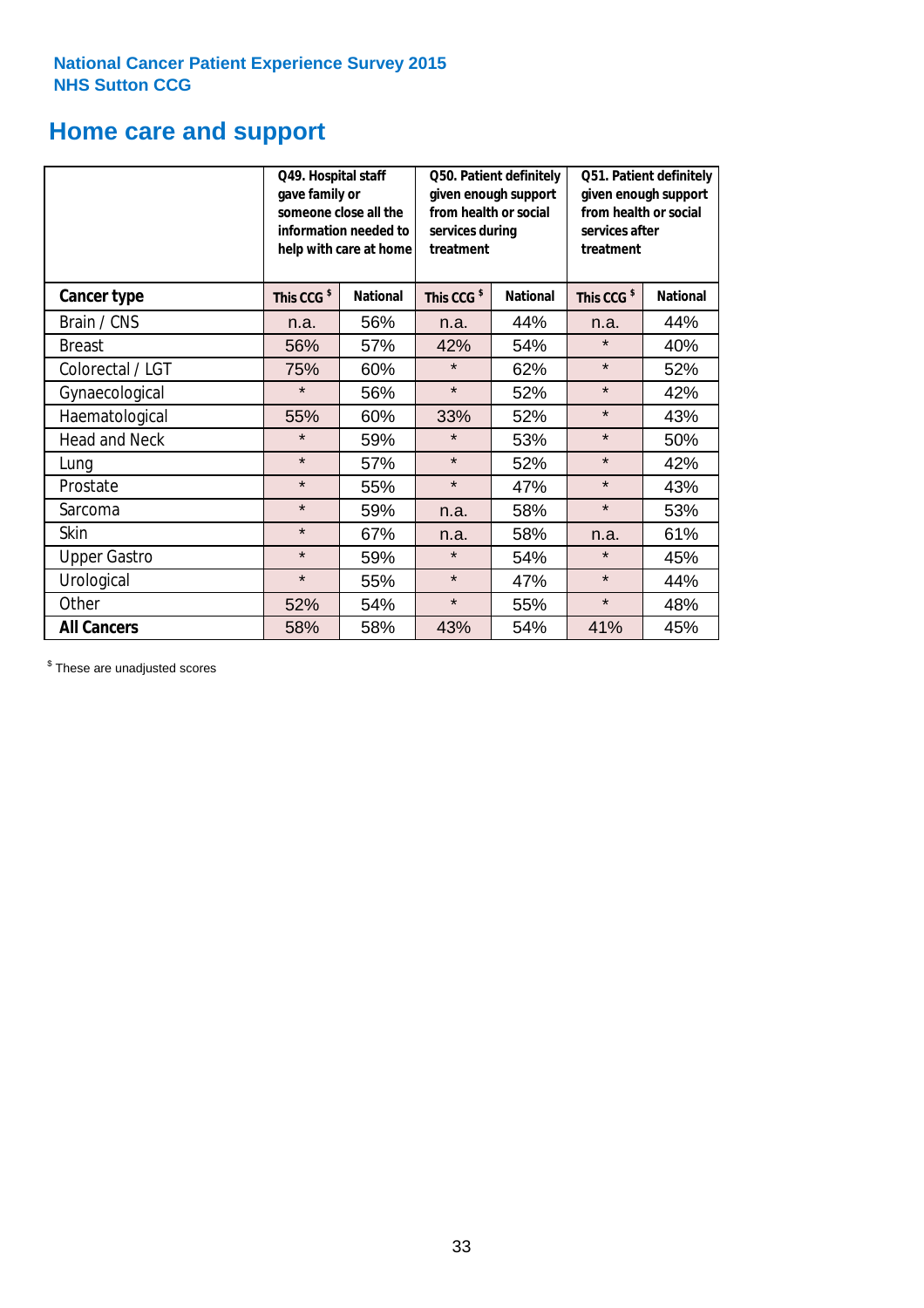# **Care from your general practice**

|                      | information about<br>treatment | Q52. GP given enough<br>patient's condition and | Q53. Practice staff<br>definitely did<br>everything they could<br>to support patient |                 |  |
|----------------------|--------------------------------|-------------------------------------------------|--------------------------------------------------------------------------------------|-----------------|--|
| <b>Cancer type</b>   | This CCG <sup>\$</sup>         | <b>National</b>                                 | This CCG <sup>\$</sup>                                                               | <b>National</b> |  |
| Brain / CNS          | n.a.                           | 94%                                             | n.a.                                                                                 | 59%             |  |
| <b>Breast</b>        | 96%                            | 96%                                             | 54%                                                                                  | 63%             |  |
| Colorectal / LGT     | 100%                           | 95%                                             | 52%                                                                                  | 63%             |  |
| Gynaecological       | $\star$<br>95%                 |                                                 | $\star$                                                                              | 59%             |  |
| Haematological       | 96%                            | 96%                                             | 52%                                                                                  | 61%             |  |
| <b>Head and Neck</b> | $\star$                        | 93%                                             | $\star$                                                                              | 60%             |  |
| Lung                 | $\star$                        | 95%                                             | $\star$                                                                              | 62%             |  |
| Prostate             | $\star$                        | 95%                                             | $\star$                                                                              | 67%             |  |
| Sarcoma              | $\star$                        | 97%                                             | $\star$                                                                              | 65%             |  |
| <b>Skin</b>          | $\star$                        | 97%                                             | $\star$                                                                              | 71%             |  |
| <b>Upper Gastro</b>  | $\star$                        | 94%                                             | $\star$                                                                              | 62%             |  |
| Urological           | 100%                           | 95%                                             | $\star$                                                                              | 64%             |  |
| Other                | 88%                            | 95%                                             | 56%                                                                                  | 61%             |  |
| <b>All Cancers</b>   | 95%                            | 95%                                             | 57%                                                                                  | 63%             |  |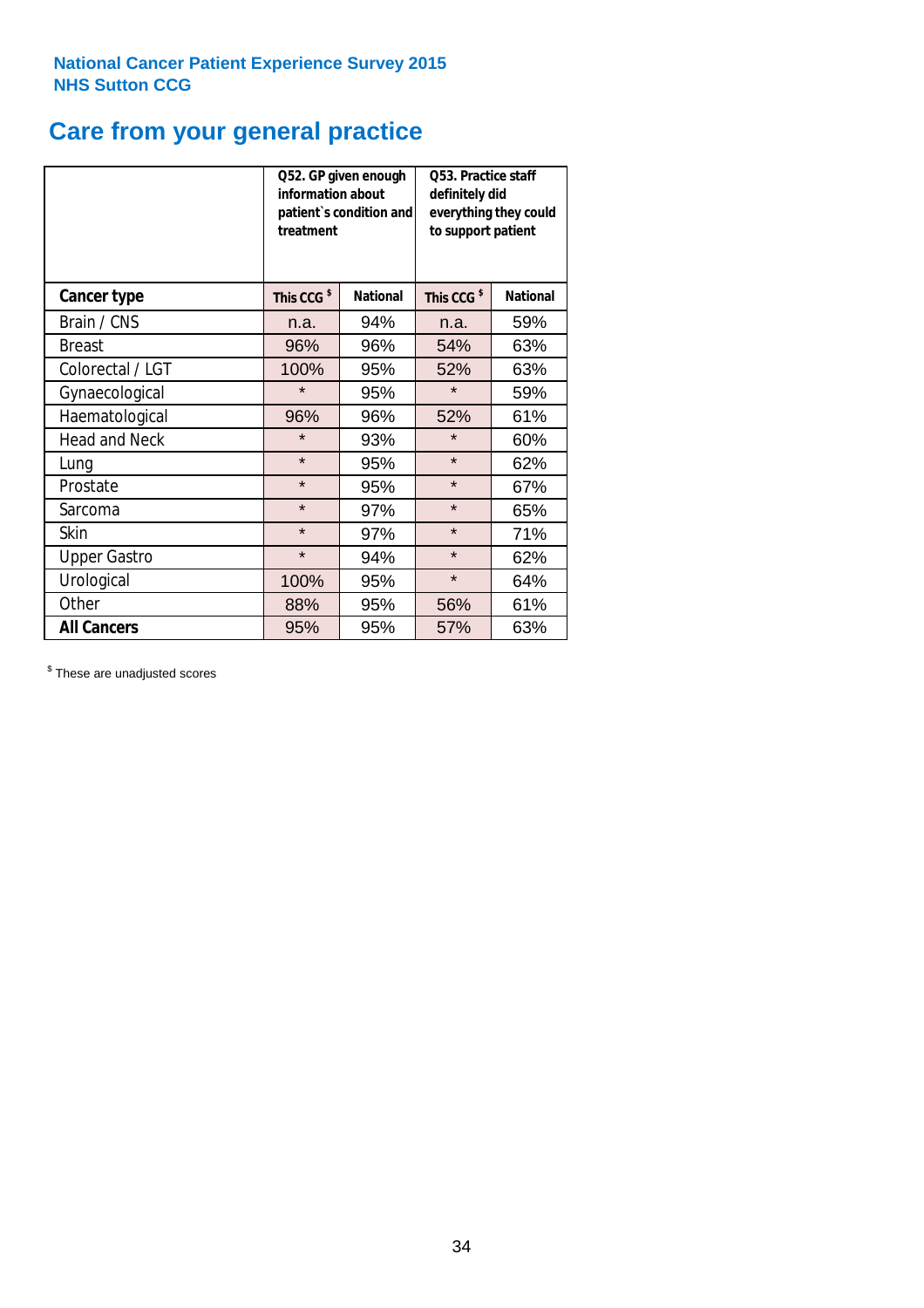# **Your overall NHS care**

|                      | together               | Q54. Hospital and<br>community staff<br>always worked well |                        | Q55. Patient given a | Q56. Overall the<br>administration of the<br>care was very good /<br>qood |                 | Q57. Length of time for<br>attending clinics and<br>appointments was<br>right |                 |
|----------------------|------------------------|------------------------------------------------------------|------------------------|----------------------|---------------------------------------------------------------------------|-----------------|-------------------------------------------------------------------------------|-----------------|
| <b>Cancer type</b>   | This CCG <sup>\$</sup> | <b>National</b>                                            | This CCG <sup>\$</sup> | <b>National</b>      | This CCG <sup>\$</sup>                                                    | <b>National</b> | This CCG <sup>\$</sup>                                                        | <b>National</b> |
| Brain / CNS          | n.a.                   | 45%                                                        | n.a.                   | 29%                  | n.a.                                                                      | 84%             | n.a.                                                                          | 60%             |
| <b>Breast</b>        | 53%                    | 60%                                                        | 35%                    | 35%                  | 97%                                                                       | 90%             | 55%                                                                           | 64%             |
| Colorectal / LGT     | 53%                    | 60%                                                        | 24%                    | 36%                  | 88%                                                                       | 88%             | 66%                                                                           | 68%             |
| Gynaecological       | $\star$                | 58%                                                        | $\star$                | 29%                  | $\star$                                                                   | 89%             | $\star$                                                                       | 66%             |
| Haematological       | 65%                    | 63%                                                        | 33%                    | 33%                  | 93%                                                                       | 92%             | 52%                                                                           | 62%             |
| <b>Head and Neck</b> | $\star$                | 58%                                                        | $\star$                | 34%                  | $\star$                                                                   | 89%             | $\star$                                                                       | 65%             |
| Lung                 | $\star$                | 63%                                                        | $\star$                | 32%                  | $\star$                                                                   | 89%             | $\star$                                                                       | 70%             |
| Prostate             | $\star$                | 63%                                                        | $\star$                | 36%                  | $\star$                                                                   | 87%             | $\star$                                                                       | 71%             |
| Sarcoma              | $\star$                | 60%                                                        | $\star$                | 31%                  | $\star$                                                                   | 90%             | $\star$                                                                       | 63%             |
| Skin                 | $\star$                | 69%                                                        | $\star$                | 39%                  | $\star$                                                                   | 89%             | $\star$                                                                       | 73%             |
| <b>Upper Gastro</b>  | $\star$                | 58%                                                        | $\star$                | 36%                  | $\star$                                                                   | 88%             | $\star$                                                                       | 66%             |
| Urological           | 65%                    | 62%                                                        | $\star$                | 26%                  | 85%                                                                       | 84%             | 58%                                                                           | 73%             |
| Other                | 48%                    | 56%                                                        | 24%                    | 29%                  | 88%                                                                       | 87%             | 74%                                                                           | 61%             |
| <b>All Cancers</b>   | 59%                    | 61%                                                        | 31%                    | 33%                  | 91%                                                                       | 89%             | 63%                                                                           | 66%             |

|                      | Q58. Taking part in<br>cancer research | discussed with patient | Q59. Patient's average<br>rating of care scored<br>from very poor to very<br>good |                 |  |
|----------------------|----------------------------------------|------------------------|-----------------------------------------------------------------------------------|-----------------|--|
| <b>Cancer type</b>   | This CCG <sup>\$</sup>                 | <b>National</b>        | This CCG <sup>\$</sup>                                                            | <b>National</b> |  |
| Brain / CNS          | n.a.                                   | 32%                    | n.a.                                                                              | 8.5             |  |
| <b>Breast</b>        | 46%                                    | 28%                    | 9.1                                                                               | 8.8             |  |
| Colorectal / LGT     | 40%                                    | 22%                    | 8.7                                                                               | 8.7             |  |
| Gynaecological       | $\star$<br>27%                         |                        | $\star$                                                                           | 8.7             |  |
| Haematological       | 50%                                    | 36%                    |                                                                                   | 8.8             |  |
| <b>Head and Neck</b> | $\star$                                | 21%                    | $\star$                                                                           | 8.6             |  |
| Lung                 | $\star$                                | 34%                    | $\star$                                                                           | 8.6             |  |
| Prostate             | $\star$                                | 35%                    | $\star$                                                                           | 8.6             |  |
| Sarcoma              | $\star$                                | 29%                    | $\star$                                                                           | 8.7             |  |
| Skin                 | $\star$                                | 17%                    | $\star$                                                                           | 8.9             |  |
| <b>Upper Gastro</b>  | $\star$                                | 30%                    | $\star$                                                                           | 8.6             |  |
| Urological           | 21%                                    | 14%                    | 8.7                                                                               | 8.5             |  |
| Other                | 70%                                    | 31%                    | 8.9                                                                               | 8.6             |  |
| <b>All Cancers</b>   | 52%                                    | 28%                    | 8.9                                                                               | 8.7             |  |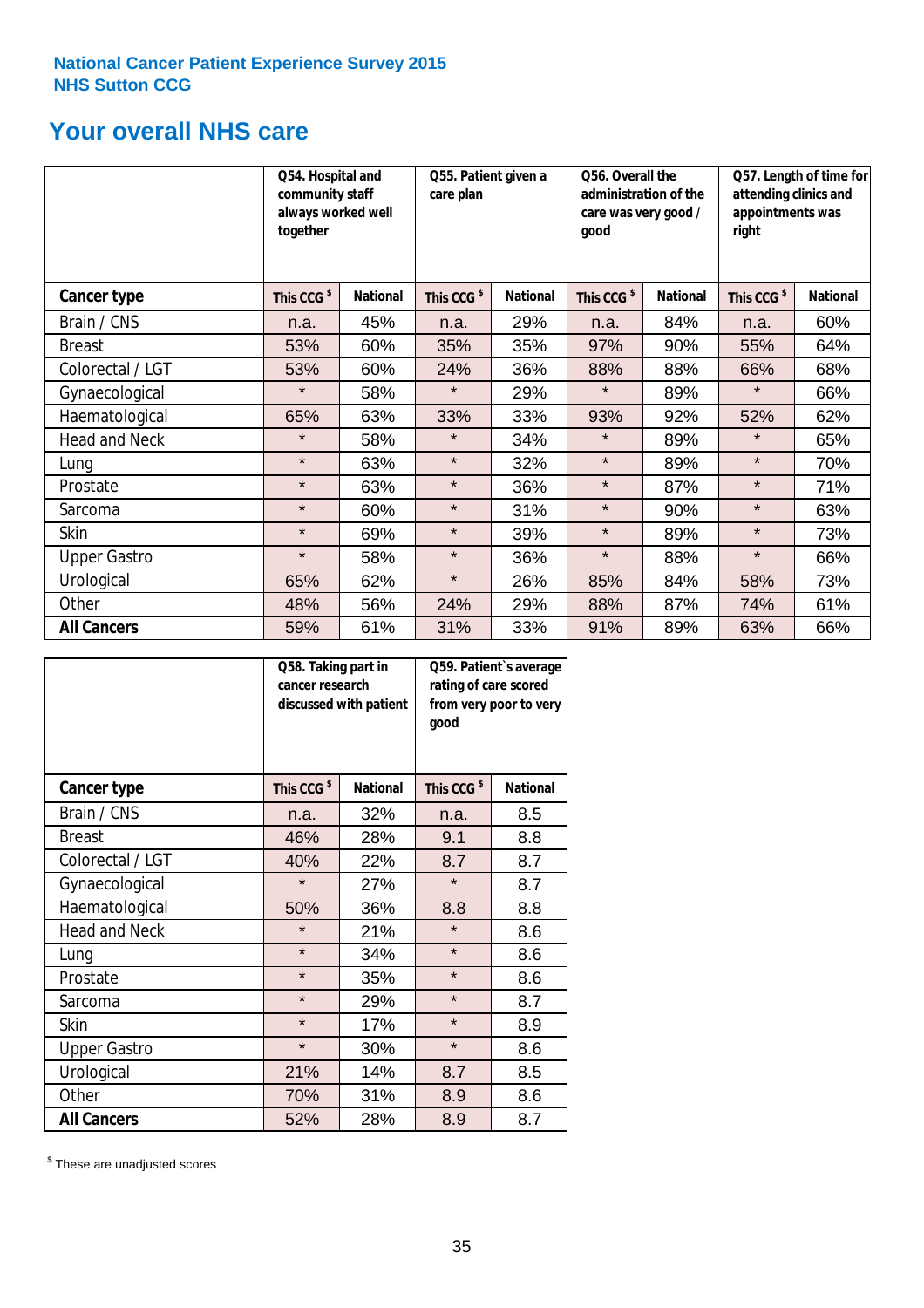# **Annex**

# **Methodology**

The sample for the survey included all adult (aged 16 and over) NHS patients, with a confirmed primary diagnosis of cancer, discharged from an NHS Trust after an inpatient episode or day case attendance for cancer related treatment in the months of April, May and June 2015.

The patients included in the sample had relevant cancer ICD10 codes (C00-99 excluding C44 and C84, and D05) in the first diagnosis field of their patient records, applied to their patient files by the relevant NHS Trust, and were alive at the point at which fieldwork commenced. Deceased checks were undertaken on up to three occasions during fieldwork, to ensure that questionnaires were not sent to patients who had died since their treatment.

Trust samples were checked rigorously for duplicates and patient lists were also de-duplicated nationally to ensure that patients did not receive multiple copies of questionnaires.

The fieldwork for the survey was undertaken between October 2015 and March 2016.

For the first time, the survey used a mixed mode methodology. Questionnaires were sent by post with two reminders where necesssary, but also included an option to complete online. A Freephone helpline was available for respondents to ask questions about the survey, to enable them to complete their questionnaires over the phone, and to provide access to a translation and interpreting facility for those whose first language was not English.

The Health Research Authority supported the survey by granting Section 251 approval.

# **Further information**

Further information on survey methodology, as well as all of the national and local reports and data, is available at www.ncpes.co.uk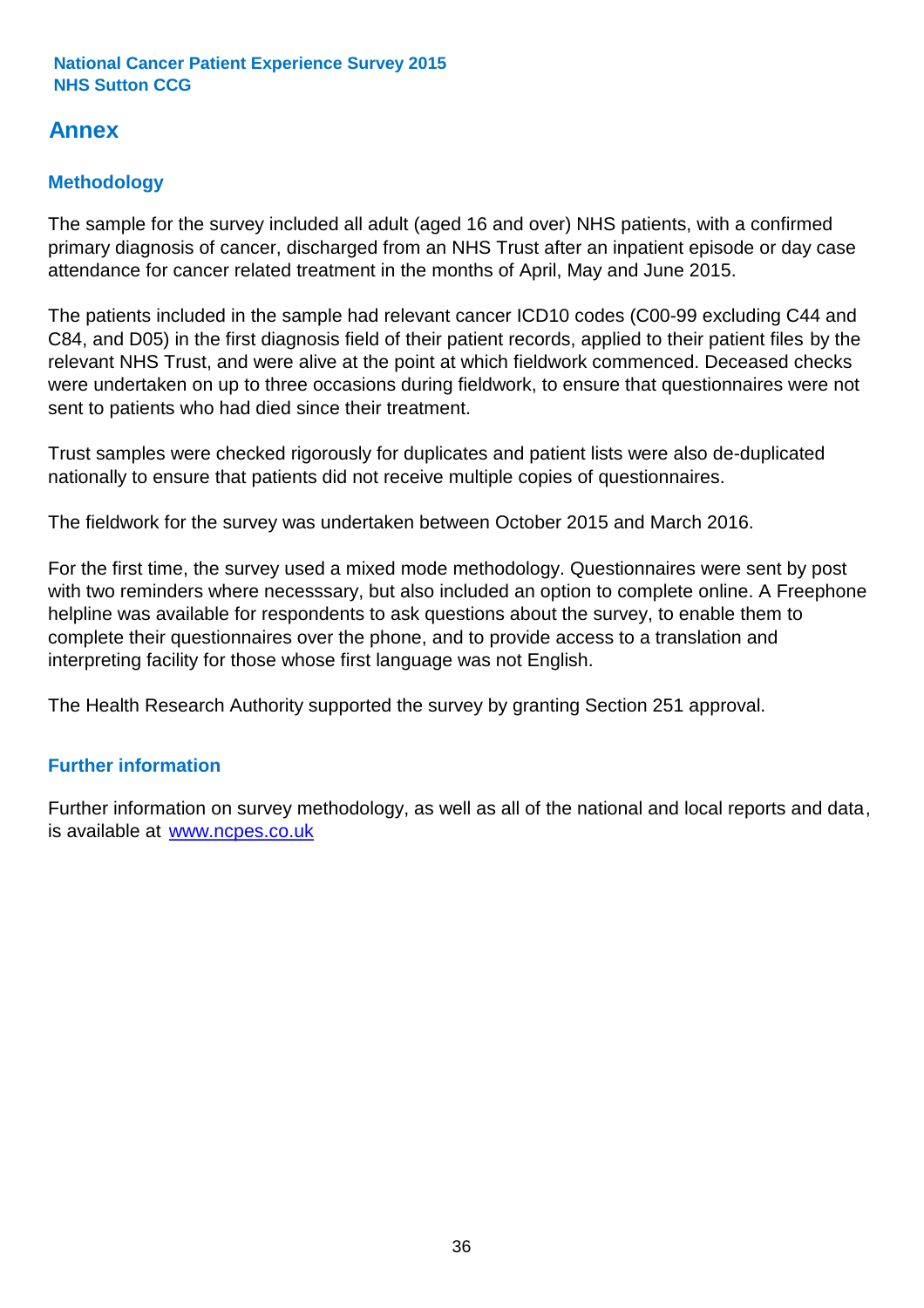### **Redevelopment of the 2015 survey**

A number of significant changes have been made to the National Cancer Patient Experience Survey in 2015:

- the length of the questionnaire has been reduced
- response options have been reviewed and changed to make them consistent throughout the survey
- some of the questions and / or answer options have been changed so that they are now in line with questions in other patient surveys (e.g. the Care Quality Commission national patient surveys), to improve comparability between them
- the topic areas within the questionnaire have been redesigned to capture the whole patient journey.

There are 50 questions in the questionnaire that relate directly to patient experience. Of these, 14 remain unchanged from previous years; and a further 21 have been slightly amended. We draw caution in directly comparing data from the 2015 survey to the findings of the previous CPES surveys, even for identical questions. Changes in the structure of the survey instrument (questionnaire) and also the administration of the survey (calendar period and length of time from sampling to field work start and completion) may influence nationwide averages, although these features will not greatly impact on relative comparisons (e.g. between patient groups or hospitals).

The other 15 questions are either new or substantially changed from previous years.

It is expected that there will be few, if any changes, to the questionnaire going forward so we will be able to compare the results year on year. Where changes are necessary they are expected to be for methodological reasons or to improve question reliability.

Another significant change in 2015 is that an online version of the questionnaire has been developed. The online version was developed to make the questionnaire more accessible for respondents. This may have an impact on the demographic characteristics of the respondents. This may be an improvement if previously underrepresented groups have responded. However, changes to the demographics of respondents may have implications on the overall results - and again, leads us to draw caution in directly comparing results with previous years.

### **Official Statistics**

The 2015 survey data has been published for the first time as Official Statistics. The 2015 survey data has been produced and published in line with the Code of Practice for Official Statistics.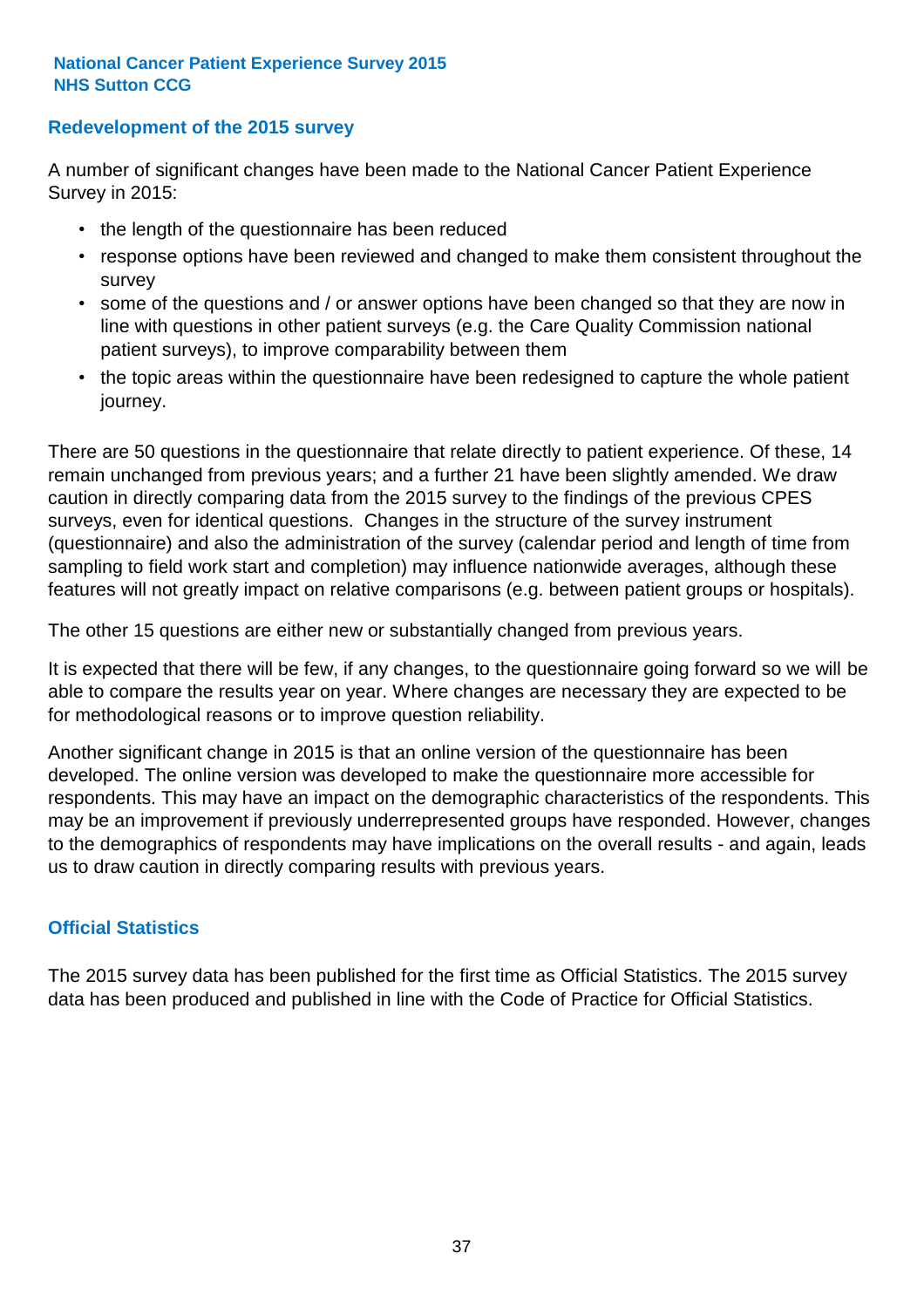### **Scoring methodologies**

49 of the 50 questions relating directly to patient experience have been summarised as the score of the percentage of patients who reported a positive experience. For example:

- question 6 asks: "Overall, how did you feel about the length of time you had to wait for your test to be done?". Responses have been recorded as positive only for those patients who selected the first option ("It was about right")
- question 11 asks: "When you were told you had cancer, were you given written information about the type of cancer you had?". Responses have been recorded as positive only for those patients who selected the first option ("Yes, and it was easy to understand").

Where options do not provide any information on positive/negative patient experience (e.g. "Don't know / can't remember"), they are excluded from the score.

The other question (question 59) asks respondents to rate their overall care on a scale of 0 to 10. Scores have been given as an average on this scale.

A copy of the 2015 questionnaire, marked up with all of these scoring conventions, is available at www.ncpes.co.uk

Further details on the scoring methodology can be found in the technical document for the survey, available at <u>www.ncpes.co.uk</u>

#### **Case-mix adjustment**

For the first time in 2015, case-mix adjusted findings are being presented alongside unadjusted results for CCGs. Case-mix adjustment allows us to account for the impact that differing patient populations might have on results. By using the case-mix adjusted estimates we can obtain a greater understanding of how a CCG is performing given their patient population.

The factors taken into account in this case-mix adjustment are gender, age, ethnic group, deprivation, and tumour group.

For further details on case-mix adjustment, please refer to the technical document for the survey, available at www.ncpes.co.uk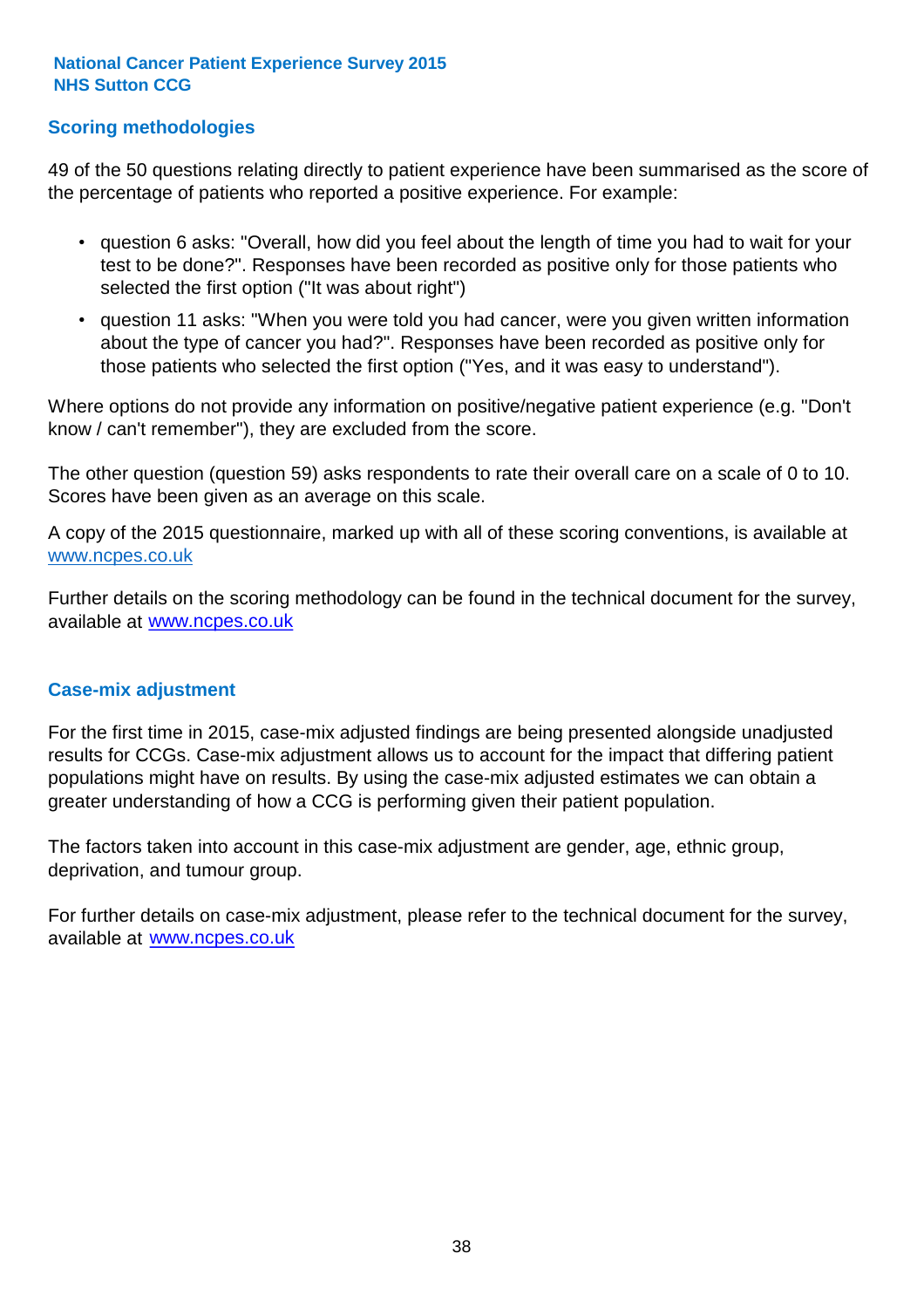### **Response Rates**

|                 | Sample      | <b>Excluded</b> | Adjusted      | <b>Not</b>              | Blank / | Completed | Response |
|-----------------|-------------|-----------------|---------------|-------------------------|---------|-----------|----------|
|                 | <b>Size</b> |                 | <b>Sample</b> | <b>Returned Refused</b> |         |           | Rate     |
| <b>National</b> | 116,991     | 8.719           | 108,272       | 33,168                  | 3.918   | 71,186    | 66%      |
| <b>08T</b>      | 501         | 30 <sub>l</sub> | 471           | 140                     | 14      | 317       | 67%      |

#### **Respondents by tumour group**

The tables below show the numbers of patients from each tumour group and the age and gender distribution of these patients.

| <b>Tumour Group</b>  | Number of<br>respondents* |  |  |
|----------------------|---------------------------|--|--|
| Brain / CNS          | $\overline{2}$            |  |  |
| <b>Breast</b>        | 80                        |  |  |
| Gynaecological       | 15                        |  |  |
| Colorectal / LGT     | 34                        |  |  |
| Lung                 | 24                        |  |  |
| <b>Skin</b>          | 6                         |  |  |
| Haematological       | 56                        |  |  |
| <b>Upper Gastro</b>  | 22                        |  |  |
| Other                | 19                        |  |  |
| Urological           | 27                        |  |  |
| Prostate             | 19                        |  |  |
| Sarcoma              | $\overline{4}$            |  |  |
| <b>Head and Neck</b> | 9                         |  |  |

*\* These figures may not match the numerator for all questions in the 'Comparisons by tumour group' section of this report, because not all questions were answered by all respondents.*

### **Respondents by age and gender**

The questionnaire asked respondents to give their year of birth. This information has been amalgamated into 8 age bands. The age and gender distribution for the CCG was as follows:

|             | 16-24 | 25-34 | 35-44 | 45-54 | 55-64 | 65-74 | 75-84 | $85+$ | <b>Total</b> |
|-------------|-------|-------|-------|-------|-------|-------|-------|-------|--------------|
| <b>Male</b> |       |       |       | o     | 22    | 39    | 35    |       | 113          |
| Female      |       | 10    | 10    | 38    | 43    | 52    | 31    | 19    | 204          |
| Total       |       | 10    | 14    | 46    | 65    | 91    | 66    | 24    | 317          |